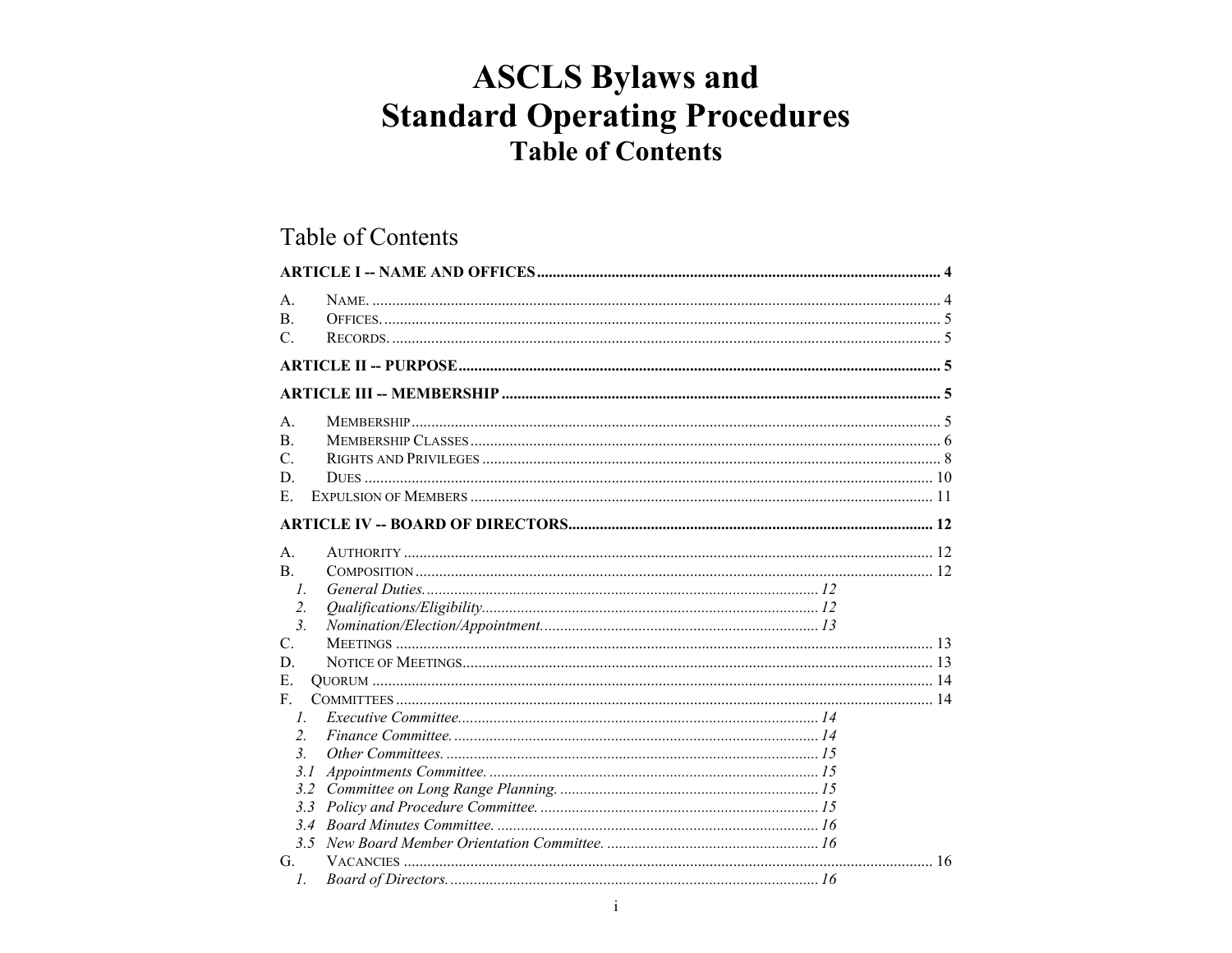| 2.               | Regional Directors, Ascending Professional Director and Developing |  |
|------------------|--------------------------------------------------------------------|--|
|                  |                                                                    |  |
| Н.               |                                                                    |  |
| L.               |                                                                    |  |
| J.               |                                                                    |  |
| Κ.               |                                                                    |  |
|                  |                                                                    |  |
| А.               |                                                                    |  |
| В.               |                                                                    |  |
| $\mathcal{I}$ .  |                                                                    |  |
| $C_{\cdot}$      |                                                                    |  |
| $I_{\cdot}$      |                                                                    |  |
| 2.               |                                                                    |  |
| $\mathfrak{Z}$ . |                                                                    |  |
| D.               |                                                                    |  |
| Ι.               |                                                                    |  |
| $\overline{2}$ . |                                                                    |  |
| E.               |                                                                    |  |
| F.               |                                                                    |  |
| G.               |                                                                    |  |
| Н.               |                                                                    |  |
|                  |                                                                    |  |
| А.               |                                                                    |  |
| В.               |                                                                    |  |
| C.               |                                                                    |  |
| D.               |                                                                    |  |
| E.               |                                                                    |  |
| F.               |                                                                    |  |
| G.               |                                                                    |  |
| $\mathcal{I}$ .  |                                                                    |  |
| 2.               |                                                                    |  |
| $\mathfrak{Z}$ . |                                                                    |  |
| Н.               |                                                                    |  |
|                  |                                                                    |  |
|                  |                                                                    |  |
|                  |                                                                    |  |
| 2.<br>3.         |                                                                    |  |
| $\overline{4}$ . |                                                                    |  |
|                  |                                                                    |  |
| В.               |                                                                    |  |
| 1.<br>2.         |                                                                    |  |
| 3.               |                                                                    |  |
|                  |                                                                    |  |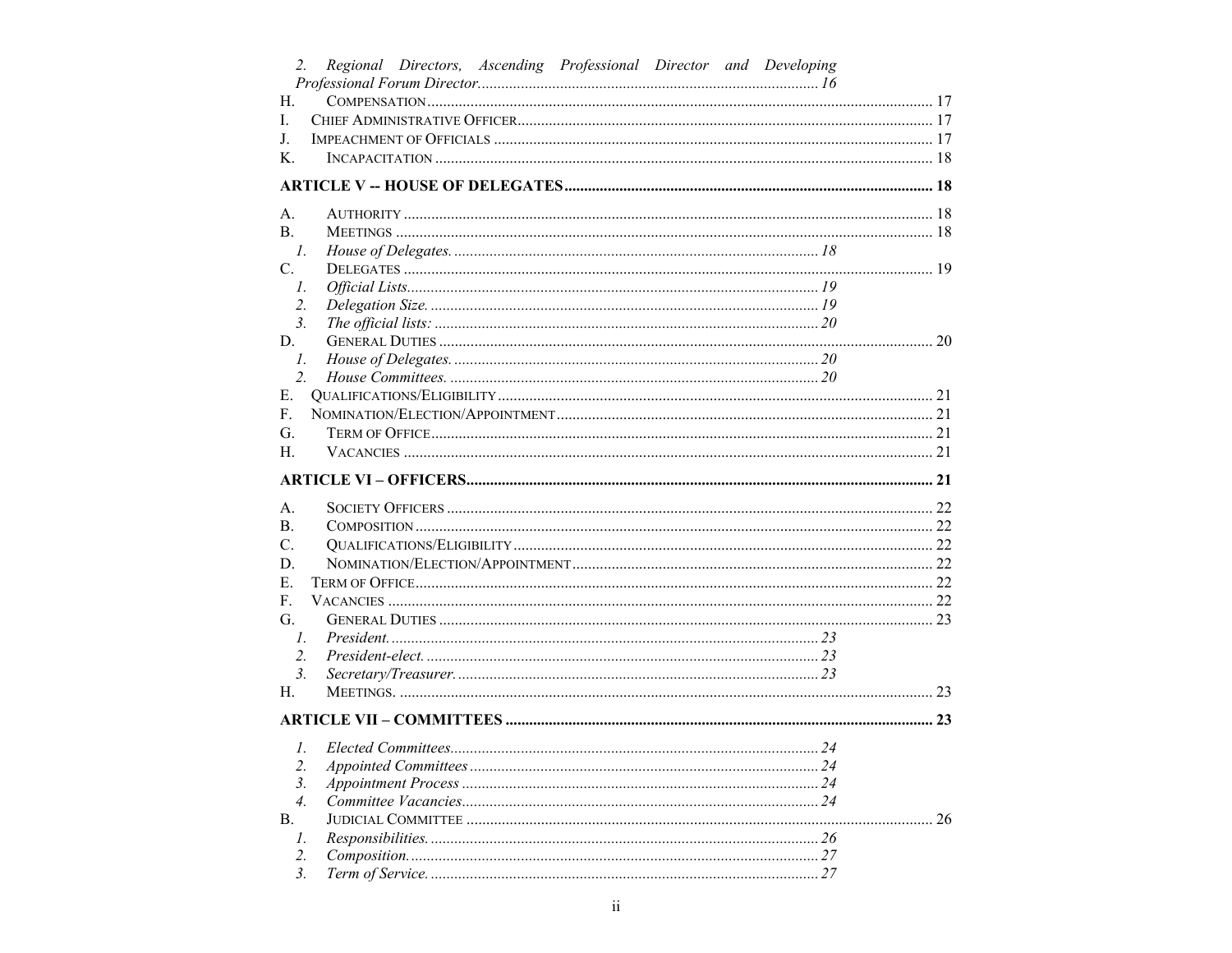| $\overline{4}$ . |  |    |
|------------------|--|----|
| 5.               |  |    |
| 6.               |  |    |
| C.               |  |    |
| $\mathcal{I}$ .  |  |    |
| $\overline{2}$ . |  |    |
| D.               |  |    |
|                  |  |    |
| b.               |  |    |
| $\mathfrak{Z}$ . |  |    |
| 4.               |  |    |
| 5.               |  |    |
| 7.               |  |    |
| 8.               |  |    |
| 9.               |  |    |
| 10.              |  |    |
|                  |  |    |
|                  |  |    |
| 13.              |  |    |
|                  |  |    |
|                  |  |    |
| 20.              |  |    |
|                  |  |    |
| А.               |  |    |
| <b>B.</b>        |  |    |
| $C_{\cdot}$      |  |    |
| 1.               |  |    |
| 2.               |  |    |
| D.               |  |    |
| E.               |  |    |
|                  |  |    |
| 1.<br>3.         |  |    |
| $\overline{4}$ . |  |    |
|                  |  |    |
|                  |  |    |
| А.               |  |    |
|                  |  |    |
| В.               |  | 49 |
| 1.               |  |    |
| $\overline{2}$ . |  |    |
| C.               |  |    |
|                  |  |    |
| А.               |  |    |
| $\mathcal{I}$ .  |  |    |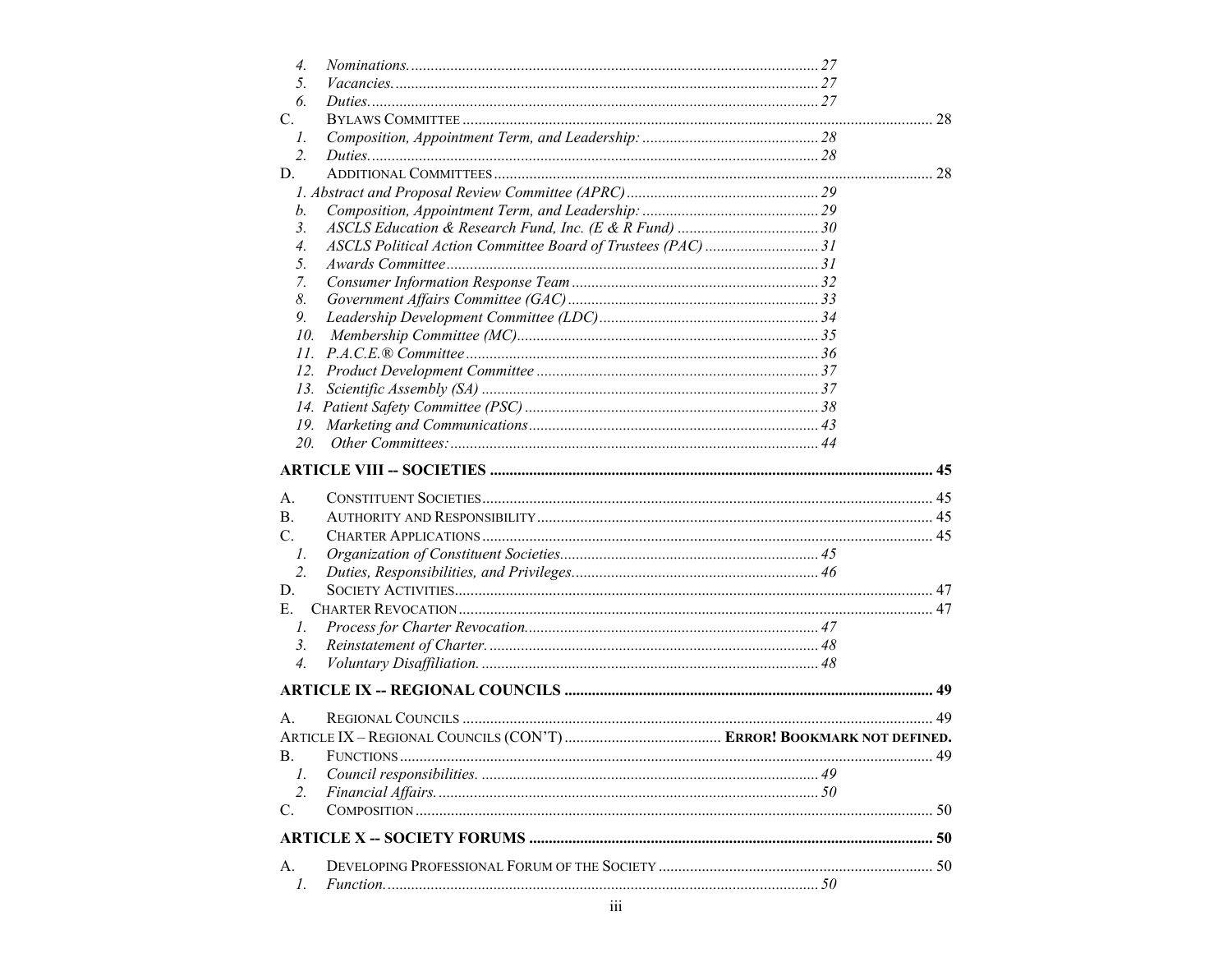| $\overline{2}$  |  |  |
|-----------------|--|--|
| <b>B.</b>       |  |  |
| $\mathcal{I}$   |  |  |
| $C_{\cdot}$     |  |  |
|                 |  |  |
| A.              |  |  |
| $\mathbf{B}$ .  |  |  |
| $\mathcal{C}$ . |  |  |
| D.              |  |  |
|                 |  |  |
|                 |  |  |
| $A_{\cdot}$     |  |  |
| $\mathbf{B}$ .  |  |  |
| $\mathcal{I}$   |  |  |
| 2.              |  |  |
| $C_{\cdot}$     |  |  |
|                 |  |  |
| A.              |  |  |
| <b>B.</b>       |  |  |
| $C_{\cdot}$     |  |  |
| D.              |  |  |
|                 |  |  |
| $\mathsf{A}$ .  |  |  |
| $\mathbf{B}$ .  |  |  |
|                 |  |  |

<span id="page-3-1"></span><span id="page-3-0"></span>

| <b>ARTICLE I -- NAME AND OFFICES</b>                                                                   |
|--------------------------------------------------------------------------------------------------------|
| A. Name.<br>The name of this corporation is stated in the Articles of Incorporation and<br>the Bylaws. |
|                                                                                                        |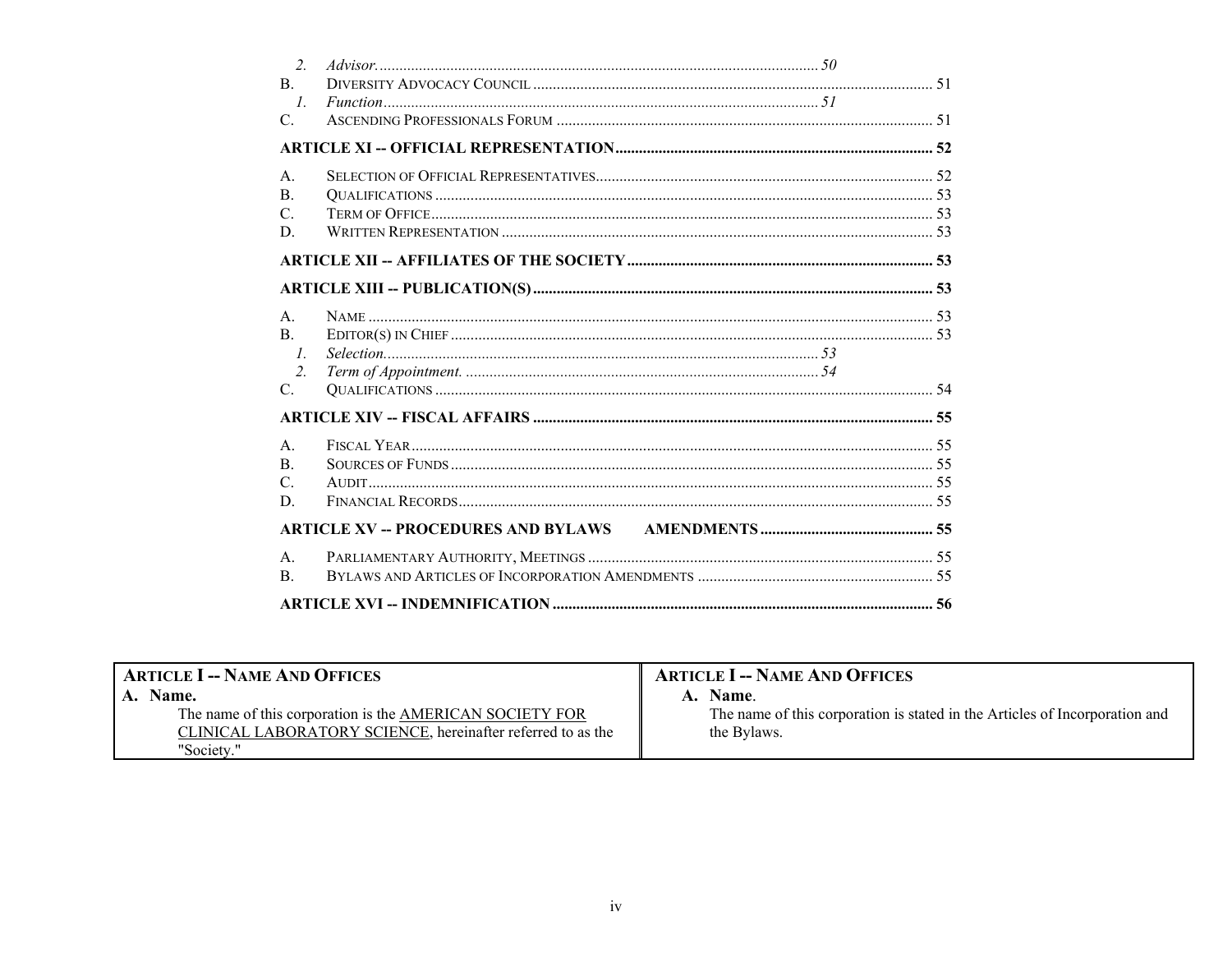<span id="page-4-4"></span><span id="page-4-3"></span><span id="page-4-2"></span><span id="page-4-1"></span><span id="page-4-0"></span>

| <b>B.</b> Offices.                                                           |
|------------------------------------------------------------------------------|
| The location of the registered resident office and resident agent of this    |
| corporation is defined in the Articles of Incorporation and the Bylaws.      |
|                                                                              |
|                                                                              |
| C. Records.                                                                  |
| The principle office of the Society shall be the official repository for all |
| records defined in the Bylaws of this corporation.                           |
|                                                                              |
| <b>ARTICLE II - PURPOSE</b>                                                  |
| The purposes for which the Society is formed are stated in the Articles of   |
| Incorporation and the Bylaws.                                                |
|                                                                              |
|                                                                              |
|                                                                              |
|                                                                              |
|                                                                              |
|                                                                              |
|                                                                              |
|                                                                              |
|                                                                              |
|                                                                              |
|                                                                              |
|                                                                              |
|                                                                              |
|                                                                              |
|                                                                              |
|                                                                              |
| <b>ARTICLE III -- MEMBERSHIP</b>                                             |
| 1. Membership                                                                |
| a. Application for Membership.                                               |
| i. Individuals seeking membership in the Society will be                     |
| considered for membership in the class appropriate to the                    |
| maximum qualifications he/she possesses. An exception                        |
| will be made for the Professional member who requests                        |
| Developing Professional membership while enrolled full-                      |
| time in a graduate program.                                                  |
| ii.<br>The Executive Office will refer ambiguous applications                |
| either to a designated official of a constituent society or to               |
| the Membership Committee of the Society. If                                  |
| disagreement ensues, the Judicial Committee of the                           |
| Society will affect a resolution. The Membership                             |
|                                                                              |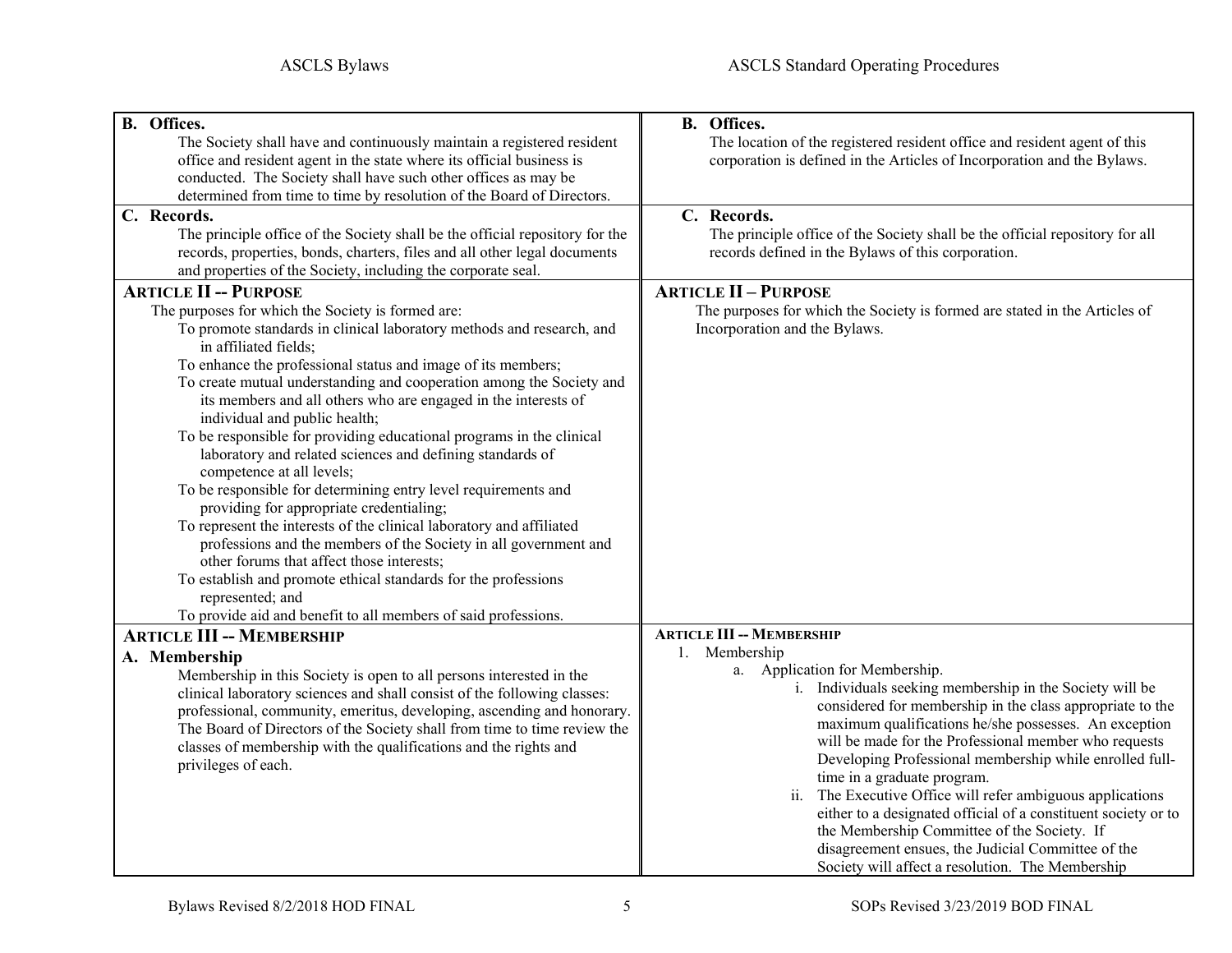<span id="page-5-0"></span>

|                                                                                                                                                                                                                                                                                                                                                                      | Committee of the Society will examine qualifications of<br>applicants from areas where no constituent society exists.<br>2. Place of Membership.<br>a. A member maintains membership in the Society through the<br>constituent society either of place of residency or employment.<br>i. Special privilege of place of membership may be granted<br>by the Society when special conditions exist.<br>1. Any person eligible for membership in the<br>Society residing or employed in an area where no<br>constituent society exists will have the option of<br>maintaining membership in the Society in the<br>class appropriate to the maximum qualifications<br>possessed. They may apply for such membership<br>through another constituent society.<br>When a member desires membership in an<br>2.<br>adjacent state other than that of residence and/or<br>employment, special privilege may be granted.<br>With a statement of good and sufficient reason,<br>the chair of the Membership Committee, in<br>consultation with the Executive Office, will grant<br>the application. This special privilege will be<br>exercised only upon initial application or time of<br>renewal, except when a transfer is requested as<br>the result of the disaffiliation of a constituent<br>society.<br>When question or disagreement arises relative to<br>3.<br>place of constituent society membership, the<br>Judicial Committee will affect a resolution of<br>appropriate affiliation.<br>Transfer of membership from one constituent society to another<br>$\mathbf b$ .<br>will require neither payment of additional dues nor receipt of a<br>refund for the remainder of the membership year. Members who<br>change their place of residence or employment are responsible for<br>notifying the Executive Office of such change. |
|----------------------------------------------------------------------------------------------------------------------------------------------------------------------------------------------------------------------------------------------------------------------------------------------------------------------------------------------------------------------|-----------------------------------------------------------------------------------------------------------------------------------------------------------------------------------------------------------------------------------------------------------------------------------------------------------------------------------------------------------------------------------------------------------------------------------------------------------------------------------------------------------------------------------------------------------------------------------------------------------------------------------------------------------------------------------------------------------------------------------------------------------------------------------------------------------------------------------------------------------------------------------------------------------------------------------------------------------------------------------------------------------------------------------------------------------------------------------------------------------------------------------------------------------------------------------------------------------------------------------------------------------------------------------------------------------------------------------------------------------------------------------------------------------------------------------------------------------------------------------------------------------------------------------------------------------------------------------------------------------------------------------------------------------------------------------------------------------------------------------------------------------------------------------------------------------------------------------------|
| <b>B.</b> Membership Classes                                                                                                                                                                                                                                                                                                                                         | <b>B.</b> Membership Classes                                                                                                                                                                                                                                                                                                                                                                                                                                                                                                                                                                                                                                                                                                                                                                                                                                                                                                                                                                                                                                                                                                                                                                                                                                                                                                                                                                                                                                                                                                                                                                                                                                                                                                                                                                                                            |
| The general qualifications for each class of membership are as follows:<br>Each category of membership requires that the individual be a member<br>of a constituent society. For each category of membership:<br>1. Professional<br>Professional membership shall be open to all persons certified or<br>engaged in the education process and/or the practice of the | The membership classes and qualifications for this Society are as follows.<br>A. Professional and Ascending Professional member.<br>Shall be open to all persons certified or engaged in the<br>a.<br>education process and/or the practice of the clinical laboratory<br>sciences. This includes those with an active interest in<br>supporting the purposes and goals of this Society.<br>B. Community member.                                                                                                                                                                                                                                                                                                                                                                                                                                                                                                                                                                                                                                                                                                                                                                                                                                                                                                                                                                                                                                                                                                                                                                                                                                                                                                                                                                                                                        |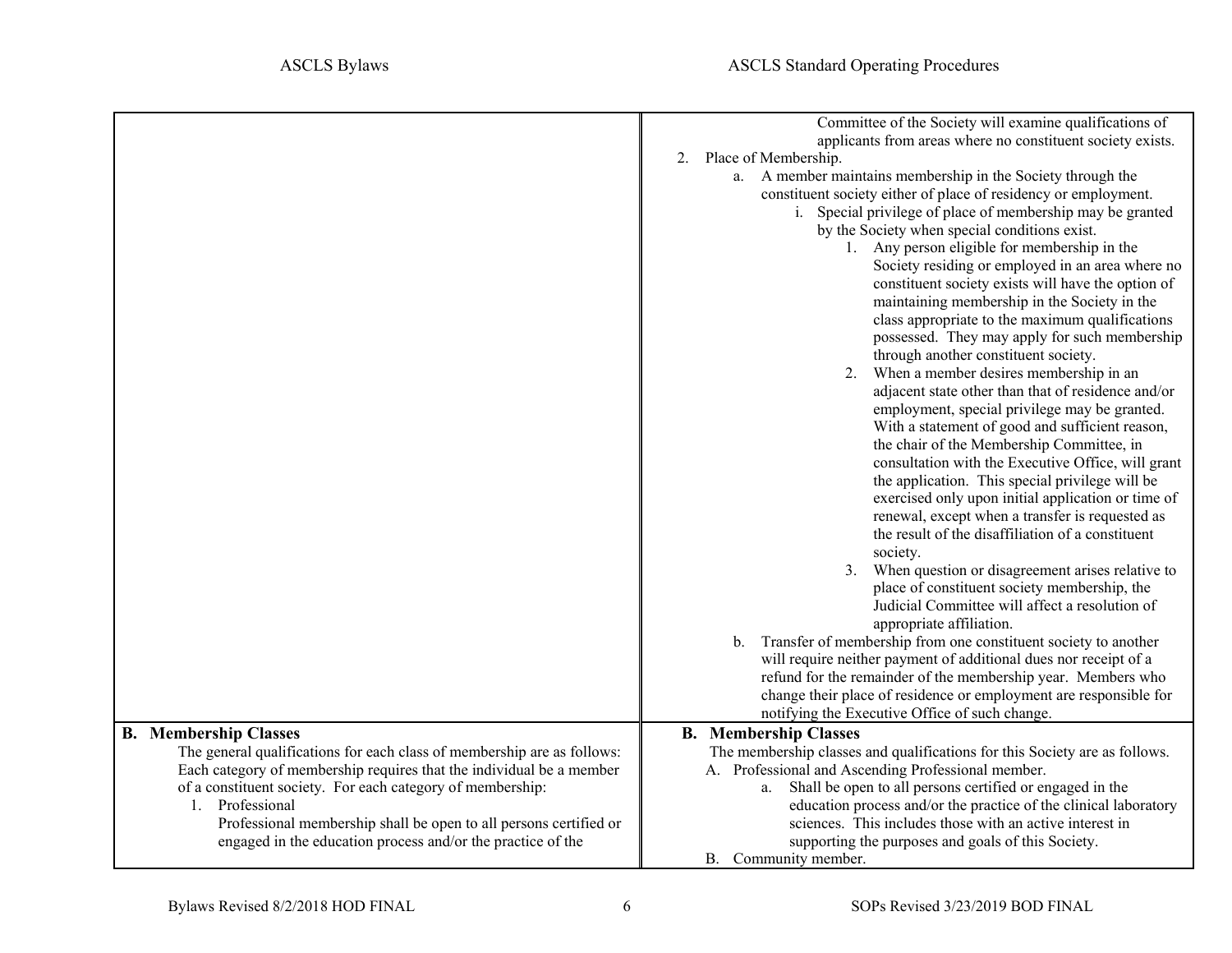| 2. | clinical laboratory sciences, including those with an active<br>interest supporting the goals of this Society;<br>Community | Shall be open to any individual with an interest in supporting<br>a.<br>the goals of the Society. Community membership does not<br>count towards continuous professional membership in the |
|----|-----------------------------------------------------------------------------------------------------------------------------|--------------------------------------------------------------------------------------------------------------------------------------------------------------------------------------------|
|    | Community membership shall be open to all persons;                                                                          | society used for eligibility of emeritus membership status.                                                                                                                                |
| 3. | Emeritus.                                                                                                                   | C. Emeritus member.                                                                                                                                                                        |
|    | Emeritus membership shall be open to any member who has<br>achieved a minimum standard of continuous membership and age;    | This is an individual who has been a professional member of<br>a.<br>this Society whose age and years of continuous membership                                                             |
| 4. | Developing Professional<br>Developing Professional membership shall be open to any person                                   | are equal to or greater than 90. A professional member is also<br>eligible for emeritus status if the total years of non-continuous                                                        |
|    | enrolled in a program of clinical laboratory studies;                                                                       | membership and age are equal or greater than 95.                                                                                                                                           |
| 5. | Honorary.<br>Honorary membership shall be awarded by vote of the House of                                                   | If exceptions to these time limit qualifications are requested<br>b.<br>(not to be less than a total of 15 years of membership) by a                                                       |
|    | Delegates in recognition of outstanding service or contributions to                                                         | state or member, the said state will provide historical                                                                                                                                    |
|    | the field of clinical laboratory science.                                                                                   | documentation of ASCLS activities to the Board of Directors                                                                                                                                |
| 6. | <b>Ascending Professional</b>                                                                                               | who will determine if Emeritus membership is granted.                                                                                                                                      |
|    | Ascending Professional membership is open to any individual                                                                 | Individuals meeting membership qualifications for the<br>c.                                                                                                                                |
|    | eligible for professional membership, if the individual has not                                                             | emeritus member are to make application and pay dues                                                                                                                                       |
|    | held previous membership other than Developing Professional or                                                              | assessment equivalent to the Developing Professional dues                                                                                                                                  |
|    | Ascending Professional in this Society and is within five (5) years                                                         | assessment directly to the Executive Office.                                                                                                                                               |
|    | of graduation from a program of clinical laboratory studies.                                                                | D. Developing Professional member.                                                                                                                                                         |
|    |                                                                                                                             | An individual is eligible for this class of membership for a<br>a.                                                                                                                         |
|    |                                                                                                                             | total period of five years. After five years, the student may                                                                                                                              |
|    |                                                                                                                             | petition the Membership Committee for permission to remain                                                                                                                                 |
|    |                                                                                                                             | in the Developing Professional category with provisions that                                                                                                                               |
|    |                                                                                                                             | the member is a full-time student. The Developing                                                                                                                                          |
|    |                                                                                                                             | Professional member is to be enrolled in one of the following:                                                                                                                             |
|    |                                                                                                                             | A structured program of clinical education<br>1.                                                                                                                                           |
|    |                                                                                                                             | conducted by agencies recognized by this                                                                                                                                                   |
|    |                                                                                                                             | Society, or<br>2.<br>A program recognized by this Society at an                                                                                                                            |
|    |                                                                                                                             | accredited college or university. Accredited                                                                                                                                               |
|    |                                                                                                                             | colleges or universities include properly                                                                                                                                                  |
|    |                                                                                                                             | accredited academic institutions that offer                                                                                                                                                |
|    |                                                                                                                             | graduate programs or programs that include                                                                                                                                                 |
|    |                                                                                                                             | clinical education and lead to associate or                                                                                                                                                |
|    |                                                                                                                             | baccalaureate degrees. The individual of an                                                                                                                                                |
|    |                                                                                                                             | initial degree or certificate relevant to this                                                                                                                                             |
|    |                                                                                                                             | profession defines a graduate program as any                                                                                                                                               |
|    |                                                                                                                             | course of study subsequent to the receipt.                                                                                                                                                 |
|    |                                                                                                                             | E. Honorary member.                                                                                                                                                                        |
|    |                                                                                                                             | a. An honorary member is an individual elected to membership                                                                                                                               |
|    |                                                                                                                             | by the House of Delegates. This is in recognition of                                                                                                                                       |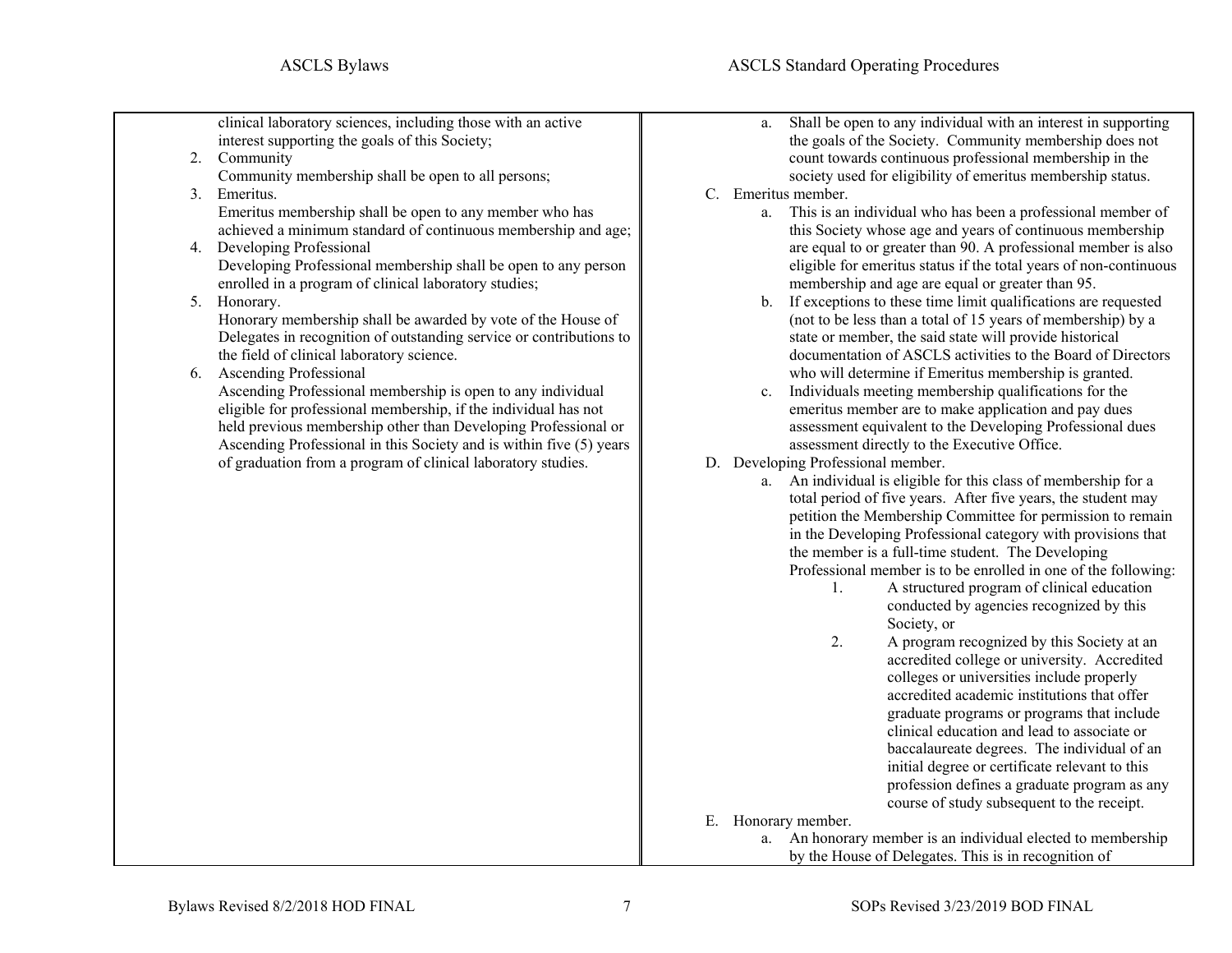<span id="page-7-0"></span>

|                                                                                                                                                                                                                                                                                                                                                                  | outstanding service or contribution to the field of clinical<br>laboratory science.<br>Honorary membership shall not exceed one percent of the total<br>b.<br>professional membership of the Society.<br>Recommendations for honorary membership may be made<br>$c_{\cdot}$<br>each year.<br>d. Each constituent society and the Board of Directors of this<br>Society may present no more than one candidate for this honor<br>in any one-year.<br>A recommendation accompanied by qualifications is to be sent<br>e.<br>to the secretary/treasurer of the Society not less than 30 days<br>before the annual session. Election to honorary membership<br>requires a majority vote of the House of Delegates.<br>An honorary member is to be informed of election by the<br>f.<br>secretary/treasurer and receive a certification of honorary<br>membership signed by the president and the<br>secretary/treasurer.<br>F. Sustaining Membership Add-on: ASCLS offers members an option to<br>add-on a "Sustaining Member" status. It is an added option to all forms<br>of professional and Emeritus memberships for individuals with a desire<br>to provide additional financial support for the Society's work and<br>mission. The annual Sustaining Membership fee is set by the board<br>during the budget process. Sustaining Members are entitled to<br>additional benefits that visibly recognize sustaining membership status<br>and provide minor amenities. No benefit shall impact voting, holding |
|------------------------------------------------------------------------------------------------------------------------------------------------------------------------------------------------------------------------------------------------------------------------------------------------------------------------------------------------------------------|----------------------------------------------------------------------------------------------------------------------------------------------------------------------------------------------------------------------------------------------------------------------------------------------------------------------------------------------------------------------------------------------------------------------------------------------------------------------------------------------------------------------------------------------------------------------------------------------------------------------------------------------------------------------------------------------------------------------------------------------------------------------------------------------------------------------------------------------------------------------------------------------------------------------------------------------------------------------------------------------------------------------------------------------------------------------------------------------------------------------------------------------------------------------------------------------------------------------------------------------------------------------------------------------------------------------------------------------------------------------------------------------------------------------------------------------------------------------------------------------------------------|
|                                                                                                                                                                                                                                                                                                                                                                  | office and serving in any formal capacity for the Society. Sustaining                                                                                                                                                                                                                                                                                                                                                                                                                                                                                                                                                                                                                                                                                                                                                                                                                                                                                                                                                                                                                                                                                                                                                                                                                                                                                                                                                                                                                                          |
|                                                                                                                                                                                                                                                                                                                                                                  | Membership is a status. It is not a class or type of membership.                                                                                                                                                                                                                                                                                                                                                                                                                                                                                                                                                                                                                                                                                                                                                                                                                                                                                                                                                                                                                                                                                                                                                                                                                                                                                                                                                                                                                                               |
| C. Rights and Privileges                                                                                                                                                                                                                                                                                                                                         | C. Rights and Privileges                                                                                                                                                                                                                                                                                                                                                                                                                                                                                                                                                                                                                                                                                                                                                                                                                                                                                                                                                                                                                                                                                                                                                                                                                                                                                                                                                                                                                                                                                       |
| 1. Professional, Emeritus and Ascending Professional members are                                                                                                                                                                                                                                                                                                 | Each category of membership is entitled to the rights and privileges as                                                                                                                                                                                                                                                                                                                                                                                                                                                                                                                                                                                                                                                                                                                                                                                                                                                                                                                                                                                                                                                                                                                                                                                                                                                                                                                                                                                                                                        |
| entitled to all rights and privileges to include voting, holding office                                                                                                                                                                                                                                                                                          | defined in the Bylaws.                                                                                                                                                                                                                                                                                                                                                                                                                                                                                                                                                                                                                                                                                                                                                                                                                                                                                                                                                                                                                                                                                                                                                                                                                                                                                                                                                                                                                                                                                         |
| and serving in any formal capacity recognized by the Society.<br>Developing Professional members are entitled to serve as voting<br>2.<br>members of the House of Delegates when serving as official<br>delegates from a constituent society, and to have all other rights and<br>privileges of the Society with the exception of holding elective<br>positions. | Changes in Membership Status: Professional members who enroll as<br>full-time students and holding Developing Professional membership<br>will not forfeit continuity of Professional membership privileges upon<br>resuming Professional membership.<br>Membership Benefits.<br>2.<br>a. General Benefits.                                                                                                                                                                                                                                                                                                                                                                                                                                                                                                                                                                                                                                                                                                                                                                                                                                                                                                                                                                                                                                                                                                                                                                                                     |
| Community and honorary members are entitled to defined rights<br>3.                                                                                                                                                                                                                                                                                              | 1) The following benefits are available to all levels of                                                                                                                                                                                                                                                                                                                                                                                                                                                                                                                                                                                                                                                                                                                                                                                                                                                                                                                                                                                                                                                                                                                                                                                                                                                                                                                                                                                                                                                       |
| and privileges of the Society with the exception of holding elective                                                                                                                                                                                                                                                                                             | membership within the Society. A member may serve the                                                                                                                                                                                                                                                                                                                                                                                                                                                                                                                                                                                                                                                                                                                                                                                                                                                                                                                                                                                                                                                                                                                                                                                                                                                                                                                                                                                                                                                          |
| or appointive positions and serving as voting members of the House                                                                                                                                                                                                                                                                                               | Society in an advisory role.                                                                                                                                                                                                                                                                                                                                                                                                                                                                                                                                                                                                                                                                                                                                                                                                                                                                                                                                                                                                                                                                                                                                                                                                                                                                                                                                                                                                                                                                                   |
| of Delegates.                                                                                                                                                                                                                                                                                                                                                    | 2) Continuing education and maintaining professional                                                                                                                                                                                                                                                                                                                                                                                                                                                                                                                                                                                                                                                                                                                                                                                                                                                                                                                                                                                                                                                                                                                                                                                                                                                                                                                                                                                                                                                           |
| Any member of the Society may serve as consultant or advisor to<br>4.                                                                                                                                                                                                                                                                                            | competency.                                                                                                                                                                                                                                                                                                                                                                                                                                                                                                                                                                                                                                                                                                                                                                                                                                                                                                                                                                                                                                                                                                                                                                                                                                                                                                                                                                                                                                                                                                    |
| any board or committee of the Society.                                                                                                                                                                                                                                                                                                                           | a) Regional, state, and local continuing education seminars                                                                                                                                                                                                                                                                                                                                                                                                                                                                                                                                                                                                                                                                                                                                                                                                                                                                                                                                                                                                                                                                                                                                                                                                                                                                                                                                                                                                                                                    |
| 5. Benefits for each category of membership will be outlined in the                                                                                                                                                                                                                                                                                              | are available at member rates.                                                                                                                                                                                                                                                                                                                                                                                                                                                                                                                                                                                                                                                                                                                                                                                                                                                                                                                                                                                                                                                                                                                                                                                                                                                                                                                                                                                                                                                                                 |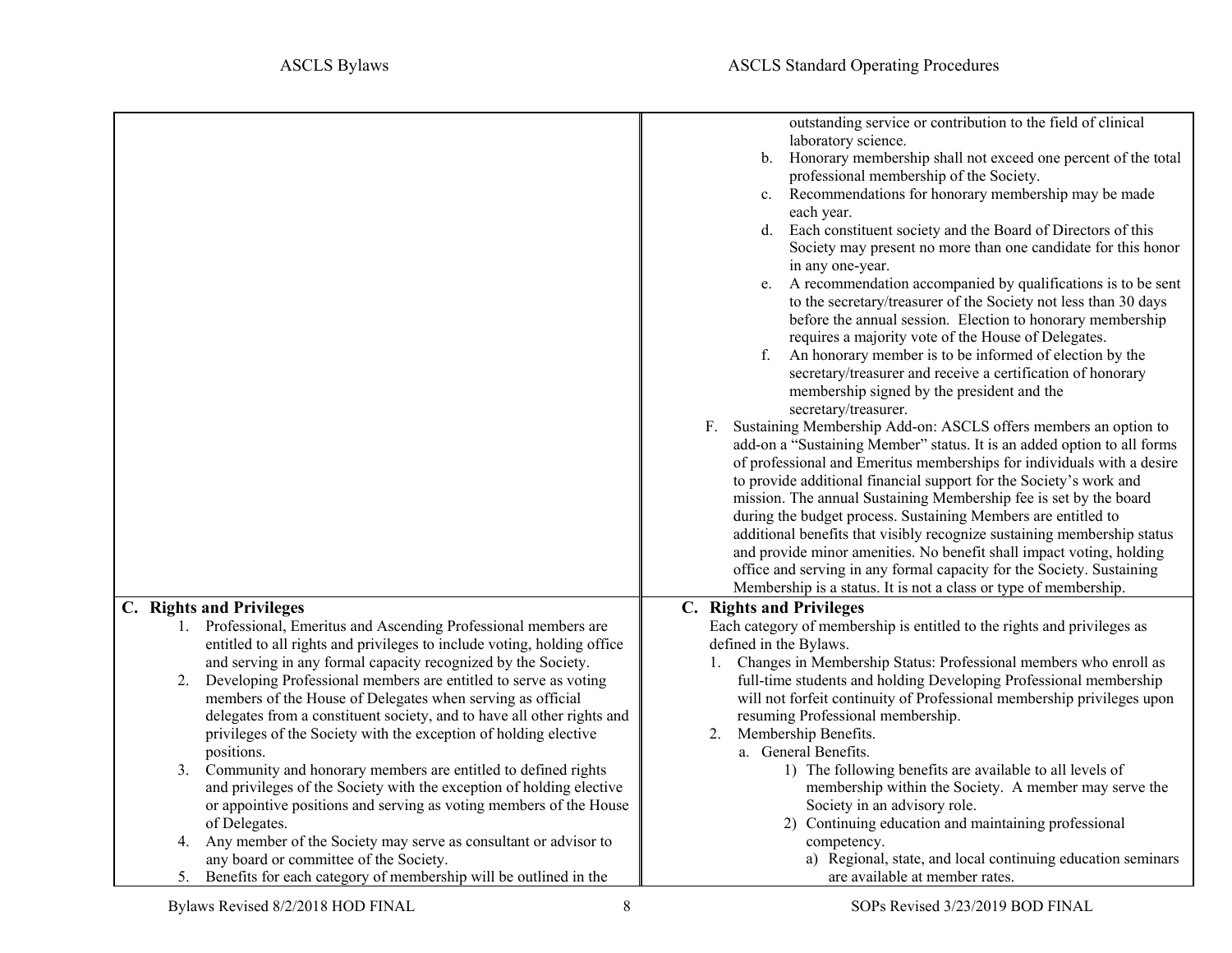| Standard Operating Procedures and will be the basis for the dues<br>structure for the category.<br>Membership with all rights and privileges shall be forfeited by any<br>6.<br>member who is in arrears in the payment of dues, as defined by the<br>Board of Directors. | b) Various scholarships and funds available at several<br>levels (national and state). The funds range from<br>undergraduate study through higher education and<br>research.<br>3) Newsletters and education.<br>a) A newsletter is sent to all membership categories with<br>national and regional news. State dues include local<br>publications and announcements of continuing<br>education.<br>b) Publications, webinars, and online education covering<br>professional topics are available to members at a<br>discount.<br>4) Professional and legislative advocacy.<br>a) The national office as to matters affecting clinical<br>laboratory science maintains a constant vigil.<br>Involvement leads to partnering with other groups within<br>the laboratory profession to promote strong professional<br>standards.<br>b) A legislative consultant monitors activities within<br>Congress that will impact the practice of laboratory<br>medicine. A Legislative Symposium is held in the<br>spring to allow members an opportunity to discuss<br>professional concerns with members of Congress.<br>5) Special services for individual members.<br>a) An insurance program offering liability and other forms<br>of personal insurance.<br>b) Many discounted services offered on group rates for<br>credit cards, travel, and health care supplies.<br>c) Personal improvement through participation in activities<br>that enhance leadership or political skills.<br>b. Categorical Benefits.<br>1) Professional, Emeritus and Ascending Professional member<br>a) Access to the journal, Clinical Laboratory Science.<br>b) Rights and privileges as outlined in the Bylaws: voting,<br>holding office and serving in any formal capacity for the<br>Society.<br>2) Community member. |
|---------------------------------------------------------------------------------------------------------------------------------------------------------------------------------------------------------------------------------------------------------------------------|------------------------------------------------------------------------------------------------------------------------------------------------------------------------------------------------------------------------------------------------------------------------------------------------------------------------------------------------------------------------------------------------------------------------------------------------------------------------------------------------------------------------------------------------------------------------------------------------------------------------------------------------------------------------------------------------------------------------------------------------------------------------------------------------------------------------------------------------------------------------------------------------------------------------------------------------------------------------------------------------------------------------------------------------------------------------------------------------------------------------------------------------------------------------------------------------------------------------------------------------------------------------------------------------------------------------------------------------------------------------------------------------------------------------------------------------------------------------------------------------------------------------------------------------------------------------------------------------------------------------------------------------------------------------------------------------------------------------------------------------------------------------------------------------------|
|                                                                                                                                                                                                                                                                           | a) Entitled to general benefits of membership and rights                                                                                                                                                                                                                                                                                                                                                                                                                                                                                                                                                                                                                                                                                                                                                                                                                                                                                                                                                                                                                                                                                                                                                                                                                                                                                                                                                                                                                                                                                                                                                                                                                                                                                                                                             |
|                                                                                                                                                                                                                                                                           | and privileges as outlined in the Bylaws. May be<br>excluded from certain member discounts, including<br>registration for live events.                                                                                                                                                                                                                                                                                                                                                                                                                                                                                                                                                                                                                                                                                                                                                                                                                                                                                                                                                                                                                                                                                                                                                                                                                                                                                                                                                                                                                                                                                                                                                                                                                                                               |
|                                                                                                                                                                                                                                                                           | 3) Developing Professional member.<br>a) Access to the journal, Clinical Laboratory Science.                                                                                                                                                                                                                                                                                                                                                                                                                                                                                                                                                                                                                                                                                                                                                                                                                                                                                                                                                                                                                                                                                                                                                                                                                                                                                                                                                                                                                                                                                                                                                                                                                                                                                                         |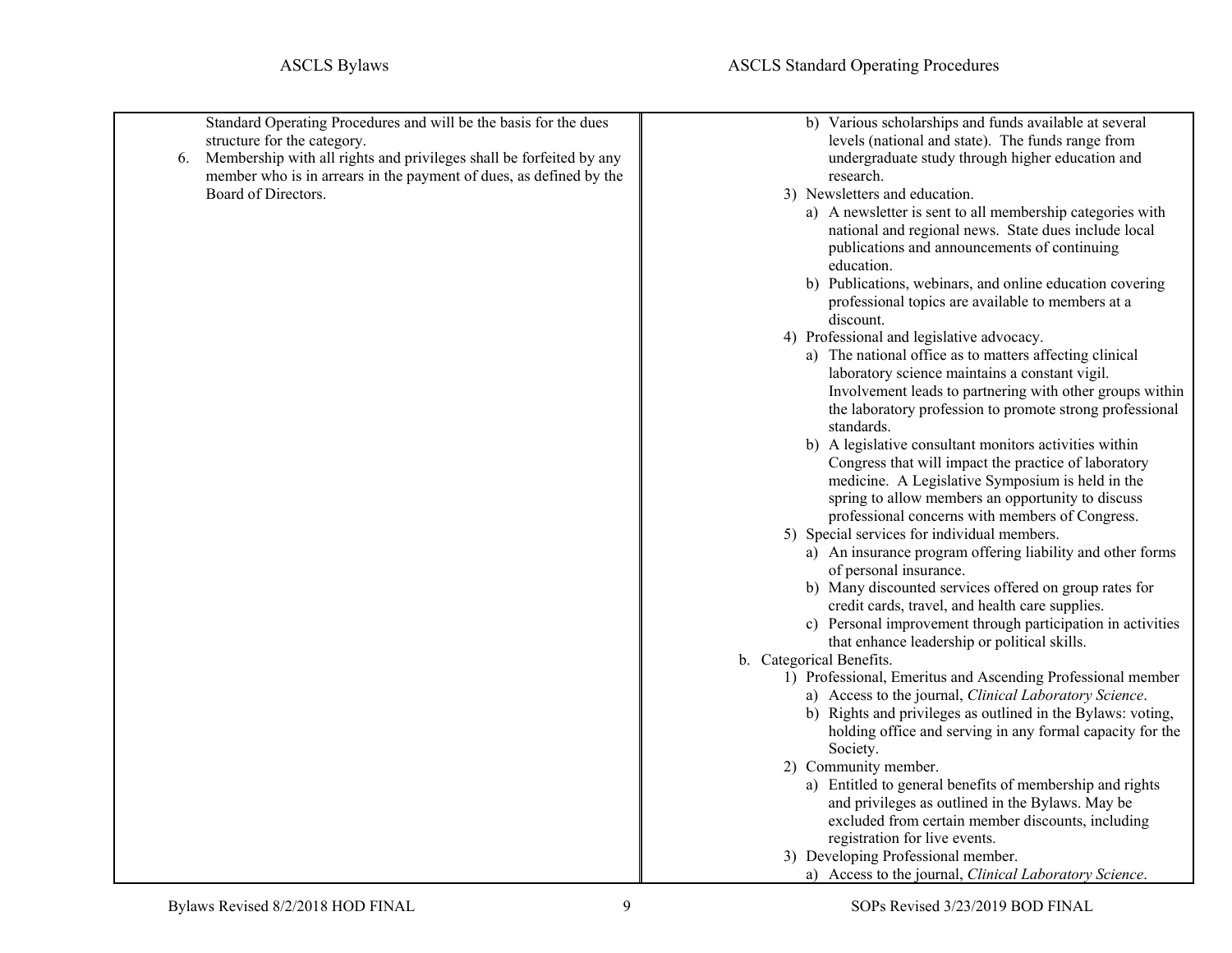<span id="page-9-0"></span>

|                                                                                                                                                                                                                                                                                                                                                        | b) Rights and privileges as outlined in the Bylaws<br>4) Honorary member.<br>a) Entitled to general benefits of membership and rights<br>and privileges as outlined in the Bylaws.                                                                                                                                                                                                                                                                                                                                                                                                                                                                                                                                                                                                                                                                                                                                                                                                                                                                                                                                                                                                                                                                                                                                                                                                                                                                                                                                                                                                                                                                                                                                                                                                                                                                                                                                                                                                                                                                                                                                                                                               |
|--------------------------------------------------------------------------------------------------------------------------------------------------------------------------------------------------------------------------------------------------------------------------------------------------------------------------------------------------------|----------------------------------------------------------------------------------------------------------------------------------------------------------------------------------------------------------------------------------------------------------------------------------------------------------------------------------------------------------------------------------------------------------------------------------------------------------------------------------------------------------------------------------------------------------------------------------------------------------------------------------------------------------------------------------------------------------------------------------------------------------------------------------------------------------------------------------------------------------------------------------------------------------------------------------------------------------------------------------------------------------------------------------------------------------------------------------------------------------------------------------------------------------------------------------------------------------------------------------------------------------------------------------------------------------------------------------------------------------------------------------------------------------------------------------------------------------------------------------------------------------------------------------------------------------------------------------------------------------------------------------------------------------------------------------------------------------------------------------------------------------------------------------------------------------------------------------------------------------------------------------------------------------------------------------------------------------------------------------------------------------------------------------------------------------------------------------------------------------------------------------------------------------------------------------|
| D. Dues                                                                                                                                                                                                                                                                                                                                                | D. Dues                                                                                                                                                                                                                                                                                                                                                                                                                                                                                                                                                                                                                                                                                                                                                                                                                                                                                                                                                                                                                                                                                                                                                                                                                                                                                                                                                                                                                                                                                                                                                                                                                                                                                                                                                                                                                                                                                                                                                                                                                                                                                                                                                                          |
| Annual dues for membership in the Society shall be based on the<br>applicable class of membership. The Board of Directors shall determine<br>the amount of dues for each class and the procedures for paying dues.<br>No more than a ten $(10)$ percent increase may be initiated in any given<br>year without the approval of the House of Delegates. | Annual dues for membership in the Society will be based on the class of<br>membership for which the applicant is eligible. The board may designate<br>different dues structures for non-members joining ASCLS and members<br>renewing their Society membership.<br>1. The amount due for each class will be defined by the Board of Directors<br>and listed on the current membership application for:<br>a. Professional member, Emeritus member 1 & 2, Developing<br>Professional member, Ascending Professional member,<br>Community member, Honorary member (None)<br>b. Dues exception: An Ascending Professional membership special<br>dues rate will be offered to any Developing Professional member or<br>individual eligible for Developing Professional membership, upon<br>completion of requirements for Professional membership. The<br>Ascending Professional member will pay 50% of Professional<br>renewal dues for up to five consecutive years of professional<br>membership following eligibility date. This dues structure is<br>applicable if that person has not held previous Professional<br>membership in the Society.<br>2. A member is to remit the membership dues of the national Society and<br>of the constituent society(ies) to the Executive Office.<br>a. The annual membership dues of a constituent society are not to<br>exceed thirty (\$30) dollars.<br>b. The Executive Office will retain the appropriate amount of national<br>membership dues and will remit the remainder to the constituent<br>society(ies) if the following conditions are met:<br>A current leadership roster including<br>i.<br>President, Treasurer, and one additional<br>Board Member has been submitted.<br>ii.<br>The constituent society submits<br>documentation of compliance with standards<br>in Article VIII, Section D. of the Standard<br>Operating Procedures.<br>1) Dues will be sent to the states meeting these conditions at<br>the end of the first and third quarters, no later than one<br>month after the close of the quarter.<br>2) Dues will be sent to the Treasurer or the President at the<br>direction of the constituent society |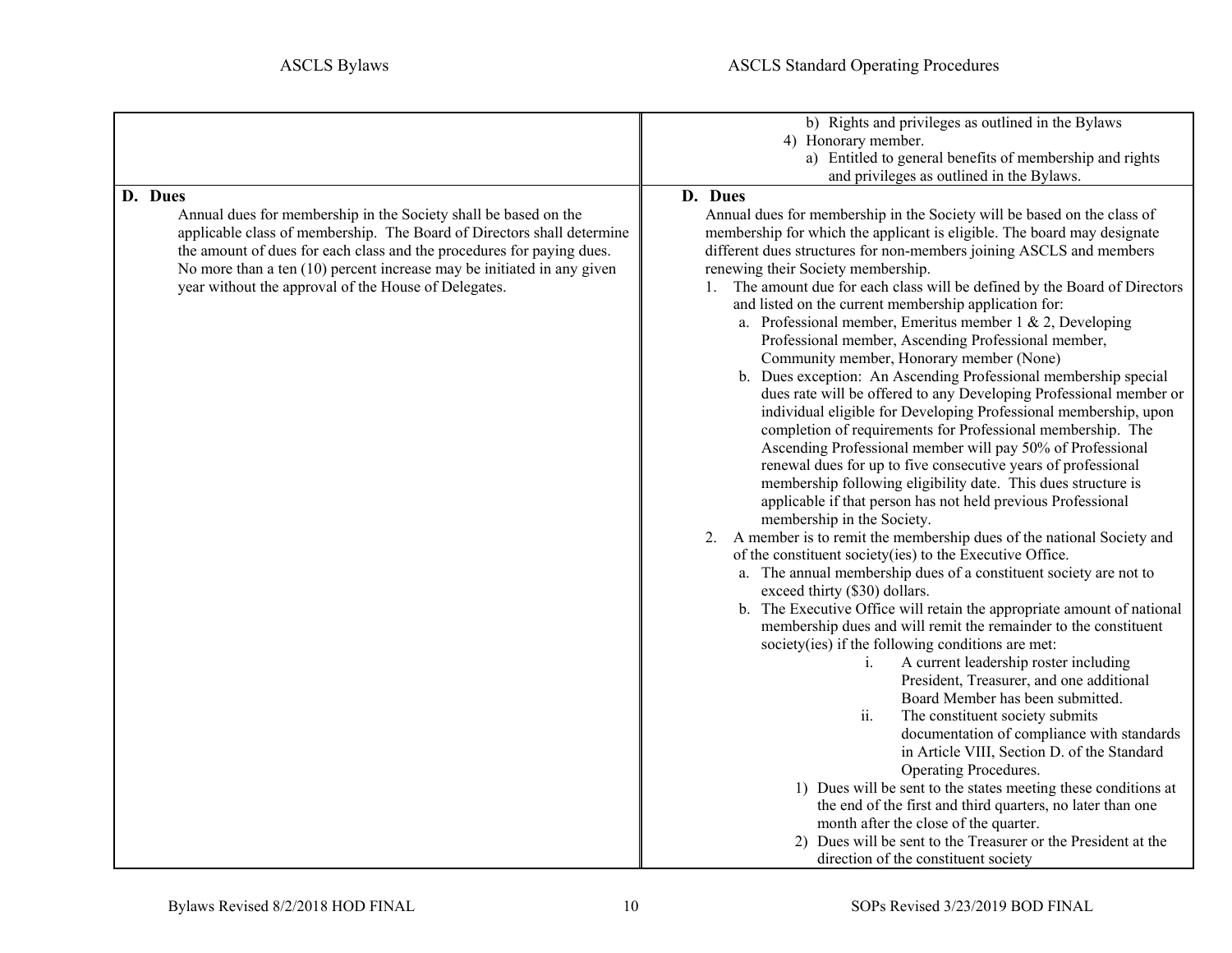<span id="page-10-0"></span>

|                                                                                                                                                                                                                                                                                                                                                                                                                                                                                                                                                                                                                                                                                                                                                                                  | 3) If the constituent society submits incomplete information,<br>lacking either a complete roster or not meeting conditions<br>as stated in 2.b.ii. above, the Regional Director will send<br>written notification to the constituent society President and<br>Treasurer of record for the previous year stating that the<br>state dues might be withheld. A copy will be sent to the<br>ASCLS President and Executive Vice President.<br>c. If the constituent society is not in compliance with stated<br>conditions, the constituent society dues will be placed in<br>trust to be used to benefit the members of that constituent<br>society. The Regional Director will work with the<br>previous year's leadership to identify new leadership and<br>bring the constituent society into compliance.<br>c. Under extraordinary circumstances the payment schedule can be<br>altered. This must be declared by resolution of the Board of<br>Directors of the Society.<br>d. The dues of a constituent society may include the dues of its branch<br>societies provided such dues are uniform within that constituent<br>society. The constituent society shall provide in its constitutional<br>codes for the remittance of the branch society dues by its treasurer.<br>e. Constituent society dues changes will be implemented in the<br>operation of the Society one time annually, with the annual date<br>determined by the chief administrative officer.<br>3. Annual dues are due and payable on the date and at a time specified by<br>the Board of Directors of the Society.<br>a. Membership is to be renewed in the same category provided that<br>the member has not in the interim become eligible for a different<br>class of membership.<br>b. Membership with all rights, benefits and privileges will be forfeited<br>by any member who is in arrears in the payment of dues for a<br>period of thirty (30) days following the due date of payment. |
|----------------------------------------------------------------------------------------------------------------------------------------------------------------------------------------------------------------------------------------------------------------------------------------------------------------------------------------------------------------------------------------------------------------------------------------------------------------------------------------------------------------------------------------------------------------------------------------------------------------------------------------------------------------------------------------------------------------------------------------------------------------------------------|---------------------------------------------------------------------------------------------------------------------------------------------------------------------------------------------------------------------------------------------------------------------------------------------------------------------------------------------------------------------------------------------------------------------------------------------------------------------------------------------------------------------------------------------------------------------------------------------------------------------------------------------------------------------------------------------------------------------------------------------------------------------------------------------------------------------------------------------------------------------------------------------------------------------------------------------------------------------------------------------------------------------------------------------------------------------------------------------------------------------------------------------------------------------------------------------------------------------------------------------------------------------------------------------------------------------------------------------------------------------------------------------------------------------------------------------------------------------------------------------------------------------------------------------------------------------------------------------------------------------------------------------------------------------------------------------------------------------------------------------------------------------------------------------------------------------------------------------------------------------------------------------------------------------------------------------------------------------------|
|                                                                                                                                                                                                                                                                                                                                                                                                                                                                                                                                                                                                                                                                                                                                                                                  |                                                                                                                                                                                                                                                                                                                                                                                                                                                                                                                                                                                                                                                                                                                                                                                                                                                                                                                                                                                                                                                                                                                                                                                                                                                                                                                                                                                                                                                                                                                                                                                                                                                                                                                                                                                                                                                                                                                                                                           |
| <b>E.</b> Expulsion of Members<br>The Board of Directors, by two-thirds vote of its members present and<br>voting at a regular or special meeting, may terminate the membership of<br>any member for good cause.<br>Good cause for such termination shall include violation of the Bylaws or<br>conduct detrimental to the Society. A statement of charges shall be sent<br>by certified or registered mail to the Judicial Committee and to the last<br>recorded address of the member. The committee shall investigate the<br>charges and recommend to the Board of Directors such action, as it<br>deems appropriate.<br>The member shall be given a copy of the findings and recommendations<br>of the committee no less than thirty days $(30)$ prior to the meeting of the | <b>E.</b> Expulsion of Members<br>This process is defined in the Bylaws.                                                                                                                                                                                                                                                                                                                                                                                                                                                                                                                                                                                                                                                                                                                                                                                                                                                                                                                                                                                                                                                                                                                                                                                                                                                                                                                                                                                                                                                                                                                                                                                                                                                                                                                                                                                                                                                                                                  |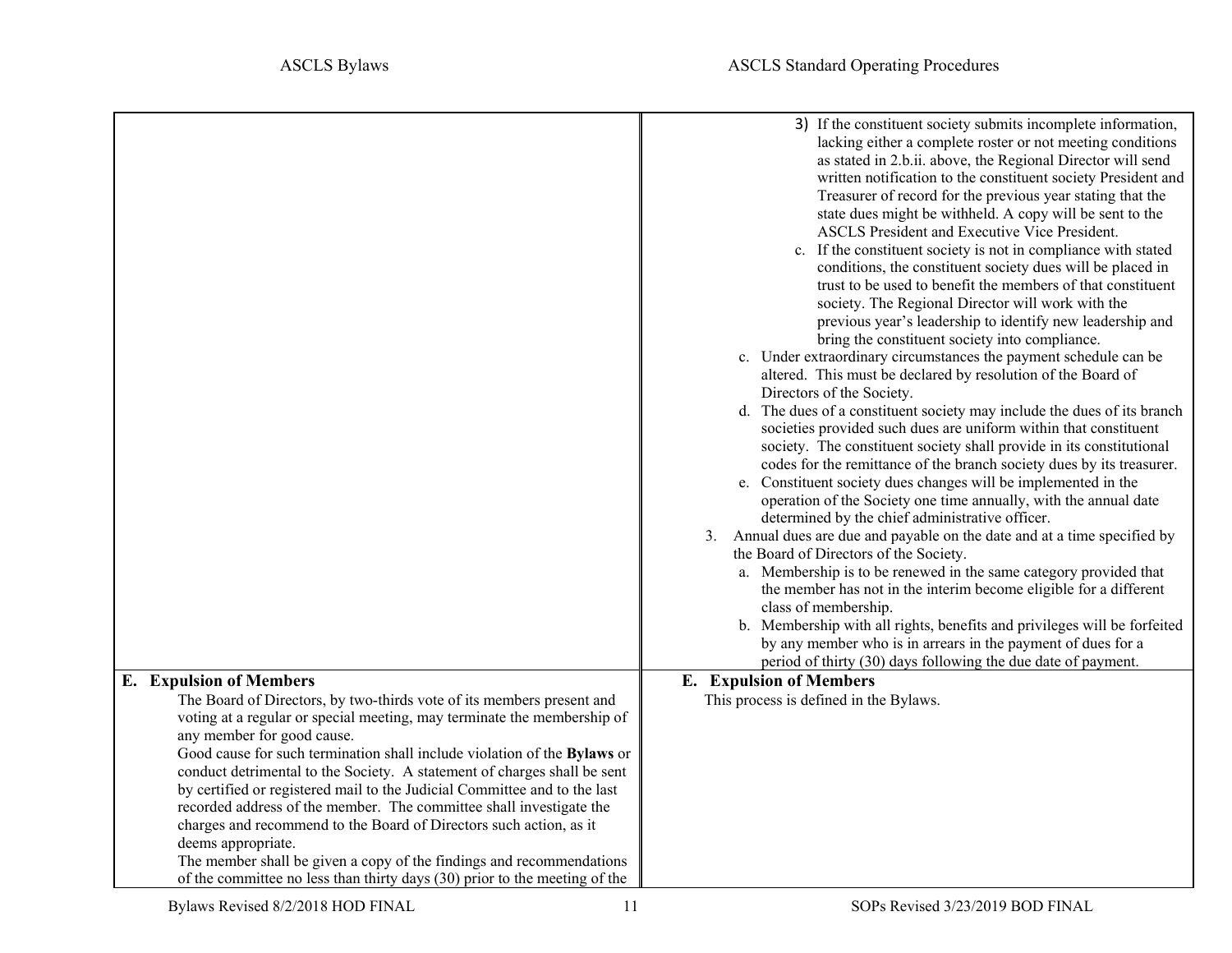<span id="page-11-4"></span><span id="page-11-3"></span><span id="page-11-2"></span><span id="page-11-1"></span><span id="page-11-0"></span>

| Board of Directors at which the recommendations of the committee are<br>to be considered.<br>Provided that action is required, the member shall be notified of the time<br>and place of the meeting of the Board of Directors at which the charges<br>shall be considered and the member shall have the opportunity to appear<br>in person and to present any defense to such charges before final action<br>is taken.<br>The decision of the Board of Directors shall be final except that member<br>reserves the right of appeal to the House of Delegates who has the |                                                                              |
|--------------------------------------------------------------------------------------------------------------------------------------------------------------------------------------------------------------------------------------------------------------------------------------------------------------------------------------------------------------------------------------------------------------------------------------------------------------------------------------------------------------------------------------------------------------------------|------------------------------------------------------------------------------|
| authority to annul or reverse the decision of the Board of Directors.                                                                                                                                                                                                                                                                                                                                                                                                                                                                                                    |                                                                              |
| The member shall retain all rights, benefits, and privileges of                                                                                                                                                                                                                                                                                                                                                                                                                                                                                                          |                                                                              |
| membership until such time as final action is taken.                                                                                                                                                                                                                                                                                                                                                                                                                                                                                                                     |                                                                              |
| <b>ARTICLE IV -- BOARD OF DIRECTORS</b>                                                                                                                                                                                                                                                                                                                                                                                                                                                                                                                                  | <b>ARTICLE IV -- BOARD OF DIRECTORS</b>                                      |
| A. Authority                                                                                                                                                                                                                                                                                                                                                                                                                                                                                                                                                             | A. Authority                                                                 |
| The affairs of the Society, except as provided in Article V, shall be                                                                                                                                                                                                                                                                                                                                                                                                                                                                                                    | The Board of Directors is responsible for the management of the affairs of   |
| governed by the Board of Directors. Directors shall serve as members                                                                                                                                                                                                                                                                                                                                                                                                                                                                                                     | the Society except as provided in Article V of the Bylaws.                   |
| of the House of Delegates, as provided by Article V, Section C.                                                                                                                                                                                                                                                                                                                                                                                                                                                                                                          |                                                                              |
| <b>B.</b> Composition                                                                                                                                                                                                                                                                                                                                                                                                                                                                                                                                                    | <b>B.</b> Composition                                                        |
| The number of voting directors shall be sixteen $(16)$ -- the President,                                                                                                                                                                                                                                                                                                                                                                                                                                                                                                 | The composition of the Board of Directors of the Society and terms of office |
| President-elect, Secretary/Treasurer, Past President, and ten (10)                                                                                                                                                                                                                                                                                                                                                                                                                                                                                                       | are defined in the Bylaws.                                                   |
| Regional Directors elected by the House of Delegates in a manner                                                                                                                                                                                                                                                                                                                                                                                                                                                                                                         | General Duties.<br>1.                                                        |
| prescribed by the Board of Directors of the Society. There shall be one                                                                                                                                                                                                                                                                                                                                                                                                                                                                                                  | General duties of the officers are defined in Article VI in the<br>a.        |
| (1) voting Developing Professional Director elected by the Developing                                                                                                                                                                                                                                                                                                                                                                                                                                                                                                    | Bylaws.                                                                      |
| Professional Forum of the Society and one (1) Ascending Professional                                                                                                                                                                                                                                                                                                                                                                                                                                                                                                     | b. Regional Director: The Regional Director provides leadership to           |
| Director.                                                                                                                                                                                                                                                                                                                                                                                                                                                                                                                                                                | the regional council by and under the authority of the Board of              |
| Each director shall serve a term of three $(3)$ years or until a successor is                                                                                                                                                                                                                                                                                                                                                                                                                                                                                            | Directors of the Society.                                                    |
| elected with the exception of the Developing Professional Director and                                                                                                                                                                                                                                                                                                                                                                                                                                                                                                   | Developing Professional Director. The Developing Professional<br>c.          |
| the Ascending Professional Director who shall serve for a term of one                                                                                                                                                                                                                                                                                                                                                                                                                                                                                                    | director is the highest-ranking official of the Developing                   |
| (1) year or until a new Director is elected. The Ascending Professional                                                                                                                                                                                                                                                                                                                                                                                                                                                                                                  | Professional Forum. He/she shall represent the Developing                    |
| Forum Chair, if eligible, shall move into the position of Ascending                                                                                                                                                                                                                                                                                                                                                                                                                                                                                                      | Professional Forum as the voting member on the Board of                      |
| Professional Director upon completion of the one (1) year Chair term.                                                                                                                                                                                                                                                                                                                                                                                                                                                                                                    | Directors and presides at all meetings of the Developing                     |
| The Ascending Professional Forum shall determine the qualification for                                                                                                                                                                                                                                                                                                                                                                                                                                                                                                   | Professional Forum. He/she will conduct the ASCLS Developing                 |
| the Ascending Professional Director.                                                                                                                                                                                                                                                                                                                                                                                                                                                                                                                                     | Professional Forum annual business meeting.                                  |
| A board member may be eligible for re-election, except the Ascending                                                                                                                                                                                                                                                                                                                                                                                                                                                                                                     | d. Ascending Professional Director: The Ascending Professional               |
| Professional Director but may not serve more than two (2) consecutive                                                                                                                                                                                                                                                                                                                                                                                                                                                                                                    | Director provides leadership to the Ascending Professional Forum             |
| terms. The House of Delegates shall elect by majority vote the                                                                                                                                                                                                                                                                                                                                                                                                                                                                                                           | and represents the interests of Ascending Professional members as            |
| appropriate number of directors each year at its annual session.                                                                                                                                                                                                                                                                                                                                                                                                                                                                                                         | a voting member of the Board of Directors.                                   |
| All directors at the time of their election, with the exception of the                                                                                                                                                                                                                                                                                                                                                                                                                                                                                                   | Qualifications/Eligibility.<br>2.                                            |
| Developing Professional Director and the Ascending Professional                                                                                                                                                                                                                                                                                                                                                                                                                                                                                                          | a. Professional and emeritus members, who have been members for              |
| Director, must have been a professional or emeritus member of the                                                                                                                                                                                                                                                                                                                                                                                                                                                                                                        | at least five consecutive years prior to election, are eligible for          |
| Society for five (5) consecutive years immediately prior to their                                                                                                                                                                                                                                                                                                                                                                                                                                                                                                        | election to the Board of Directors of the Society. Additionally,             |
|                                                                                                                                                                                                                                                                                                                                                                                                                                                                                                                                                                          | they must have held office or membership on the Board of                     |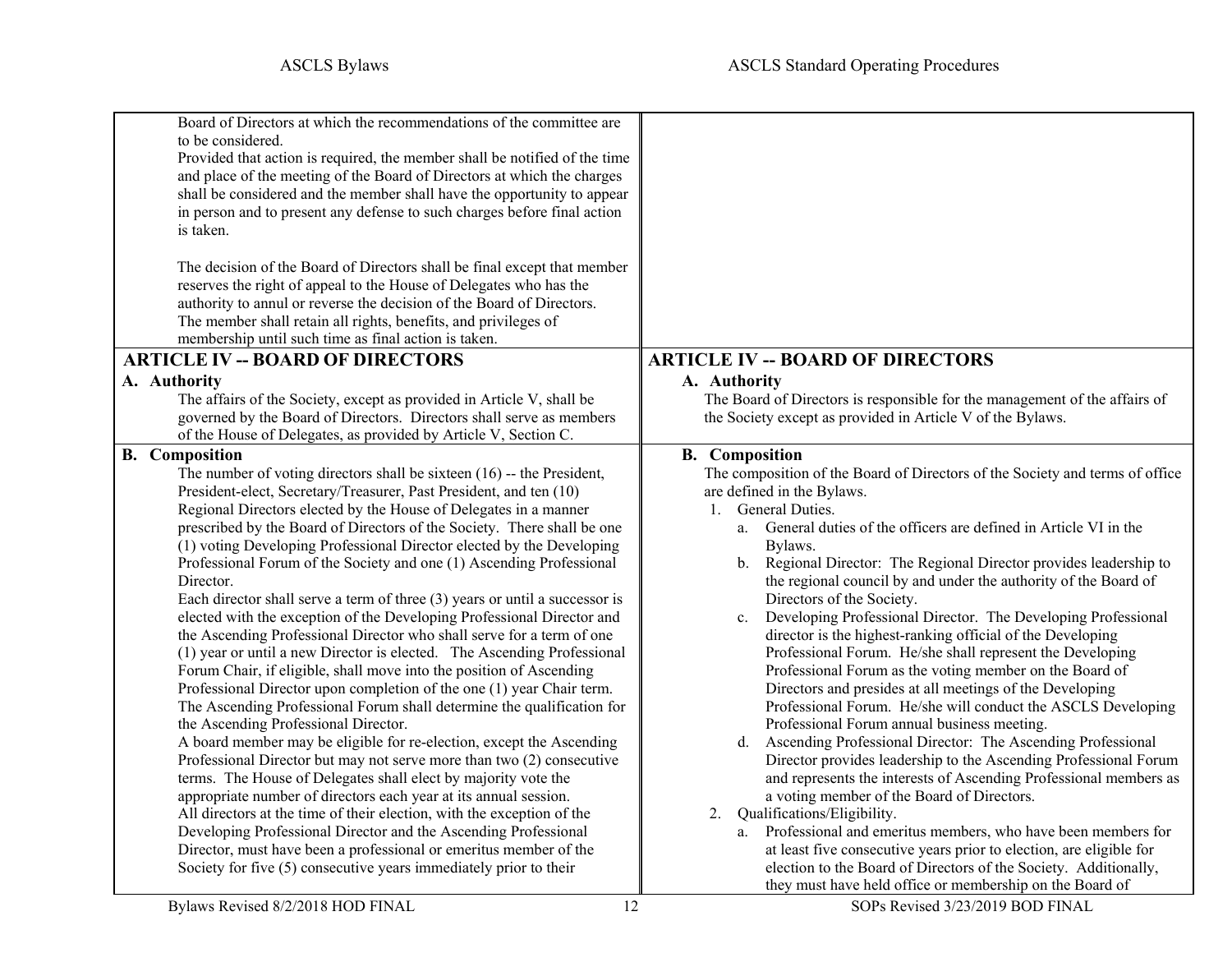<span id="page-12-2"></span><span id="page-12-1"></span><span id="page-12-0"></span>

| election.<br>The Developing Professional Forum of the Society shall determine<br>qualifications for the Developing Professional Director.                                                                                                                                                                                                                                                                                                                                                                                                                                                                                       | Directors of the Society or in a constituent society.<br>Nominees may run for membership on the Board of Directors of<br>$\mathbf{b}$ .<br>the Society while serving as a constituent society elected official.<br>However, upon election to the Board of Directors of the Society,<br>the individual must resign their elected position in the constituent<br>society.<br>Nominees may run for Developing Professional Forum Chair<br>c.<br>while serving as a constituent society or regional Developing<br>Professional appointed position. However, upon election to<br>Developing Forum Chair, the individual must resign previously<br>appointed Developing Professional Forum positions.<br>d. Regional Director candidates must have attended at least two<br>regional council meetings in the last five years and must have<br>attended the ASCLS Annual meeting at least three of the last five<br>years and have attended as a delegate at least once in the last five<br>years.<br>3. Nomination/Election/Appointment.<br>a. Election of the Board of Directors is defined in Bylaws Article IV,<br>Section B.<br>b. Regional Director.<br>1) Each constituent society within a defined regional council<br>where the term of office of the elected Regional Director will<br>expire at the close of the next ensuing annual session may<br>submit the name of one or more nominees for the Regional<br>Director to the Nominations Committee.<br>The House of Delegates may elect Regional Directors from<br>2)<br>the appropriate area in which they reside or are employed to<br>ensure representation for each defined geographic region. |
|---------------------------------------------------------------------------------------------------------------------------------------------------------------------------------------------------------------------------------------------------------------------------------------------------------------------------------------------------------------------------------------------------------------------------------------------------------------------------------------------------------------------------------------------------------------------------------------------------------------------------------|-----------------------------------------------------------------------------------------------------------------------------------------------------------------------------------------------------------------------------------------------------------------------------------------------------------------------------------------------------------------------------------------------------------------------------------------------------------------------------------------------------------------------------------------------------------------------------------------------------------------------------------------------------------------------------------------------------------------------------------------------------------------------------------------------------------------------------------------------------------------------------------------------------------------------------------------------------------------------------------------------------------------------------------------------------------------------------------------------------------------------------------------------------------------------------------------------------------------------------------------------------------------------------------------------------------------------------------------------------------------------------------------------------------------------------------------------------------------------------------------------------------------------------------------------------------------------------------------------------------------------------------------------------------|
| C. Meetings                                                                                                                                                                                                                                                                                                                                                                                                                                                                                                                                                                                                                     | C. Meetings                                                                                                                                                                                                                                                                                                                                                                                                                                                                                                                                                                                                                                                                                                                                                                                                                                                                                                                                                                                                                                                                                                                                                                                                                                                                                                                                                                                                                                                                                                                                                                                                                                               |
| The Board of Directors shall hold meetings at least twice each year at<br>such times and places as the Board of Directors by resolution may<br>direct. Additional meeting(s) of the Board of Directors may be called<br>by the President or by one third of the directors.<br>The Board of Directors may, under conditions and procedures defined in<br>the Standard Operating Procedures, poll its members by means of a<br>ballot distributed via mail, fax, electronic bulletin board or other means<br>as current communications technology allows. This polling shall<br>constitute a "meeting" of the Board of Directors. | Meetings of the Board of Directors of the Society are defined in the<br>Bylaws.                                                                                                                                                                                                                                                                                                                                                                                                                                                                                                                                                                                                                                                                                                                                                                                                                                                                                                                                                                                                                                                                                                                                                                                                                                                                                                                                                                                                                                                                                                                                                                           |
| D. Notice of Meetings<br>A minimum of fourteen (14) days written notice of any meeting of the<br>Board of Directors shall be provided to each director, except that the<br>requirement for such written notice may be waived by majority vote of<br>the Board of Directors when a conference call meeting, or ballot polling                                                                                                                                                                                                                                                                                                    | D. Notice of Meetings<br>The Bylaws provide for notice of meetings of the Board of Directors of the<br>Society.                                                                                                                                                                                                                                                                                                                                                                                                                                                                                                                                                                                                                                                                                                                                                                                                                                                                                                                                                                                                                                                                                                                                                                                                                                                                                                                                                                                                                                                                                                                                           |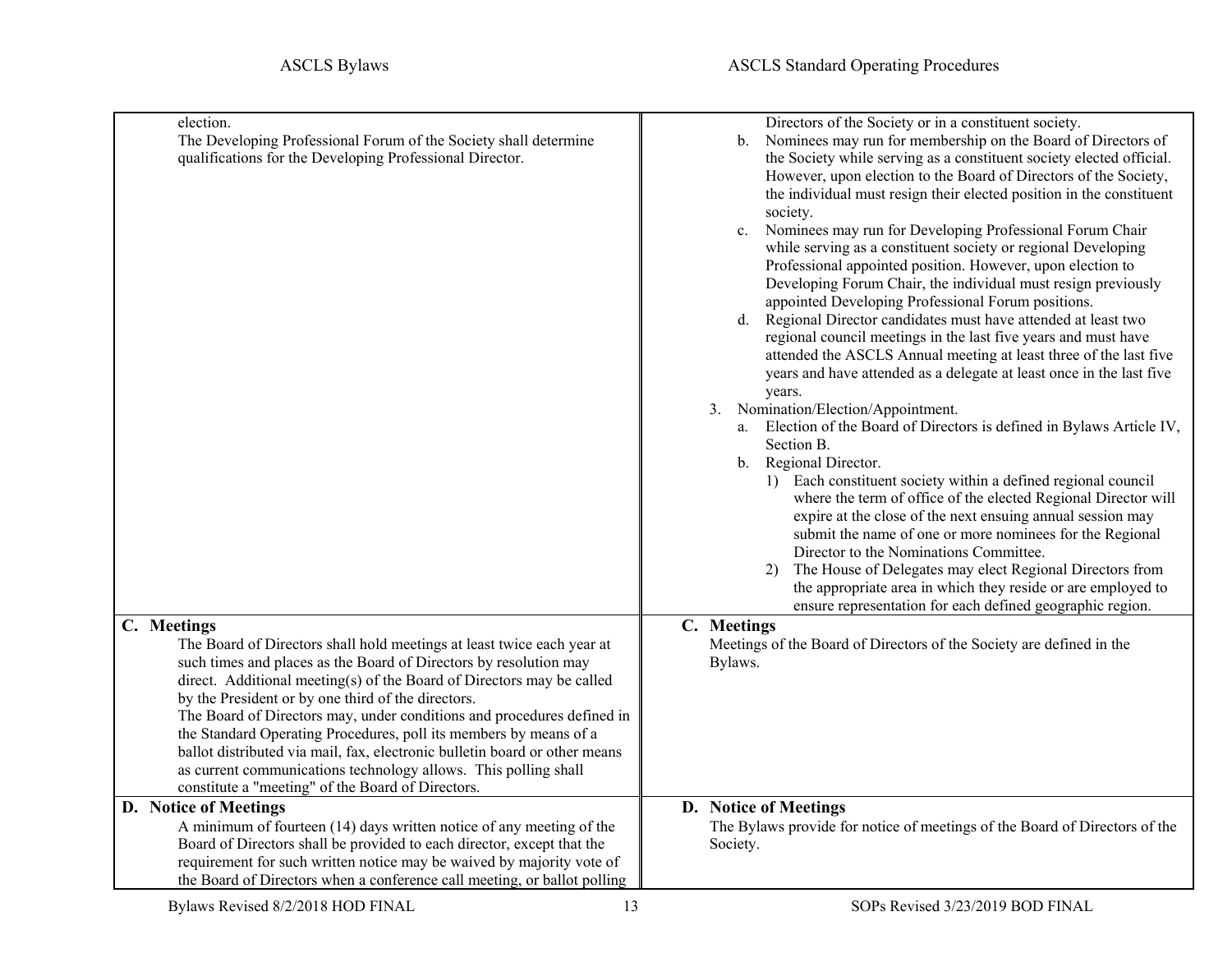<span id="page-13-3"></span><span id="page-13-2"></span><span id="page-13-1"></span><span id="page-13-0"></span>

| as described in Article IV.C.1, is deemed necessary and/or advisable.                                                                                                                                                                                                                                                                                                                                                                                                                                                                                                                                                                                                                                                                                                                                                                                                                                                                                                         |                                                                                                                                                                                                                                                                                                                                                                                                                                                                                                                                                                                                                                                                                                                                                                                                                                                                                                                                                                                                                                 |
|-------------------------------------------------------------------------------------------------------------------------------------------------------------------------------------------------------------------------------------------------------------------------------------------------------------------------------------------------------------------------------------------------------------------------------------------------------------------------------------------------------------------------------------------------------------------------------------------------------------------------------------------------------------------------------------------------------------------------------------------------------------------------------------------------------------------------------------------------------------------------------------------------------------------------------------------------------------------------------|---------------------------------------------------------------------------------------------------------------------------------------------------------------------------------------------------------------------------------------------------------------------------------------------------------------------------------------------------------------------------------------------------------------------------------------------------------------------------------------------------------------------------------------------------------------------------------------------------------------------------------------------------------------------------------------------------------------------------------------------------------------------------------------------------------------------------------------------------------------------------------------------------------------------------------------------------------------------------------------------------------------------------------|
| E. Quorum<br>Two thirds of the Board of Directors shall constitute a quorum for the<br>transaction of business at any meeting of the Board; if less than a<br>quorum is present at a meeting, a majority of the directors present shall<br>adjourn the meeting.<br>Except as otherwise provided in the Articles of Incorporation, Bylaws,<br>or other applicable law, all matters to come before the Board of<br>Directors shall be decided by majority vote.                                                                                                                                                                                                                                                                                                                                                                                                                                                                                                                 | E. Quorum<br>A quorum for a meeting of the Board of Directors is defined in the Bylaws.                                                                                                                                                                                                                                                                                                                                                                                                                                                                                                                                                                                                                                                                                                                                                                                                                                                                                                                                         |
| F. Committees<br>There shall be the following committees of the Board:<br>1. Executive Committee.<br>There shall be an Executive Committee of the Board of<br>a.<br>Directors, which shall consist of the officers of the Society,<br>immediate Past President, and two (2) other members of the<br>Board of Directors elected by the Board of Directors.<br>The Executive Committee shall be responsible for management<br>b.<br>of the affairs of the Society between meetings of the Board of<br>Directors and shall perform such other duties as the Board of<br>Directors may direct.<br>2. Finance Committee.<br>There shall be a Finance Committee composed of the<br>Secretary/Treasurer as chair, the President-elect, and three (3)<br>Regional Directors elected by the Board. The duties of this<br>committee are to monitor Society income and expenditures and to<br>submit recommendations to the Board concerning budget proposals<br>and financial policies. | F. Committees<br>1. Executive Committee.<br>Composition.<br>а.<br>The composition of this committee is defined in the Bylaws.<br>b.<br>Duties.<br>1) This committee is responsible for management of the affairs<br>of the Society between meetings of the Board of Directors and<br>performs such duties as the Board of Directors may direct.<br>Specific duties may include but not be limited to:<br>2)<br>a) Exercising the authority to make decisions in emergency<br>situations relative to the management of the corporation;<br>b) Acting in an advisory capacity to the president and other<br>officers of the Society as requested;<br>Advising the Board of Directors in matters relative to<br>c)<br>emergency legal action;<br>Provides input into the draft of the annual review of<br>d)<br>Executive Vice-President prepared by the President;<br>The Secretary/Treasurer distributes minutes of Executive<br>e)<br>Committee meetings or conference calls to the Board<br>within three weeks of such events. |
| Other Committees.<br>3.<br>The Board of Directors may appoint such other committees it<br>deems necessary to conduct business.                                                                                                                                                                                                                                                                                                                                                                                                                                                                                                                                                                                                                                                                                                                                                                                                                                                | Finance Committee.<br>2.<br>Composition.<br>a.<br>The composition of this committee is defined in the Bylaws.<br>b. Duties.<br>This committee is responsible for monitoring the financial<br>1)<br>records of the Society.<br>2) Recommending financial policies to the Board of Directors;<br>Specific duties may include but not be limited to:<br>3)<br>a) Regularly reviewing the Society's financial reports;<br>b) Monitoring the Society's financial policies;<br>Serving as an internal auditing body, and analyzing the<br>c)<br>annual audit and management letter;<br>d) Submitting recommendations to the Board of Directors on                                                                                                                                                                                                                                                                                                                                                                                     |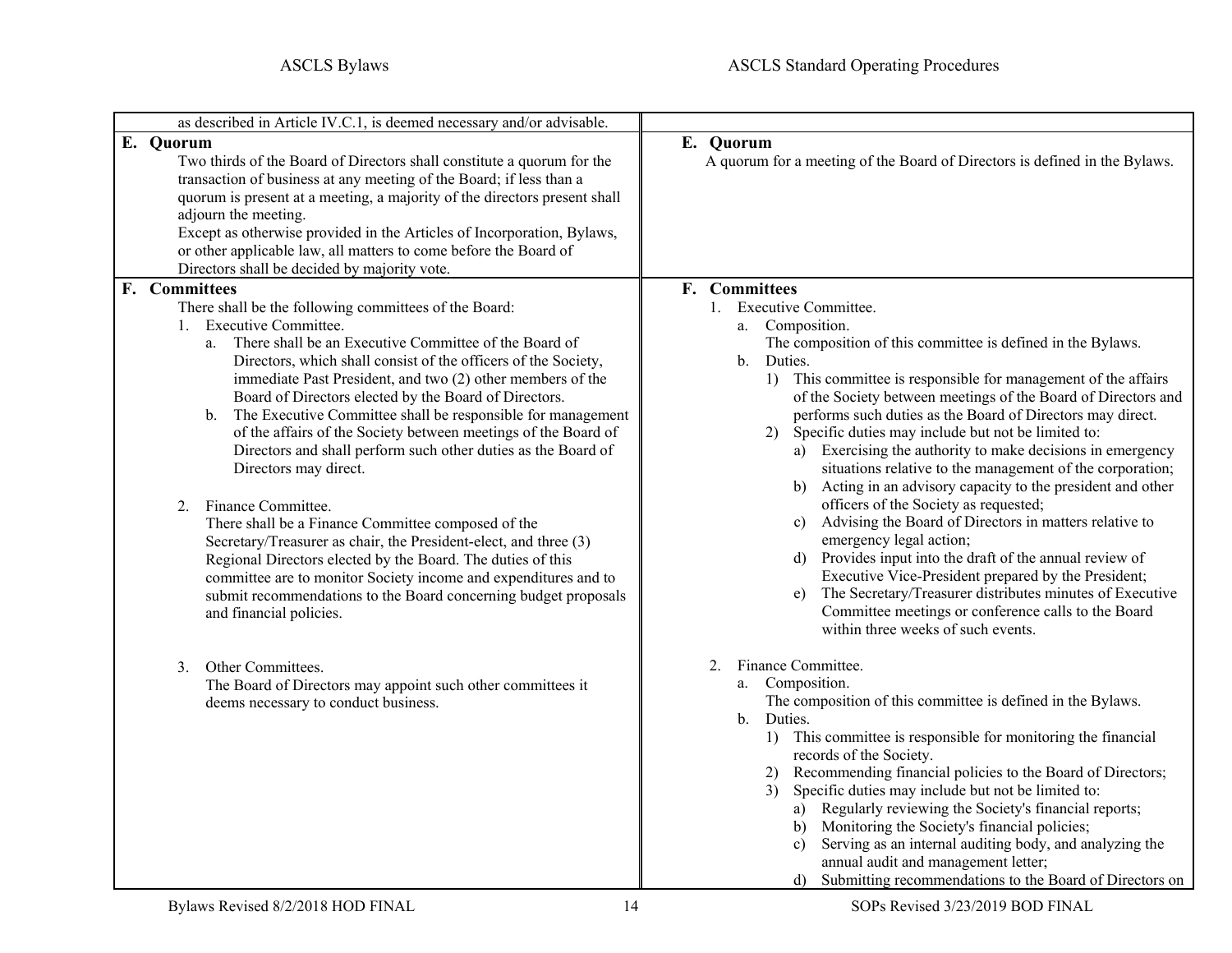<span id="page-14-3"></span><span id="page-14-2"></span><span id="page-14-1"></span><span id="page-14-0"></span>

| matters of finance; and                                                                                                                                                                                                                                                                                                                                                                                                                                                                                                                                                                                                                                                                                                                                                                                                                                                                                                                                                                                                                                                      |
|------------------------------------------------------------------------------------------------------------------------------------------------------------------------------------------------------------------------------------------------------------------------------------------------------------------------------------------------------------------------------------------------------------------------------------------------------------------------------------------------------------------------------------------------------------------------------------------------------------------------------------------------------------------------------------------------------------------------------------------------------------------------------------------------------------------------------------------------------------------------------------------------------------------------------------------------------------------------------------------------------------------------------------------------------------------------------|
| Reporting the financial status of the Society to the House<br>e)<br>of Delegates.                                                                                                                                                                                                                                                                                                                                                                                                                                                                                                                                                                                                                                                                                                                                                                                                                                                                                                                                                                                            |
| Other Committees.<br>3.                                                                                                                                                                                                                                                                                                                                                                                                                                                                                                                                                                                                                                                                                                                                                                                                                                                                                                                                                                                                                                                      |
| 3.1 Appointments Committee.<br>a. Composition.<br>The Appointments Committee is composed of the president-<br>elect as chair, sitting past-president, and two (2) additional<br>Board members appointed by the president.<br>$\mathbf{b}$ .<br>Duties.<br>1) This committee is responsible for working closely with<br>the president, the Board and other society leaders to<br>identify potential candidates for appointed positions for<br>the coming year.<br>Specific duties may include but not be limited to:<br>2)<br>a) Identifying appointive positions that must be filled<br>for the next operational year;<br>b) Soliciting suggestions for potential candidates for<br>these positions from the leadership of the Society;<br>Developing qualification sheets for each appointed<br>c)<br>position and for staff liaison;<br>Selecting candidates (under the direction of the<br>d)<br>president) to be approved by the Board of Directors<br>at the interim Board meeting; and<br>Confirming appointments prior to the annual meeting<br>e)<br>and exhibition. |
| 3.2 Committee on Long Range Planning.<br>a. Composition, Appointment Term and Leadership<br>1) Composition: The total committee membership is five (5)<br>of which one $(1)$ is the Past-President and one $(1)$ is the<br>President-Elect and one (1) is the Board Liaison to the<br>Diversity Advocacy Council<br>Appointment Term & Leadership<br>a) Committee Members: One (1) year term<br>b)<br>Chair: The President-Elect serves as the Chair<br>b. Duties.<br>This Committee serves to coordinate the long-range planning<br>activities and future directions of the Society.                                                                                                                                                                                                                                                                                                                                                                                                                                                                                        |
| 3.3 Policy and Procedure Committee.                                                                                                                                                                                                                                                                                                                                                                                                                                                                                                                                                                                                                                                                                                                                                                                                                                                                                                                                                                                                                                          |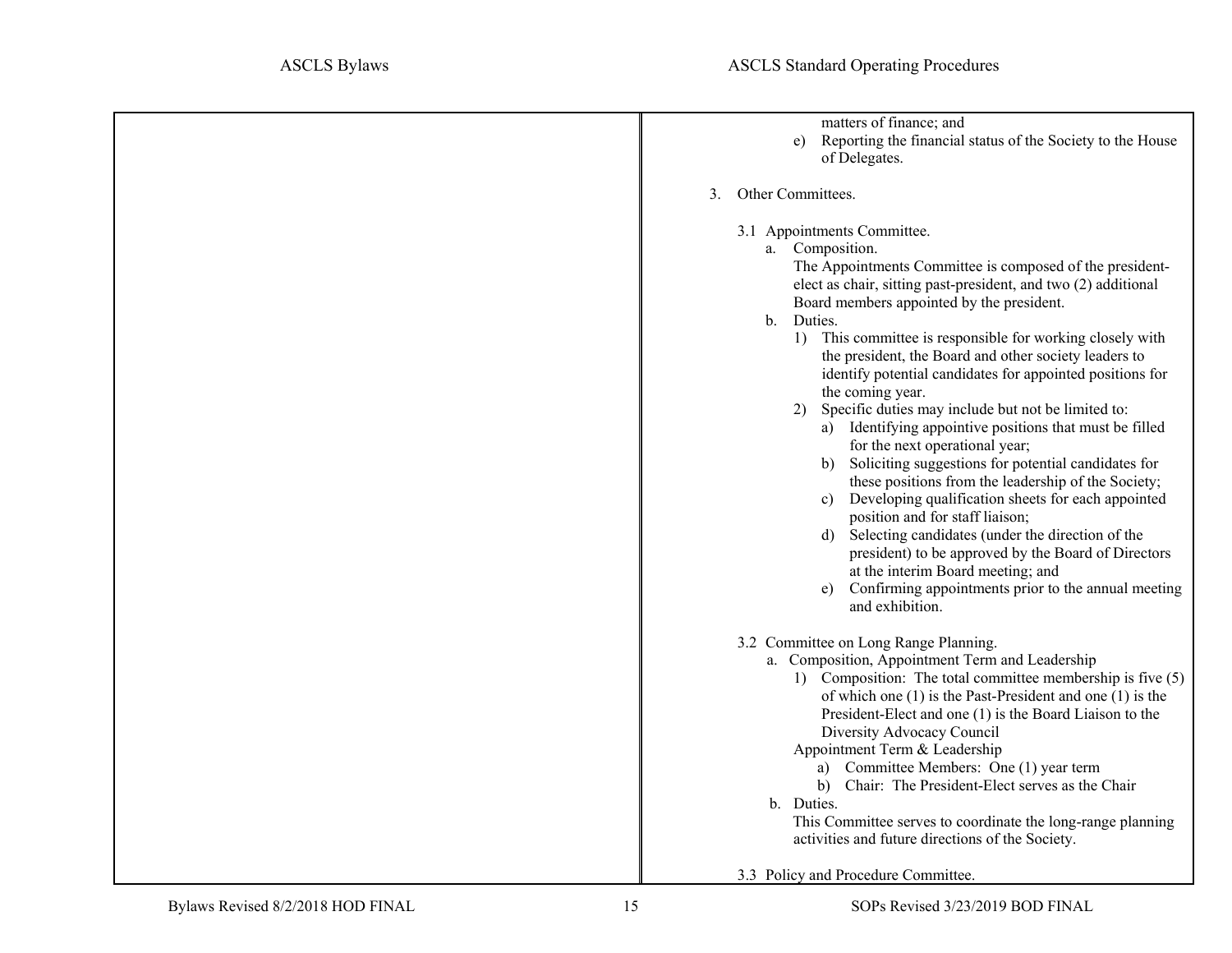<span id="page-15-4"></span><span id="page-15-3"></span><span id="page-15-2"></span><span id="page-15-1"></span><span id="page-15-0"></span>

|                                                                                                                                                                                                                                                                   | Composition.<br>a.<br>Three members of the Board of Directors are appointed by the<br>President to serve one $(1)$ year terms on this committee. The<br>President also appoints the chair of the committee.<br>$\mathbf{b}$ .<br>Duties.<br>This Committee serves to review and revise, when<br>appropriate, all operational policies and procedures (including<br>Standard Operating Procedures) and all position descriptions.                                                                                                                                                                                                                                                       |
|-------------------------------------------------------------------------------------------------------------------------------------------------------------------------------------------------------------------------------------------------------------------|----------------------------------------------------------------------------------------------------------------------------------------------------------------------------------------------------------------------------------------------------------------------------------------------------------------------------------------------------------------------------------------------------------------------------------------------------------------------------------------------------------------------------------------------------------------------------------------------------------------------------------------------------------------------------------------|
|                                                                                                                                                                                                                                                                   | 3.4 Board Minutes Committee.                                                                                                                                                                                                                                                                                                                                                                                                                                                                                                                                                                                                                                                           |
|                                                                                                                                                                                                                                                                   | a. Composition.<br>Members of the Board are assigned by the President to assist<br>the Secretary/Treasurer. Each Board member will be assigned<br>to one meeting each year.<br>$\mathbf{b}$ .<br>Duties.<br>The Committee members assist in tracking all motions;<br>reviews, and verifies the minutes returning them in a timely<br>fashion to the Secretary/Treasurer.                                                                                                                                                                                                                                                                                                               |
|                                                                                                                                                                                                                                                                   | 3.5 New Board Member Orientation Committee.<br>Composition: Three members of the board are appointed by<br>the President to serve for one year.<br>b. Duties.<br>1). This Committee schedules a meeting with new Board<br>members after elections.<br>2). They orient the members on the ASCLS Philosophy<br>Statement; Bylaws, SOPs, Policies and Procedures, and<br>Position Descriptions; and other topics pertinent to<br>service as a member of the Board of Directors.<br>3). The Committee Chair coordinates with the ASCLS Office<br>in preparation of the Orientation Manuals.                                                                                                |
| G. Vacancies<br>Any vacancy occurring on the Board of Directors may be filled by vote<br>of the Board of Directors at any regular or special meeting, the new<br>director to serve until the House of Delegates elects a successor at its<br>next annual session. | G. Vacancies<br>Board of Directors.<br>1.<br>Vacancies occurring on the Board of Directors of the Society may be<br>filled by vote of the Board of Directors.<br>2. Regional Directors, Ascending Professional Director and Developing<br>Professional Director.<br>The President of the Society must appoint a successor as soon as<br>a.<br>possible if a vacancy occurs among the elected Regional Directors,<br>Ascending Professional Director or Developing Professional<br>Director of the Board of Directors. The vacancy may be due a<br>change of residence to another region or for other reasons.<br>b. This is to be done with the approval of the Board of Directors and |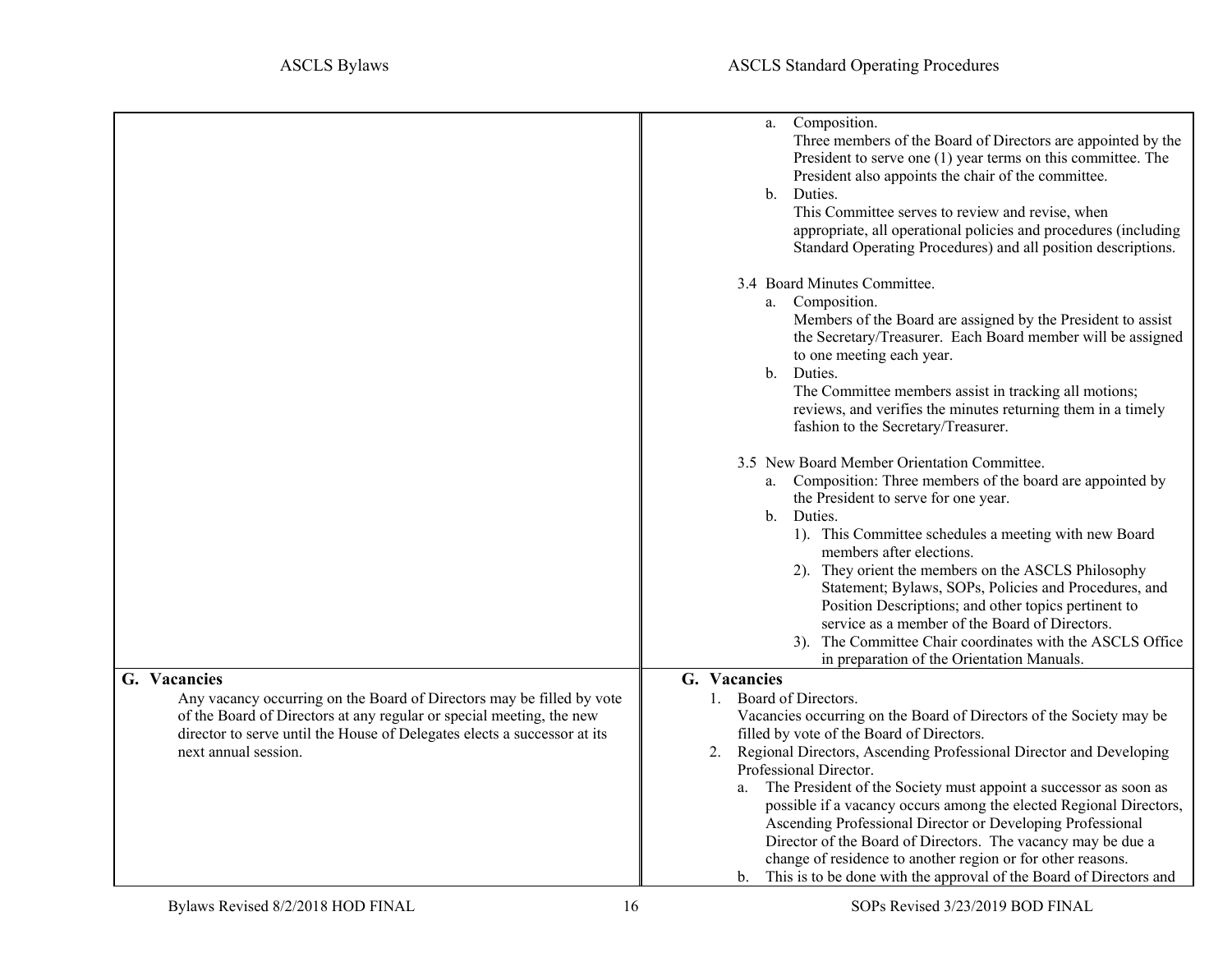<span id="page-16-2"></span><span id="page-16-1"></span><span id="page-16-0"></span>

|                                                                                                                                                                                                                                                                                                                                                                                                                                                                                                                                                                                                                                                                                                                                                                                                                                                                                                                                                                                                                                                  | the appropriate regional council and no later than before the next<br>meeting of the Board of Directors.<br>The appointee is to serve until the next annual meeting, at which<br>c.<br>time the House of Delegates will fill the remainder of that term by<br>election. |
|--------------------------------------------------------------------------------------------------------------------------------------------------------------------------------------------------------------------------------------------------------------------------------------------------------------------------------------------------------------------------------------------------------------------------------------------------------------------------------------------------------------------------------------------------------------------------------------------------------------------------------------------------------------------------------------------------------------------------------------------------------------------------------------------------------------------------------------------------------------------------------------------------------------------------------------------------------------------------------------------------------------------------------------------------|-------------------------------------------------------------------------------------------------------------------------------------------------------------------------------------------------------------------------------------------------------------------------|
| H. Compensation<br>Directors shall not receive any salary for their services as directors, but<br>may, by resolution of the Board of Directors, be reimbursed for<br>expenses incurred in the performance of their duties.                                                                                                                                                                                                                                                                                                                                                                                                                                                                                                                                                                                                                                                                                                                                                                                                                       | H. Compensation<br>Members of the Board of Directors do not receive any stated compensation<br>for services. By resolution of the Board they may be reimbursed for<br>expenses incurred in the performance of their duties.                                             |
| <b>Chief Administrative Officer.</b><br>1.<br>The Board of Directors shall select the chief administrative officer of<br>this Society, with duties as determined by the Board of Directors. The<br>chief administrative officer shall be a non-voting member of the Board<br>and shall be entitled to attend all meetings of the House of Delegates, of<br>the Board of Directors, and of any councils, committees or other bodies<br>of the Society as directed by the Board of Directors with the exception<br>of the Nominations Committee.                                                                                                                                                                                                                                                                                                                                                                                                                                                                                                   | <b>Chief Administrative Officer</b><br>I.<br>Selection of the Chief Administrative Officer is outlined in the Bylaws<br>Article IV, Section I.                                                                                                                          |
| J. Impeachment of Officials<br>An elected official of this Society may be impeached for gross<br>dereliction of duty or for malfeasance.<br>Impeachment may be initiated when a constituent society, board of<br>directors of a constituent society; regional council, the Board of<br>Directors, or the House of Delegates of the Society files with the<br>appropriate (Judicial) committee, formal and specific charges against a<br>person holding an elected office in the Society.<br>The accused shall receive a copy of these charges within ten (10) days.<br>During the period of investigation of the charges, the official shall be<br>allowed to function in the office for which he/she was elected, unless the<br>Board of Directors, by two-thirds $(2/3)$ vote, determines that it would be<br>in the best interest of the Society to suspend the accused pending<br>investigation and hearing.<br>The committee shall investigate the charges and recommend to the<br>Board of Directors such action, as it deems appropriate. | J. Impeachment of Officials<br>This process is defined in the Bylaws.                                                                                                                                                                                                   |
| The accused shall be given a copy of the findings and recommendations<br>of the committee no less than thirty-days (30) prior to the meeting of the<br>Board of Directors at which the recommendations of the committee are<br>to be considered.                                                                                                                                                                                                                                                                                                                                                                                                                                                                                                                                                                                                                                                                                                                                                                                                 |                                                                                                                                                                                                                                                                         |
| The accused shall be notified of the time and place of the meeting of the                                                                                                                                                                                                                                                                                                                                                                                                                                                                                                                                                                                                                                                                                                                                                                                                                                                                                                                                                                        |                                                                                                                                                                                                                                                                         |
| Bylaws Revised 8/2/2018 HOD FINAL<br>17                                                                                                                                                                                                                                                                                                                                                                                                                                                                                                                                                                                                                                                                                                                                                                                                                                                                                                                                                                                                          | SOPs Revised 3/23/2019 BOD FINAL                                                                                                                                                                                                                                        |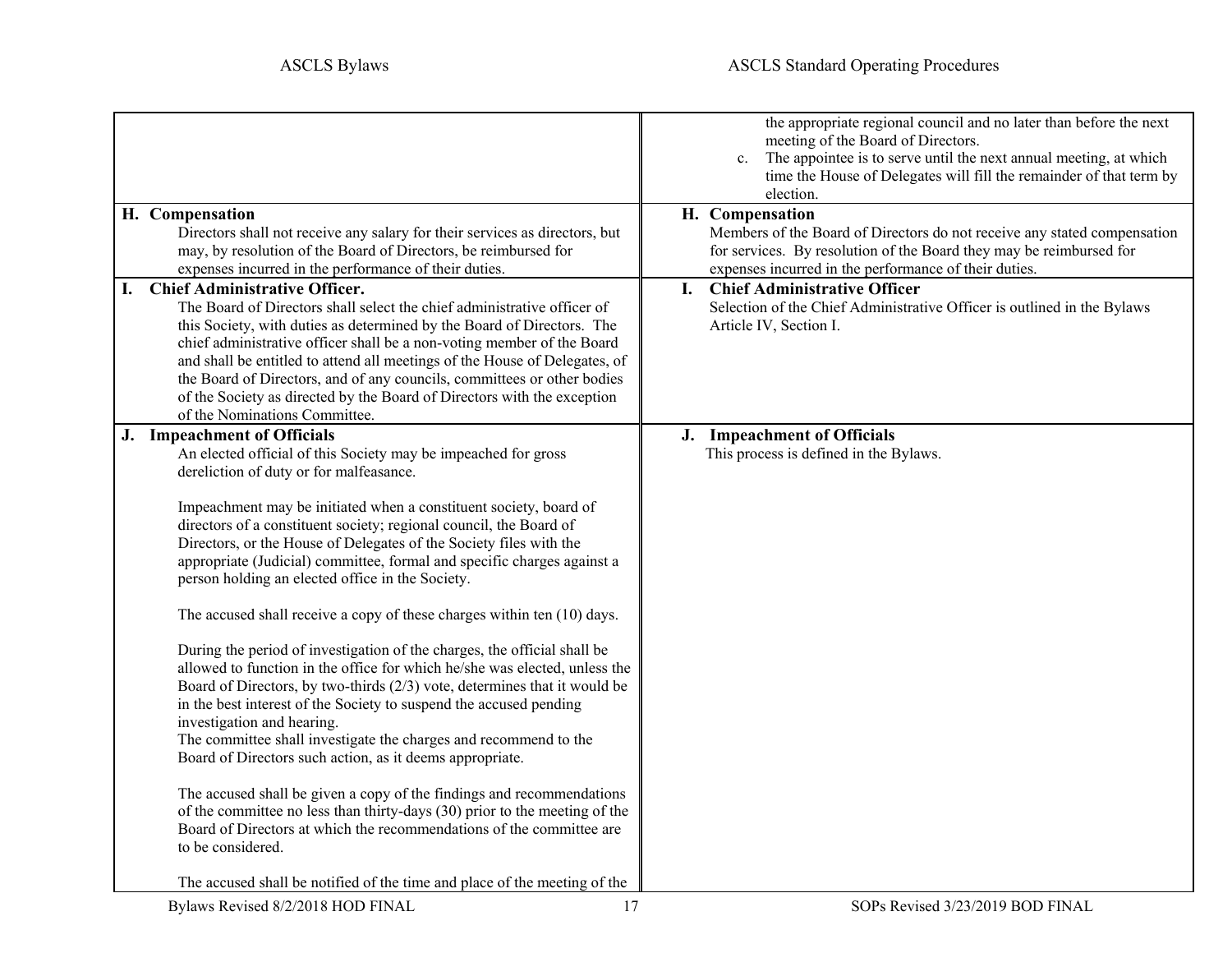<span id="page-17-4"></span><span id="page-17-3"></span><span id="page-17-2"></span><span id="page-17-1"></span><span id="page-17-0"></span>

| Board of Directors at which the charges shall be considered. At this<br>meeting the accused shall have the opportunity to appear in person and<br>to present any defense to such charges before action is taken thereon.<br>The accused shall be removed from office if two-thirds of the Board of<br>Directors, not counting the accused, votes to remove the accused. Any<br>officer thus removed from office shall have the right to appeal to the<br>House of Delegates.                                                                                                                                                                                                                                                                           |                                                                                                                                                                                                                                                                                                                                                                                                                                                                                                                                                                                                                                                                                                                                                                                                                                                                          |
|--------------------------------------------------------------------------------------------------------------------------------------------------------------------------------------------------------------------------------------------------------------------------------------------------------------------------------------------------------------------------------------------------------------------------------------------------------------------------------------------------------------------------------------------------------------------------------------------------------------------------------------------------------------------------------------------------------------------------------------------------------|--------------------------------------------------------------------------------------------------------------------------------------------------------------------------------------------------------------------------------------------------------------------------------------------------------------------------------------------------------------------------------------------------------------------------------------------------------------------------------------------------------------------------------------------------------------------------------------------------------------------------------------------------------------------------------------------------------------------------------------------------------------------------------------------------------------------------------------------------------------------------|
| The House may by two-thirds $(2/3)$ vote, overturn the decision of the<br>Board of Directors and reinstate the officer.                                                                                                                                                                                                                                                                                                                                                                                                                                                                                                                                                                                                                                |                                                                                                                                                                                                                                                                                                                                                                                                                                                                                                                                                                                                                                                                                                                                                                                                                                                                          |
| K. Incapacitation                                                                                                                                                                                                                                                                                                                                                                                                                                                                                                                                                                                                                                                                                                                                      | K. Incapacitation                                                                                                                                                                                                                                                                                                                                                                                                                                                                                                                                                                                                                                                                                                                                                                                                                                                        |
| An elected official of this Society may be relieved of his/her duties or<br>removed from office for reasons of incapacitation according to                                                                                                                                                                                                                                                                                                                                                                                                                                                                                                                                                                                                             | The procedures regarding incapacitation (mental or physical) will be drawn<br>from Robert's Rules of Order, Newly Revised and/or upon advice from                                                                                                                                                                                                                                                                                                                                                                                                                                                                                                                                                                                                                                                                                                                        |
| procedures established by the Board of Directors of the Society                                                                                                                                                                                                                                                                                                                                                                                                                                                                                                                                                                                                                                                                                        | legal counsel.                                                                                                                                                                                                                                                                                                                                                                                                                                                                                                                                                                                                                                                                                                                                                                                                                                                           |
| <b>ARTICLE V -- HOUSE OF DELEGATES</b>                                                                                                                                                                                                                                                                                                                                                                                                                                                                                                                                                                                                                                                                                                                 | <b>ARTICLE V -- HOUSE OF DELEGATES</b>                                                                                                                                                                                                                                                                                                                                                                                                                                                                                                                                                                                                                                                                                                                                                                                                                                   |
| A. Authority                                                                                                                                                                                                                                                                                                                                                                                                                                                                                                                                                                                                                                                                                                                                           | A. Authority                                                                                                                                                                                                                                                                                                                                                                                                                                                                                                                                                                                                                                                                                                                                                                                                                                                             |
| There shall be a House of Delegates of the Society, which shall have<br>authority within the Society regarding election of the officers and<br>members of the Board of Directors and of elective committees; adoption<br>and amendment of the Bylaws and the Articles of Incorporation<br>according to the laws of the state of incorporation; approval of<br>professional practice standards and scope and direction for the Society<br>and the profession; hearing appeals and rendering final decisions; and to<br>review the annual audit; except as otherwise provided in these Bylaws.                                                                                                                                                           | The authority of the House of Delegates is defined in the Bylaws.                                                                                                                                                                                                                                                                                                                                                                                                                                                                                                                                                                                                                                                                                                                                                                                                        |
| <b>B.</b> Meetings                                                                                                                                                                                                                                                                                                                                                                                                                                                                                                                                                                                                                                                                                                                                     | <b>B.</b> Meetings                                                                                                                                                                                                                                                                                                                                                                                                                                                                                                                                                                                                                                                                                                                                                                                                                                                       |
| An annual session of the House of Delegates shall be held at such time<br>and place as the Board of Directors may determine for the purpose of<br>electing officers, directors and elected members of the Nominations<br>Committee and the Judicial Committee, and for the transaction of such<br>other business as may come under the authority of the House of<br>Delegates, as specified under Section A of this Article.<br>The President of the Society or the duly authorized designee of the<br>President shall preside at the annual session of the House of Delegates.<br>Any member of the Society is eligible to attend the annual session of the<br>House of Delegates, which shall also be the annual business session of<br>the Society. | The House of Delegates is to hold no less than one meeting during any one<br>annual meeting of the Society.<br>1. House of Delegates.<br>a. Business:<br>The order of business for the House of Delegates will include<br>1)<br>all items as outlined by the Bylaws of the Society and will<br>include:<br>a). Amending the standing rules of order when necessary;<br>b). Receiving reports from officers, committees, and official<br>representatives.<br>The following items of Society business to be considered for<br>2)<br>action by the House of Delegates will occur during the annual<br>Board of Directors meeting scheduled prior to the House of<br>Delegates:<br>a). Election Committee presentation of candidates and<br>nominations from the floor;<br>d). Accepting and approving new items of business for<br>consideration by the House of Delegates. |
| Bylaws Revised 8/2/2018 HOD FINAL<br>18                                                                                                                                                                                                                                                                                                                                                                                                                                                                                                                                                                                                                                                                                                                | SOPs Revised 3/23/2019 BOD FINAL                                                                                                                                                                                                                                                                                                                                                                                                                                                                                                                                                                                                                                                                                                                                                                                                                                         |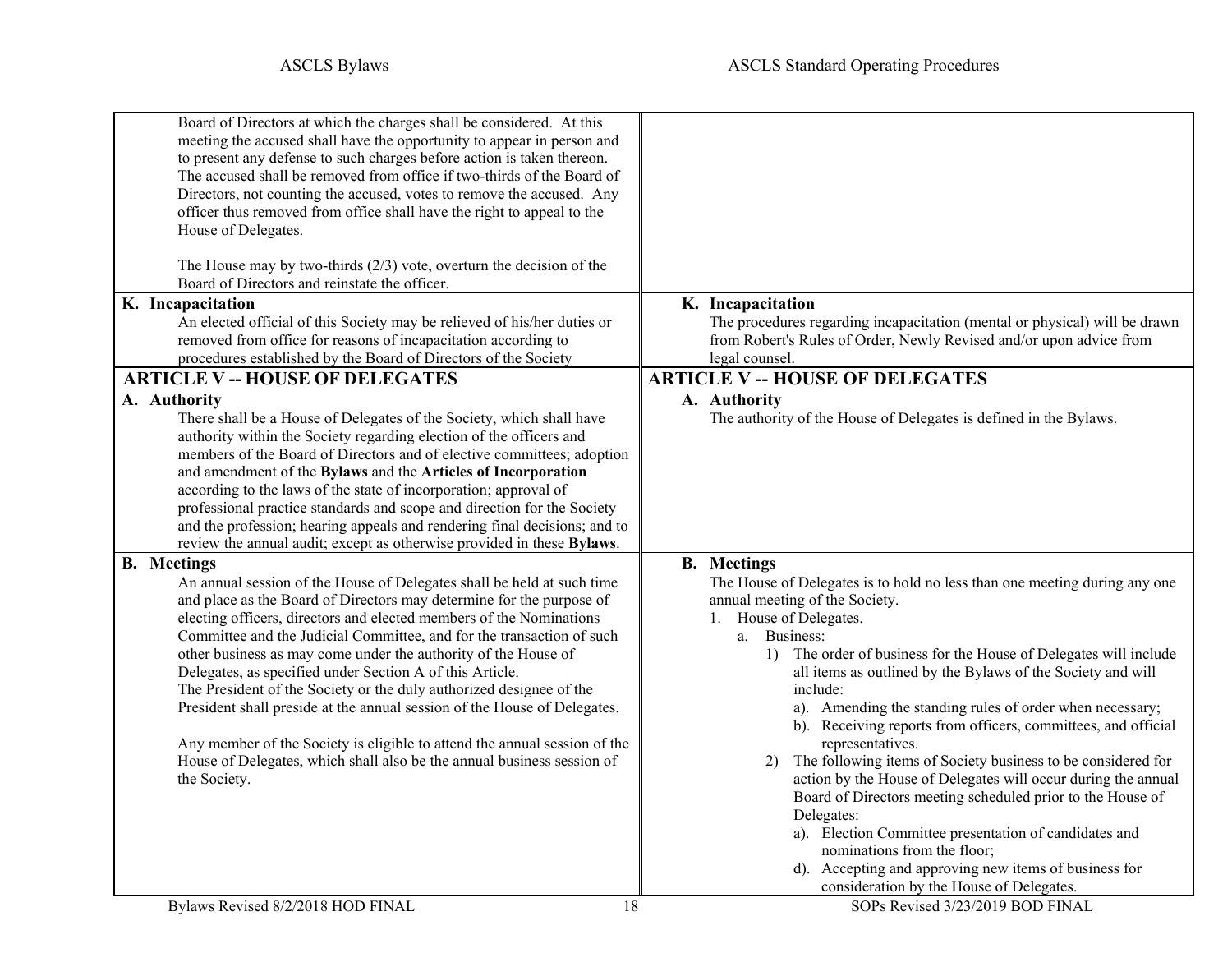<span id="page-18-2"></span><span id="page-18-1"></span><span id="page-18-0"></span>

|                                                                                                                                                                                                                                                                                                                                                                                                                                                                                                                                                                                                                                                                                                                                                                                                                                                                                                                                                                                   | b. Any member of this Society is eligible to attend the annual<br>meetings of the House of Delegates.<br>c. The privilege of the floor will be granted to non-delegates by<br>consent of the House of Delegates. The privilege of the floor will<br>be granted automatically to persons chairing elective and<br>appointive committees, and to coordinating members who are<br>representatives of this Society to another society or group.<br>d. Past presidents of this Society who are members, and the principal<br>administrative officers of the Executive Office shall have the<br>privilege of being seated in the House of Delegates as nonvoting<br>members.                                                                                                                                                                                                                                                                                                                                                                                                                                                                                                                                                                                                                                                                                                                                                                                                                                                                                                                                                                                                                                                                                                                                                                                                                                                                           |
|-----------------------------------------------------------------------------------------------------------------------------------------------------------------------------------------------------------------------------------------------------------------------------------------------------------------------------------------------------------------------------------------------------------------------------------------------------------------------------------------------------------------------------------------------------------------------------------------------------------------------------------------------------------------------------------------------------------------------------------------------------------------------------------------------------------------------------------------------------------------------------------------------------------------------------------------------------------------------------------|--------------------------------------------------------------------------------------------------------------------------------------------------------------------------------------------------------------------------------------------------------------------------------------------------------------------------------------------------------------------------------------------------------------------------------------------------------------------------------------------------------------------------------------------------------------------------------------------------------------------------------------------------------------------------------------------------------------------------------------------------------------------------------------------------------------------------------------------------------------------------------------------------------------------------------------------------------------------------------------------------------------------------------------------------------------------------------------------------------------------------------------------------------------------------------------------------------------------------------------------------------------------------------------------------------------------------------------------------------------------------------------------------------------------------------------------------------------------------------------------------------------------------------------------------------------------------------------------------------------------------------------------------------------------------------------------------------------------------------------------------------------------------------------------------------------------------------------------------------------------------------------------------------------------------------------------------|
|                                                                                                                                                                                                                                                                                                                                                                                                                                                                                                                                                                                                                                                                                                                                                                                                                                                                                                                                                                                   |                                                                                                                                                                                                                                                                                                                                                                                                                                                                                                                                                                                                                                                                                                                                                                                                                                                                                                                                                                                                                                                                                                                                                                                                                                                                                                                                                                                                                                                                                                                                                                                                                                                                                                                                                                                                                                                                                                                                                  |
| C. DELEGATES<br>Each duly charted constituent society shall be entitled to at least four<br>(4) delegates [two (2) delegates-at-large, one (1) ascending<br>professional, one (1) developing professional delegate] plus one (1)<br>delegate per each 50 Professional, Ascending Professional and<br>emeritus members or major fraction thereof to the House of<br>Delegates, to be designated in accordance with established<br>procedures.<br>Each delegate, or a duly authorized alternate, and each member of the<br>Board of Directors in attendance at the annual meetings of the House<br>of Delegates shall be entitled to one (1) vote.<br>Two-thirds of all duly authorized and properly certified delegates<br>must be present for the meetings to constitute a quorum of the House<br>of Delegates. The House of Delegates shall act by majority vote<br>unless a higher percentage is specified in the Articles of<br>Incorporation, Bylaws or other applicable law. | C. Delegates<br>The Credentials Committee will implement the procedures developed by<br>the Board of Directors of this Society and transmit the instructions<br>necessary to constitute official lists of delegates to the meetings of the<br>House of Delegates.<br>1. Official Lists.<br>Such official lists are to include the names and addresses of:<br>The president and president-elect of each constituent society who<br>a.<br>held office on January 1, of the current year (or in the event of a<br>vacancy having occurred and having been filled in the interim,<br>their constitutionally defined successors), and their alternates;<br>b. The delegates designated by each constituent society, and their<br>alternates; and<br>Members of the current Board of Directors of this Society.<br>c.<br>The two delegates-at-large will be the president and president-elect<br>or their designated alternates. The third delegate-at-large shall be<br>an Ascending Professional delegate. The fourth delegate shall be a<br>Developing Professional delegate.<br>2. Delegation Size.<br>a. The size of a constituent society delegation is to be based on the<br>number of professional and emeritus members as so provided in<br>the Bylaws of the Society.<br>b. The Executive Office will, on the 30th of April each year (or at a<br>time established by the Board of Directors), close the official<br>membership files and shall record the number of professional and<br>emeritus members in each constituent society as of that day.<br>Within one week, the president of each constituent society is to be<br>c.<br>notified of the official professional and emeritus membership<br>count of that society and of the number of delegates to be<br>designated by that society.<br>d. If the number of delegates defined by the official count disagrees<br>with number based on constituent society records, the Executive |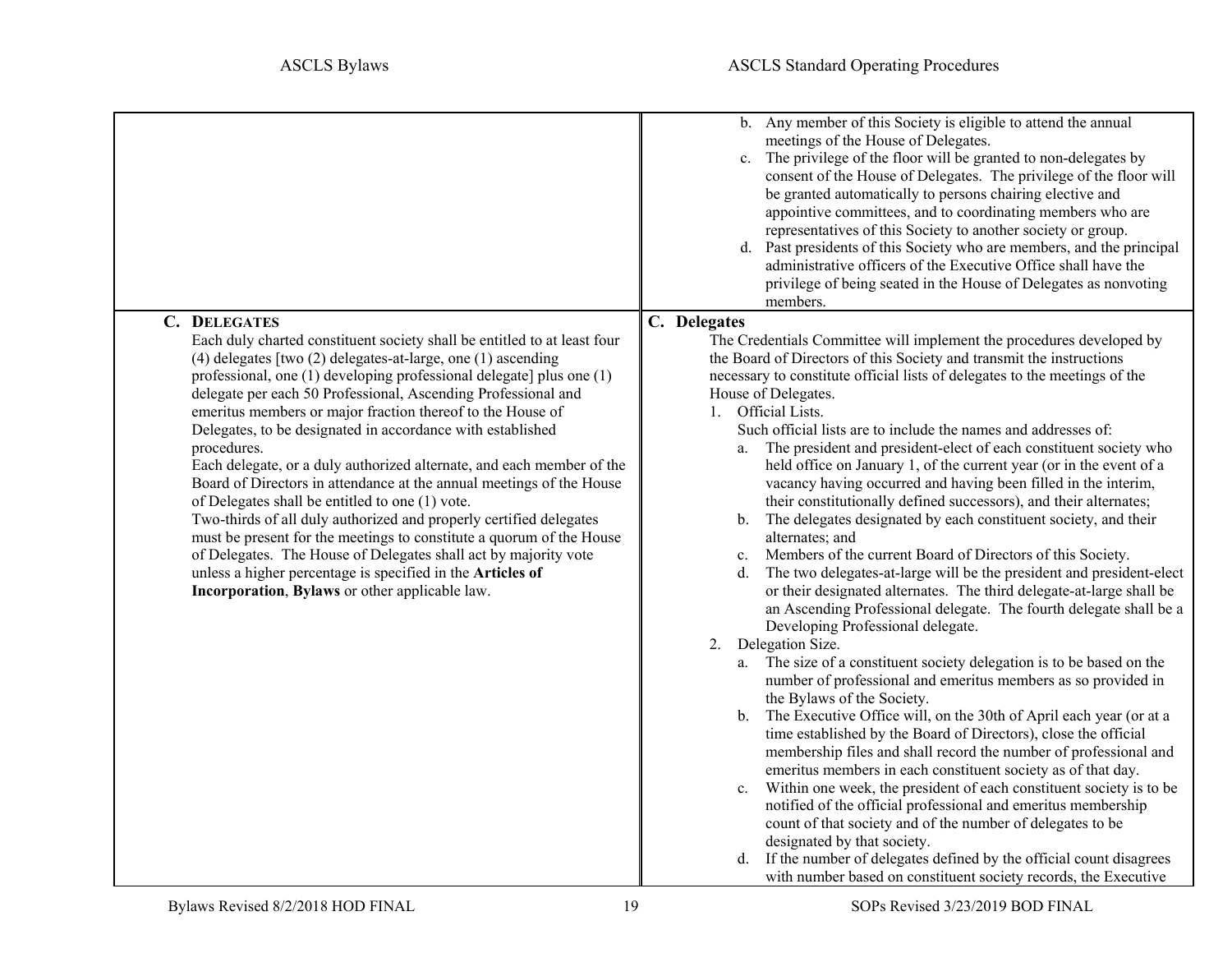<span id="page-19-3"></span><span id="page-19-2"></span><span id="page-19-1"></span><span id="page-19-0"></span>

| Office and president of that society are to seek concurrence no<br>later than 48 hours prior to the opening of the annual session of the<br>House of Delegates.<br>In the event agreement has not been reached, the matter will come<br>e.<br>to the Board of Directors of this Society for decision.<br>A member who has transferred membership from one constituent<br>f.<br>society to another will be counted as a member of that society in<br>which the name is listed the day the membership file is closed in<br>the Executive Office.<br>The official lists:<br>3.<br>The official lists will further indicate the chair and co-chair, and<br>a.<br>their alternates, of each constituent society delegation.<br>The Credentials Committee will revalidate the members of the<br>$\mathbf{b}$ .<br>House of Delegates, except in unusual circumstances as defined by<br>the Committee, when the Credentials Committee will conduct<br>certification of members as directed by the President of this<br>Society.                                                                                                                                                                                                                                                                                                                                   |
|------------------------------------------------------------------------------------------------------------------------------------------------------------------------------------------------------------------------------------------------------------------------------------------------------------------------------------------------------------------------------------------------------------------------------------------------------------------------------------------------------------------------------------------------------------------------------------------------------------------------------------------------------------------------------------------------------------------------------------------------------------------------------------------------------------------------------------------------------------------------------------------------------------------------------------------------------------------------------------------------------------------------------------------------------------------------------------------------------------------------------------------------------------------------------------------------------------------------------------------------------------------------------------------------------------------------------------------------------------|
| <b>D.</b> General Duties                                                                                                                                                                                                                                                                                                                                                                                                                                                                                                                                                                                                                                                                                                                                                                                                                                                                                                                                                                                                                                                                                                                                                                                                                                                                                                                                   |
| 1. House of Delegates.<br>The general duties of the House of Delegates include election of<br>officers, directors, and members of elected committees, and the<br>transaction of such business as defined in Bylaws Article V.<br>2.<br>House Committees.<br>The President appoints Chairs of the Election Committee, Credentials<br>Committee, Sergeant of Arms, and the Minutes Committee (in<br>consultation with the Secretary/Treasurer) for a term of one year.<br>Members of the committees are asked to serve for the duration of the<br>annual meeting by the respective committee chairs<br>Elections Committee.<br>a.<br>1) The election of the officers, Board of Directors and elective<br>committee members as provided in the Bylaws by the House<br>of Delegates are to be conducted by an Elections Committee.<br>Election is to be by ballot and a majority of votes cast will<br>2)<br>elect. If no candidate receives a majority of votes on the first<br>ballot, the candidate with the lowest number of votes will be<br>eliminated and balloting will continue until a candidate<br>receives a majority of the votes cast.<br>In the event of a tie, the elections to be determined by lot.<br>3)<br>An official list of candidates and their qualifications is to be<br>4)<br>published at least 60 days before the annual session. |
| Nominations may be made from the floor. The written<br>5)<br>permission and qualifications of all persons nominated from<br>the floor are to be presented to the House of Delegates at the                                                                                                                                                                                                                                                                                                                                                                                                                                                                                                                                                                                                                                                                                                                                                                                                                                                                                                                                                                                                                                                                                                                                                                 |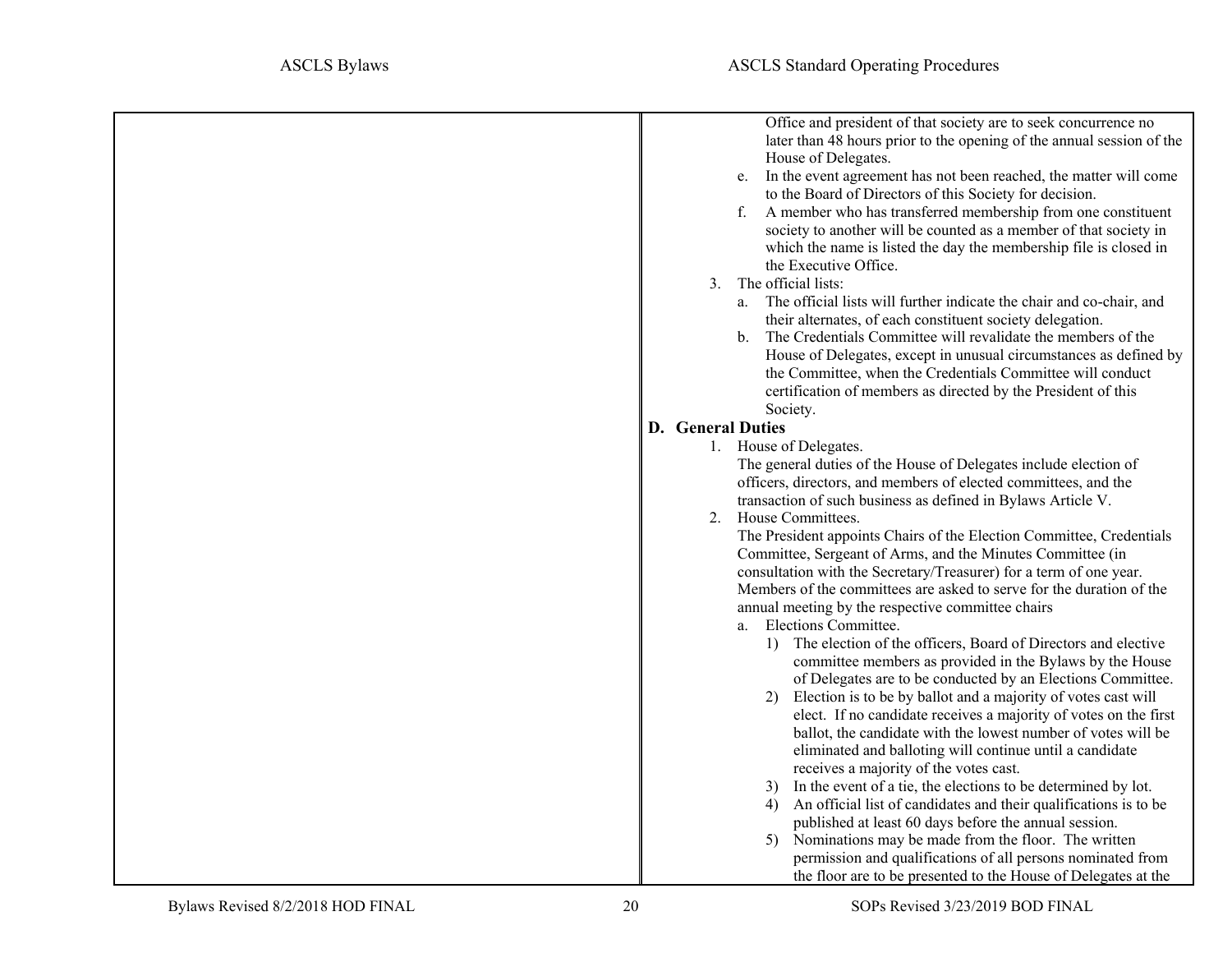<span id="page-20-4"></span><span id="page-20-3"></span><span id="page-20-2"></span><span id="page-20-1"></span><span id="page-20-0"></span>

|                            | time such nominations are made.                                                 |
|----------------------------|---------------------------------------------------------------------------------|
|                            | Credentials Committee.<br>$\mathbf{b}$ .                                        |
|                            | The Credentials Committee has the responsibility of<br>1)                       |
|                            | determining the number of delegates representing each                           |
|                            | constituent society and verifying the eligibility of those                      |
|                            | individuals.                                                                    |
|                            | The delegate determinations are outlined in Article V, C.<br>2)                 |
|                            | 3) The cutoff date for establishing the number of delegates is to               |
|                            | be set in consultation with the BOD and Executive Office.                       |
|                            | The President of each society is to receive their delegate<br>4)                |
|                            | information and list in a timely fashion allowing delegates to                  |
|                            | make travel arrangements.                                                       |
|                            | Sergeant of Arms.<br>$c_{\cdot}$                                                |
|                            | The responsibility of maintaining order and the decorum of the                  |
|                            | business sessions and other official functions of this Society lie              |
|                            | with this committee.                                                            |
|                            | Minutes Committee.<br>$d_{\cdot}$                                               |
|                            | This committee of three individuals will assist the                             |
|                            | Secretary/Treasurer in recording the proceedings of the meetings                |
|                            | of the Society.                                                                 |
|                            | E. Qualifications/Eligibility                                                   |
|                            | Qualifications for the House of Delegates are defined in Bylaws Article V.      |
|                            | F. Nomination/Election/Appointment                                              |
|                            | Nomination/election/appointment of delegates is defined in the Bylaws           |
|                            | Article V.                                                                      |
|                            | G. Term of Office                                                               |
|                            | 1. Designated delegates serve from the opening of the House of Delegates        |
|                            | at the annual session for which they were elected until the opening of          |
|                            | the House of Delegates at the next annual session.                              |
|                            | H. Vacancies                                                                    |
|                            | 1. A properly certified alternate, chosen by the president or whoever is        |
|                            | chairing the delegation, may fill the seat of an official delegate absent       |
|                            | from a meeting of the House of Delegates.                                       |
|                            | In the absence of such officials, the members of that constituent society<br>2. |
|                            | can petition the president of this Society to act to complete the               |
|                            | delegation with properly certified members of that constituent society.         |
|                            | Therefore, a delegate with professional or emeritus membership must             |
|                            | be replaced with a professional or emeritus member. A delegate with             |
|                            | Ascending Professional membership must be replaced with an                      |
|                            | Ascending Professional member. A Developing Professional member                 |
|                            | delegate must be replaced with a Developing Professional member.                |
|                            |                                                                                 |
| <b>ARTICLE VI-OFFICERS</b> | <b>ARTICLE VI -- OFFICERS</b>                                                   |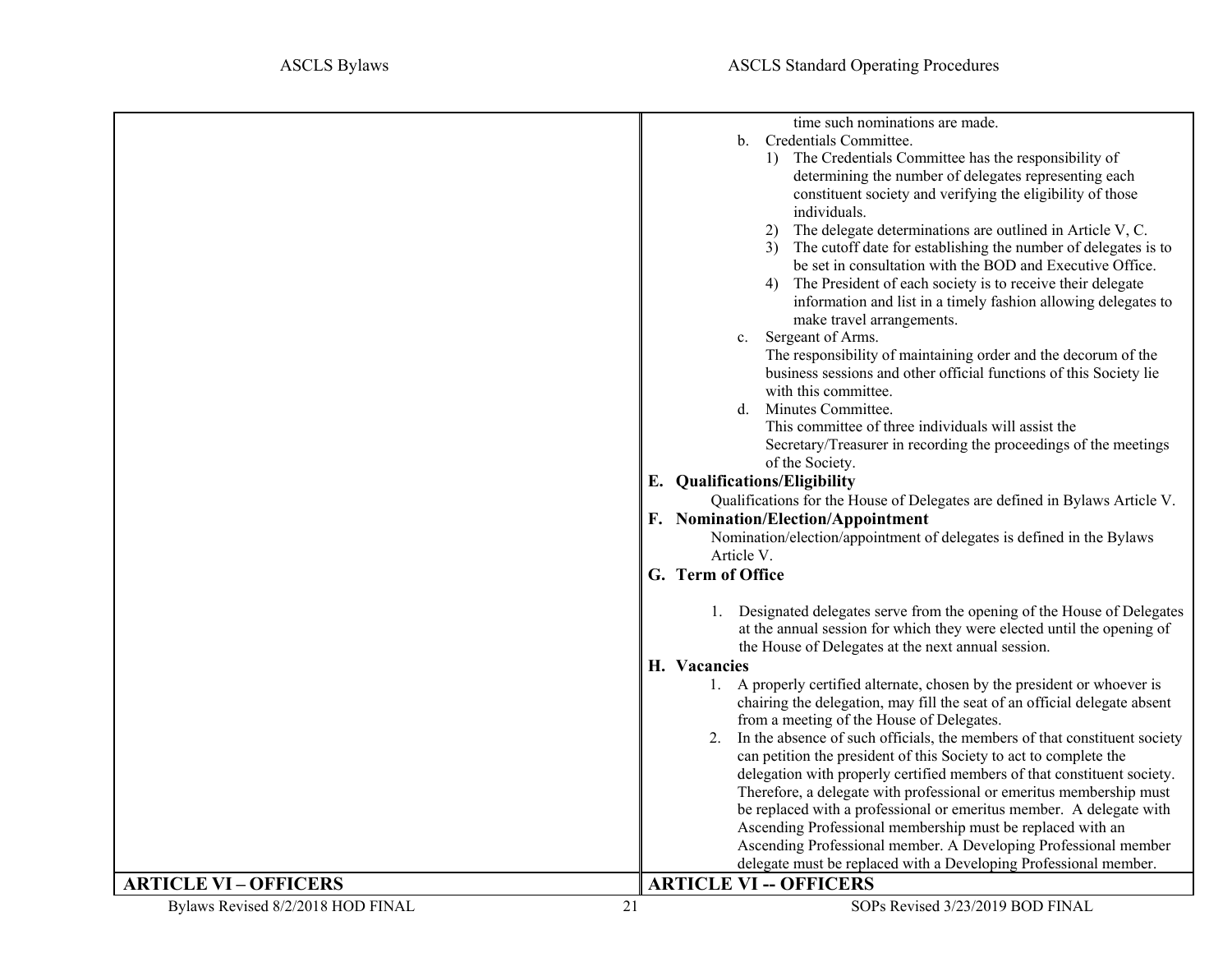<span id="page-21-5"></span><span id="page-21-4"></span><span id="page-21-3"></span><span id="page-21-2"></span><span id="page-21-1"></span><span id="page-21-0"></span>

| A. Society Officers                                                                                                                                                                                                                                                                                                                                                                                                                                                                                                                                                                                                                                                         | A. Authority                                                                                                                                                                                                                                                                                                                                                                                                                                                                                                                                                                                                                                                                                                                                                                                                                                          |
|-----------------------------------------------------------------------------------------------------------------------------------------------------------------------------------------------------------------------------------------------------------------------------------------------------------------------------------------------------------------------------------------------------------------------------------------------------------------------------------------------------------------------------------------------------------------------------------------------------------------------------------------------------------------------------|-------------------------------------------------------------------------------------------------------------------------------------------------------------------------------------------------------------------------------------------------------------------------------------------------------------------------------------------------------------------------------------------------------------------------------------------------------------------------------------------------------------------------------------------------------------------------------------------------------------------------------------------------------------------------------------------------------------------------------------------------------------------------------------------------------------------------------------------------------|
| The officers of the Society shall consist of the President, the President-<br>elect and the Secretary/Treasurer.                                                                                                                                                                                                                                                                                                                                                                                                                                                                                                                                                            | The authority of the officers is defined in the Bylaws.<br>The President of the Society serves as the presiding officer of the Board of<br>Directors and the Secretary/Treasurer serves as Secretary/Treasurer of the<br>Board. In the absence of the President, the President-elect assumes the<br>responsibilities of the presiding officer.<br><b>B.</b> Composition<br>The officers of this Society are those as stated in the Bylaws: President,<br>President-elect, and Secretary/Treasurer.<br>C. Qualifications/Eligibility<br>Professional and emeritus members of this Society are eligible to hold<br>office provided they have been members for at least five consecutive years<br>immediately prior to election, and have held office or membership on the<br>Board of Directors either in this Society or in a constituent society, and |
|                                                                                                                                                                                                                                                                                                                                                                                                                                                                                                                                                                                                                                                                             | must have been a Delegate to the National Meeting 3 of the last 5 years. An<br>officer of this Society may be nominated for a different office; where upon<br>a resignation from the original office must be affected.                                                                                                                                                                                                                                                                                                                                                                                                                                                                                                                                                                                                                                |
| <b>B.</b> Election of Officers                                                                                                                                                                                                                                                                                                                                                                                                                                                                                                                                                                                                                                              | D. Nomination/Election/Appointment                                                                                                                                                                                                                                                                                                                                                                                                                                                                                                                                                                                                                                                                                                                                                                                                                    |
| The House of Delegates, at its annual session, shall elect by a majority<br>vote a President-elect annually and a Secretary/Treasurer triennially.<br>The President, President-elect, and Past President shall serve terms of<br>one (1) year each or until a successor is elected. After this one-year<br>term, the President-elect shall succeed to the presidency.<br>The Secretary/Treasurer shall serve a term of three (3) years or until a<br>successor is elected. The Secretary/Treasurer shall be eligible for re-<br>election, but may not serve more than two (2) consecutive terms.<br>Vacancies in these offices may be filled at any meeting of the Board of | The election of officers by the House of Delegates of the Society is to be<br>conducted by secret ballot except when the Nominations Committee<br>presents a slate of nominees without opposition and there are no additional<br>nominations made during the candidates' presentation. Such uncontested<br>slates can be elected by acclamation at next session of the House of<br>Delegates. In a contested election, a majority of votes cast will elect. If no<br>candidate for an office receives a majority of votes on the first ballot, the<br>candidate with the lowest number of votes will be eliminated and balloting<br>will continue until a candidate receives a majority of the votes cast. In the<br>event of a tie, lot will determine the election.                                                                                 |
| Directors, except that in the event of a vacancy in the office of the<br>President, the President-elect shall become President for the remainder<br>of that term and for the succeeding year. In the event of a vacancy in<br>the office of President-elect, at the next session of the House of<br>Delegates, both a President-elect and President shall be elected.                                                                                                                                                                                                                                                                                                       | E. Term of Office<br>The term of office of any officer of this Society elected at an annual<br>meeting will begin with the sine die adjournment of the House of Delegates<br>at such annual meeting.                                                                                                                                                                                                                                                                                                                                                                                                                                                                                                                                                                                                                                                  |
| <b>C.</b> Duties                                                                                                                                                                                                                                                                                                                                                                                                                                                                                                                                                                                                                                                            |                                                                                                                                                                                                                                                                                                                                                                                                                                                                                                                                                                                                                                                                                                                                                                                                                                                       |
| The duties of the officers shall be determined by the Board of Directors,<br>except that:<br>1. The President shall be the chief elected officer of the Society, shall<br>serve as its principal spokesperson and shall preside at the annual<br>meetings of the House of Delegates and at all meetings of the Board<br>of Directors.                                                                                                                                                                                                                                                                                                                                       | F. Vacancies<br>Vacancies may be filled at any meeting of the Board of Directors, except<br>that in the event of a vacancy of the office of the President, the President-<br>elect shall become President the remainder of that term and for the<br>succeeding year. In the event of a vacancy in the office of President-elect, at<br>the next session of the House of Delegates, both a President-elect and                                                                                                                                                                                                                                                                                                                                                                                                                                         |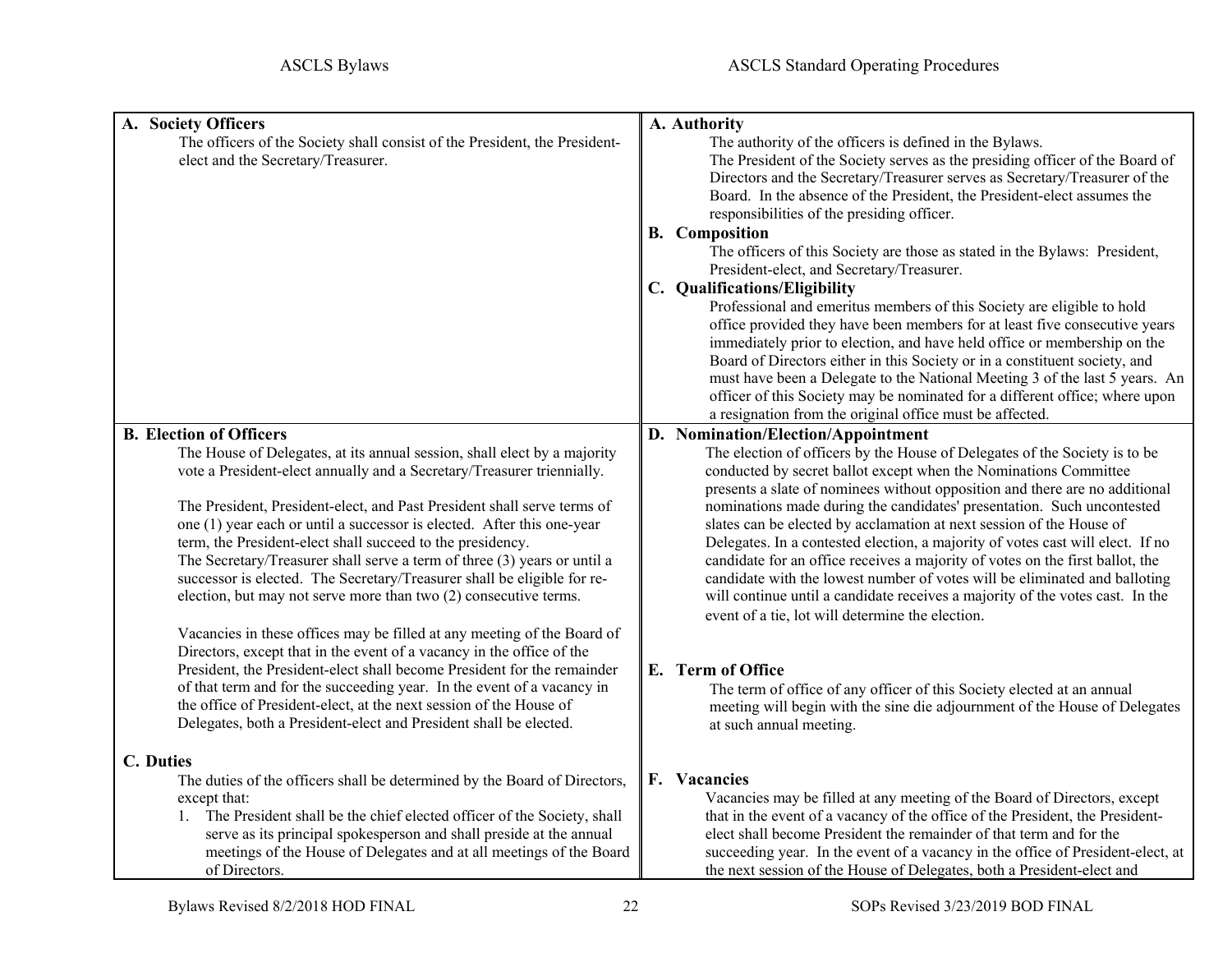<span id="page-22-5"></span><span id="page-22-4"></span><span id="page-22-3"></span><span id="page-22-2"></span><span id="page-22-1"></span><span id="page-22-0"></span>

|                                                                                                                                                                                                                                                                                                                                                                                                                                                                                                                                                                                                                                                                                                                | President shall be elected.                                                                                                                                                                                                                                                                                                                                                                                                                                                                                                                                                                                                                                                                                                                                                                                                                                                                                                                                                                                                                                                                                                                                                                                                                                                                                                                                            |
|----------------------------------------------------------------------------------------------------------------------------------------------------------------------------------------------------------------------------------------------------------------------------------------------------------------------------------------------------------------------------------------------------------------------------------------------------------------------------------------------------------------------------------------------------------------------------------------------------------------------------------------------------------------------------------------------------------------|------------------------------------------------------------------------------------------------------------------------------------------------------------------------------------------------------------------------------------------------------------------------------------------------------------------------------------------------------------------------------------------------------------------------------------------------------------------------------------------------------------------------------------------------------------------------------------------------------------------------------------------------------------------------------------------------------------------------------------------------------------------------------------------------------------------------------------------------------------------------------------------------------------------------------------------------------------------------------------------------------------------------------------------------------------------------------------------------------------------------------------------------------------------------------------------------------------------------------------------------------------------------------------------------------------------------------------------------------------------------|
| The President may designate another to preside at the annual<br>meetings of the House of Delegates.<br>The President shall be a non-voting ex officio member of all<br>committees of the Society with the exception of the Nominations<br>and Judicial Committees;                                                                                                                                                                                                                                                                                                                                                                                                                                             | <b>G.</b> General Duties<br>In addition to the duties of the officers defined in the Bylaws, the following<br>describe the basic job functions:<br>President.<br>1.<br>a. Serves as chief elected officer, representing the entire membership,<br>and the best interest of the Society;                                                                                                                                                                                                                                                                                                                                                                                                                                                                                                                                                                                                                                                                                                                                                                                                                                                                                                                                                                                                                                                                                |
| The President-elect shall become familiar with the duties of the<br>office of President and shall assist the President as the President<br>may from time to time direct and in the absence of the President<br>preside at meetings of the Board of Directors; and                                                                                                                                                                                                                                                                                                                                                                                                                                              | b. Exercises leadership in the motivation of other officers, board<br>members, committee members, staff, and membership;<br>c. Influences the establishment of goals and objectives for the<br>Society during term of office;                                                                                                                                                                                                                                                                                                                                                                                                                                                                                                                                                                                                                                                                                                                                                                                                                                                                                                                                                                                                                                                                                                                                          |
| The Secretary/Treasurer shall act as secretary at all meetings of the<br>3.<br>Board of Directors and House of Delegates and keep or cause to be<br>kept in permanent form a record of all minutes taken at such<br>meetings.<br>The Secretary/Treasurer shall have the responsibility for the receipt<br>and expenditure of funds by the Society, shall ensure that all<br>accounts of the Society have been audited annually by a certified<br>public accountant at the expense of the Society, and shall submit or<br>cause to be submitted to the House of Delegates at its annual<br>meetings a balance sheet and a statement of all receipts and<br>expenditures of the Society for the year just ended. | d. Acts as spokesman and inspirational leader and takes an important<br>part in monitoring and evaluating organizational performance and<br>effectiveness;<br>e. Works in partnership with executive director as necessary.<br>And within the limits of the Bylaws and Standard Operating<br>f.<br>Procedures, the President is responsible and has commensurate<br>authority to accomplish the responsibilities set forth in the policies<br>and procedures manual.<br>2. President-elect.<br>Serves as a member of the Executive Committee;<br>a.<br>b. Assists the President as directed and in the absence of the president<br>presides at meetings of the Board of Directors or the Executive<br>Committee:<br>c. Serves as Chair of the Committee on Long Range Planning;<br>d. Serves as chair of the Appointments Committee.<br>Secretary/Treasurer.<br>3.<br>a. Acts as Secretary at all meetings of the Board of Directors and<br>House of Delegates and keeps or causes to be kept in permanent<br>form a record of all minutes taken at such meetings;<br>b. Has responsibility for the receipt and expenditure of funds by the<br>Society and oversees the annual financial audit;<br>c. Participates in the preparation of the Society's budget;<br>d. Chairs the ASCLS Board Finance Committee;<br>Serves as a member of the Executive Committee.<br>e. |
| <b>ARTICLE VII - COMMITTEES</b>                                                                                                                                                                                                                                                                                                                                                                                                                                                                                                                                                                                                                                                                                | H. Meetings.<br>Meetings are defined in the Bylaws Article IV, Section C.<br><b>ARTICLE VII - COMMITTEES</b><br>ASCLS elected and appointed committees standardized operating procedures:                                                                                                                                                                                                                                                                                                                                                                                                                                                                                                                                                                                                                                                                                                                                                                                                                                                                                                                                                                                                                                                                                                                                                                              |
| <b>A. Nominations Committee</b>                                                                                                                                                                                                                                                                                                                                                                                                                                                                                                                                                                                                                                                                                |                                                                                                                                                                                                                                                                                                                                                                                                                                                                                                                                                                                                                                                                                                                                                                                                                                                                                                                                                                                                                                                                                                                                                                                                                                                                                                                                                                        |
| Bylaws Revised 8/2/2018 HOD FINAL<br>23                                                                                                                                                                                                                                                                                                                                                                                                                                                                                                                                                                                                                                                                        | SOPs Revised 3/23/2019 BOD FINAL                                                                                                                                                                                                                                                                                                                                                                                                                                                                                                                                                                                                                                                                                                                                                                                                                                                                                                                                                                                                                                                                                                                                                                                                                                                                                                                                       |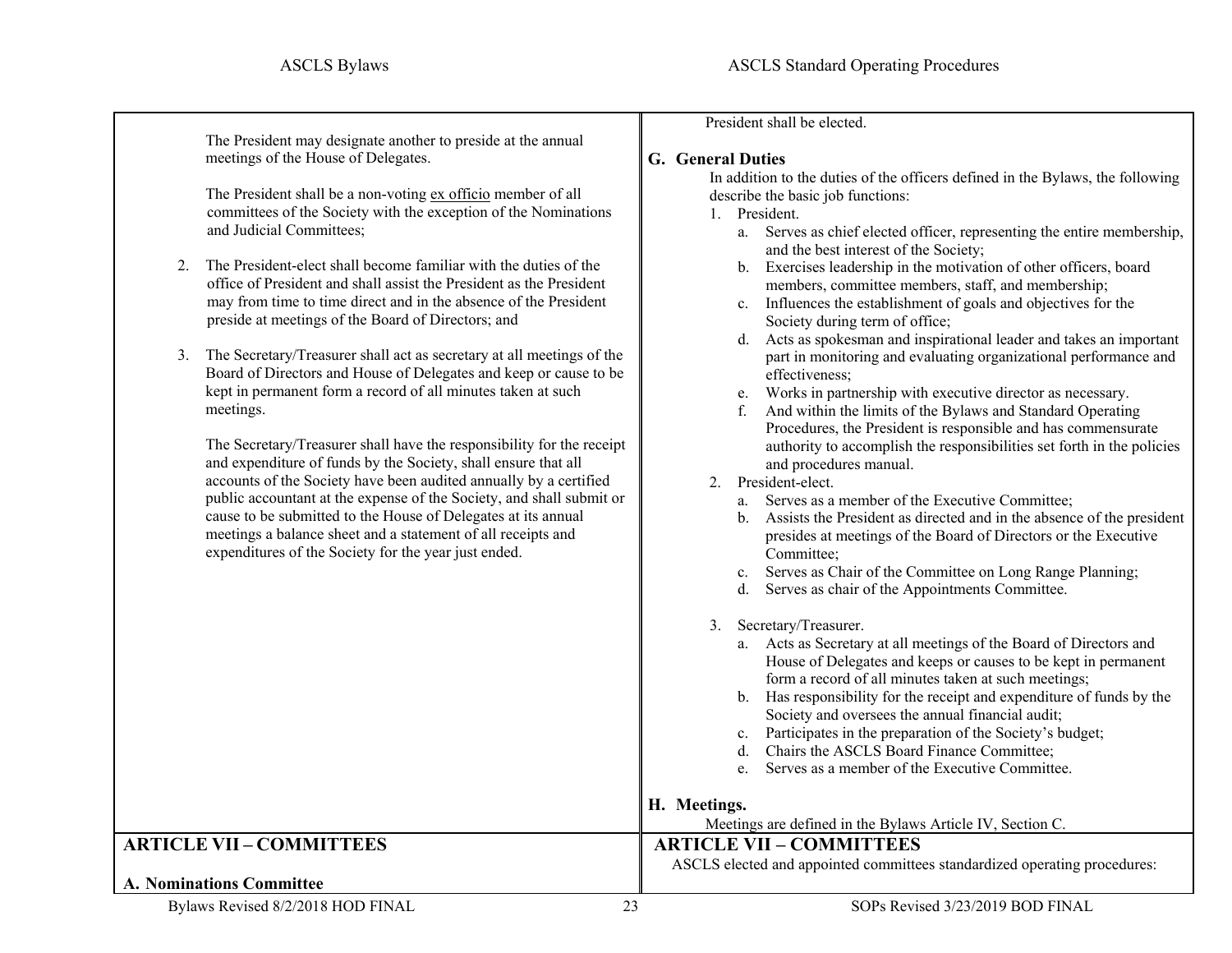<span id="page-23-3"></span><span id="page-23-2"></span><span id="page-23-1"></span><span id="page-23-0"></span>

| There shall be a Nominations Committee of the House of Delegates,<br>consisting of not more than ten (10) members, who shall be elected by<br>the House of Delegates.<br>The Nominations Committee shall be responsible for presenting to the<br>House of Delegates at its succeeding annual session nominations for<br>those positions to be filled by election at that session. | 1. Elected Committees<br>Elected Committees of this Society include: Nominations and Judicial;<br>members are elected by the House of Delegates<br><b>Appointed Committees</b><br>2.<br>Appointed Committees include all other recognized committees of this<br>Society.<br>3.<br><b>Appointment Process</b><br>All appointed positions of committees and Boards are appointed by<br>а.<br>the President-Elect as Chair of the Appointments Committee and<br>approved by the ASCLS Board of Directors.<br>Regional Committee Members: appointments are recommended by<br>$\mathbf{b}$ .                                                                                                                                                                                                                                                                                                                                                                                                                                                                                                                                                                                                                                                            |
|-----------------------------------------------------------------------------------------------------------------------------------------------------------------------------------------------------------------------------------------------------------------------------------------------------------------------------------------------------------------------------------|----------------------------------------------------------------------------------------------------------------------------------------------------------------------------------------------------------------------------------------------------------------------------------------------------------------------------------------------------------------------------------------------------------------------------------------------------------------------------------------------------------------------------------------------------------------------------------------------------------------------------------------------------------------------------------------------------------------------------------------------------------------------------------------------------------------------------------------------------------------------------------------------------------------------------------------------------------------------------------------------------------------------------------------------------------------------------------------------------------------------------------------------------------------------------------------------------------------------------------------------------|
|                                                                                                                                                                                                                                                                                                                                                                                   | the Regional Director to the President-Elect who submits the<br>regional committee member for approval by the ASCLS Board of<br>Directors.<br>Developing Professional Forum Members: appointments are<br>c.<br>recommended by the Developing Professional Director to the<br>President-Elect who submits the Developing Professional members<br>for approval by the ASCLS Board of Directors.<br>Ascending Professional Forum members: Developing Professional<br>d.<br>Forum members may succeed to the Ascending Professional<br>committee position through the appointment process. Ascending<br>Professional member appointments are recommended to the<br>President-elect who submits recommendations for approval by the<br>ASCLS Board of Directors.                                                                                                                                                                                                                                                                                                                                                                                                                                                                                        |
|                                                                                                                                                                                                                                                                                                                                                                                   | <b>Committee Vacancies</b><br>4.<br>A vacancy that occurs before the expiration of a committee member's<br>term will be filled through appointment by the President, with approval<br>of the Board or by the Regional Director for committees made up of<br>appointed Regional Chairs. The new appointed member will serve the<br>remainder of the original appointee's term.<br>Appointment of committee members should include representation from<br>5.<br>under-represented groups within the membership, if possible.<br>Vice-Chair: The Vice-Chair may succeed to the Chair position through<br>6.<br>the appointment process.<br>Additional Committee Members (optional):<br>7.<br>Additional Resources: These resources may be invited by a<br>a.<br>committee chair to participate as a non-appointed / non-voting<br>member to provide specific areas of expertise to a committee.<br>Additional Resources could include non-members of the society.<br>Special Advisor: Is an appointed / non-voting committee member.<br>b.<br>Appointment will be in accordance with the society's appointment<br>process. Terms and responsibilities will be outlined in the specific<br>Committee Standard Operating Procedure and society Position |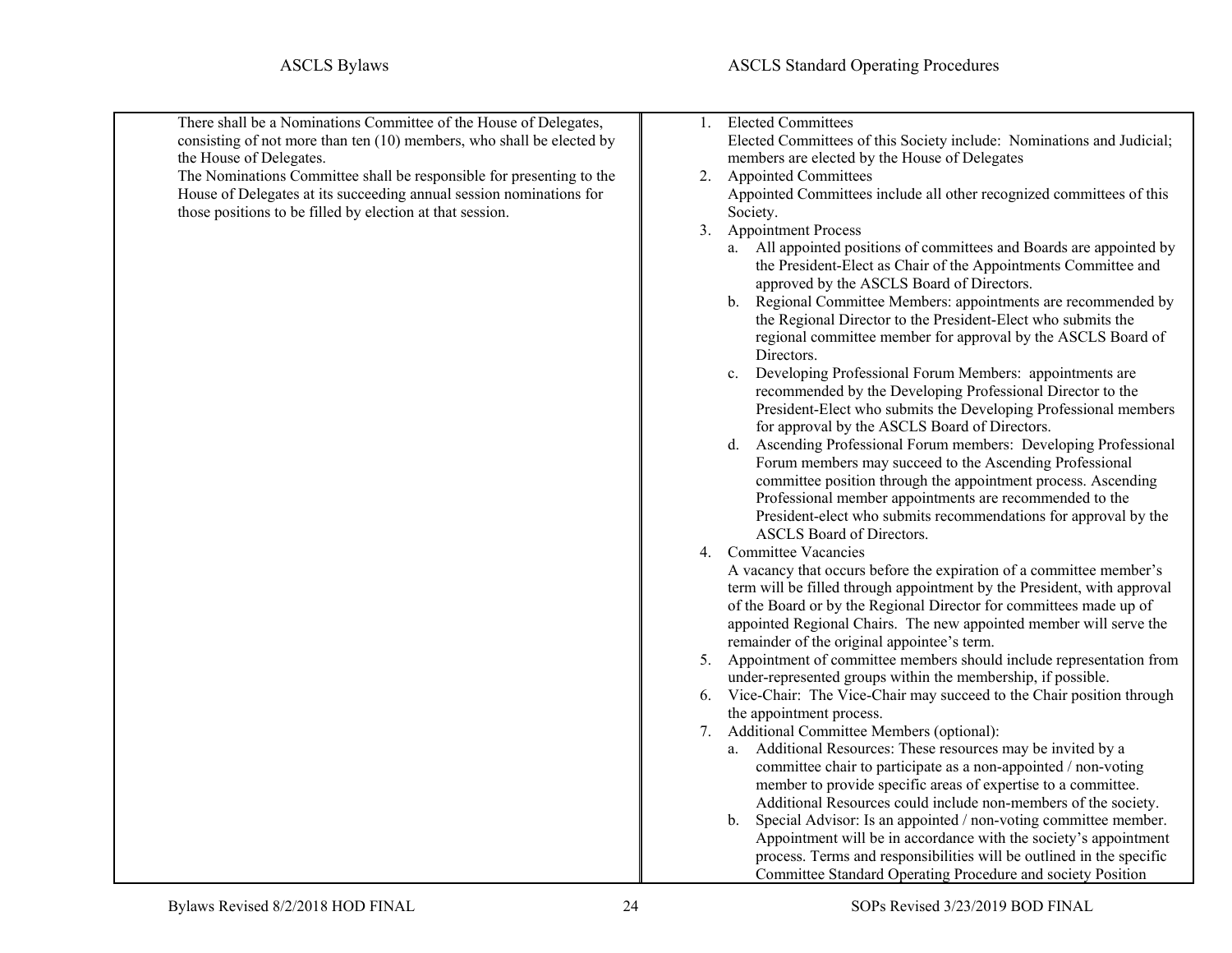| Description.<br>Interested Observer(s): May be invited by the Committee's Chair or<br>c.<br>Board of Directors to be a part of a committee's activities as a non-<br>appointed / non-voting member.                                                                                                                                                                                                                                                                                                                                                                                                                                                                                                                                                                                                                                                                                                                                                                                                                                                                  |
|----------------------------------------------------------------------------------------------------------------------------------------------------------------------------------------------------------------------------------------------------------------------------------------------------------------------------------------------------------------------------------------------------------------------------------------------------------------------------------------------------------------------------------------------------------------------------------------------------------------------------------------------------------------------------------------------------------------------------------------------------------------------------------------------------------------------------------------------------------------------------------------------------------------------------------------------------------------------------------------------------------------------------------------------------------------------|
| <b>Nominations Committee</b><br>А.                                                                                                                                                                                                                                                                                                                                                                                                                                                                                                                                                                                                                                                                                                                                                                                                                                                                                                                                                                                                                                   |
| 1. Composition, Election, Term, and Leadership<br>Composition: The total committee membership is six (6) members,<br>a.<br>which includes five $(5)$ members elected at large plus the sitting<br>Past President.<br>1) Member eligibility: Professional or emeritus members of this<br>Society who are and have been active members in the Society<br>for ten $(10)$ years or more prior to election. No officer or<br>director elected or appointed, of this Society is eligible with<br>the exception of the sitting past-president.<br>Each of the five $(5)$ elected members would serve as a liaison<br>to two (2) regions not served by an elected member that year.<br>The Nominations Chair would be responsible for assigning<br>regional liaisons.<br>2) Minimal qualifications for Nominations Committee<br>1. Member of a national task force, committee or Board of<br>Directors within the last 5 years, AND<br>2. Attendance at a minimum of 3 of the last 5 Annual<br>Meetings with a preference given to individuals also serving<br>as Delegates. |
| Election and Candidate Selection:<br>$\mathbf{b}$ .                                                                                                                                                                                                                                                                                                                                                                                                                                                                                                                                                                                                                                                                                                                                                                                                                                                                                                                                                                                                                  |
| 1) Members are elected at the annual session of this Society by<br>the House of Delegates.<br>Election of members are to be staggered such that two $(2)$<br>2)<br>members are elected every other year and one (1) member is<br>elected in the year in between.<br>Candidate Selection: Constituent societies may recommend<br>2)<br>qualified persons to the Nominations Committee at the same<br>time and in the same manner as nominations are submitted for<br>other elected positions of the Society.<br>The Nominations Committee processes information on all<br>3)<br>submitted potential candidates for this committee and prepares<br>a slate of qualified nominees for each region with an open<br>position. This slate of nominees becomes part of the slate of<br>candidates for elected positions in this Society.<br>Elected Term and Leadership:<br>$c_{\cdot}$                                                                                                                                                                                     |
| 1) Committee Member: three (3) year term; is not eligible to                                                                                                                                                                                                                                                                                                                                                                                                                                                                                                                                                                                                                                                                                                                                                                                                                                                                                                                                                                                                         |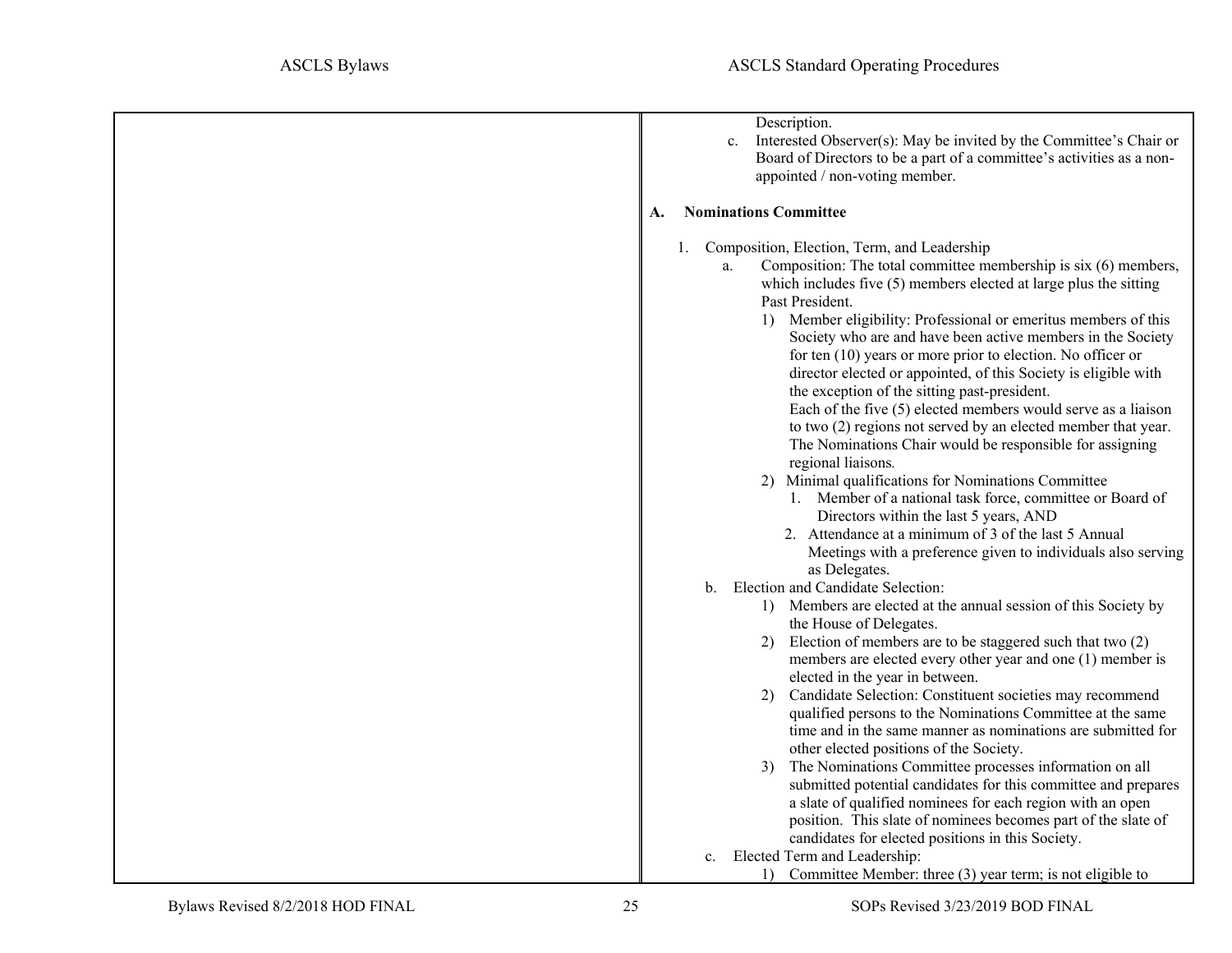<span id="page-25-1"></span><span id="page-25-0"></span>

|                                                                                                            | serve more than two (2) consecutive terms and may not serve<br>again until they have been off the committee for a minimum of<br>three $(3)$ years (i.e. one term length).<br>2) Chair and Vice-Chair:<br>a) The committee will elect their own Chair and Vice Chair<br>when the committee convenes at the ASCLS Annual<br>Meeting<br>The Chair and Vice Chair will serve a term limit of one<br>b)<br>(1) year of service with no more than two $(2)$ consecutive<br>terms being served.<br>c) If the Chair cannot complete their term, the current Vice<br>Chair will assume that role<br>3) When a vacancy occurs on the Committee, the President of this<br>Society, with the approval of the Board of Directors, will<br>appoint a qualified person to serve until the next annual session<br>of the House of Delegates when an individual is to be elected to<br>serve the remainder of the term.<br>Responsibilities<br>2.<br>The Nominations Committee is responsible for procedures relating<br>a.<br>to nominations to elective positions in this Society.<br>Prepare for the House of Delegates a slate, which is to present no<br>b.<br>less than two nominees for each position under consideration. In<br>the event that upon expiration of all possible sources for nominees,<br>only one can be obtained for a particular office, the presentation of<br>such a slate will be considered legal.<br>1) Nominations Committee Chair is responsible to present the<br>slate of candidates to the Board of Directors for acceptance<br>The Nominations Committee will not be responsible for presenting<br>c.<br>qualifications of persons nominated from the floor but are to verify<br>such qualifications before adding such nominees to the slate. |
|------------------------------------------------------------------------------------------------------------|-------------------------------------------------------------------------------------------------------------------------------------------------------------------------------------------------------------------------------------------------------------------------------------------------------------------------------------------------------------------------------------------------------------------------------------------------------------------------------------------------------------------------------------------------------------------------------------------------------------------------------------------------------------------------------------------------------------------------------------------------------------------------------------------------------------------------------------------------------------------------------------------------------------------------------------------------------------------------------------------------------------------------------------------------------------------------------------------------------------------------------------------------------------------------------------------------------------------------------------------------------------------------------------------------------------------------------------------------------------------------------------------------------------------------------------------------------------------------------------------------------------------------------------------------------------------------------------------------------------------------------------------------------------------------------------------------------------------------------------------------------------------|
|                                                                                                            |                                                                                                                                                                                                                                                                                                                                                                                                                                                                                                                                                                                                                                                                                                                                                                                                                                                                                                                                                                                                                                                                                                                                                                                                                                                                                                                                                                                                                                                                                                                                                                                                                                                                                                                                                                   |
| <b>B. Judicial Committee</b><br>There shall be a Judicial Committee of the Society, consisting of five (5) | <b>B.</b> Judicial Committee                                                                                                                                                                                                                                                                                                                                                                                                                                                                                                                                                                                                                                                                                                                                                                                                                                                                                                                                                                                                                                                                                                                                                                                                                                                                                                                                                                                                                                                                                                                                                                                                                                                                                                                                      |
| members elected by majority vote of the House of Delegates.                                                | 1. Responsibilities.<br>a. The Judicial Committee functions in this Society as an impartial                                                                                                                                                                                                                                                                                                                                                                                                                                                                                                                                                                                                                                                                                                                                                                                                                                                                                                                                                                                                                                                                                                                                                                                                                                                                                                                                                                                                                                                                                                                                                                                                                                                                       |
|                                                                                                            | body to investigate or deliberate matters referred for its                                                                                                                                                                                                                                                                                                                                                                                                                                                                                                                                                                                                                                                                                                                                                                                                                                                                                                                                                                                                                                                                                                                                                                                                                                                                                                                                                                                                                                                                                                                                                                                                                                                                                                        |
| Legal Counsel shall serve in a non-voting ex officio capacity.                                             | consideration; to arrive at a conclusion as to the truth or propriety                                                                                                                                                                                                                                                                                                                                                                                                                                                                                                                                                                                                                                                                                                                                                                                                                                                                                                                                                                                                                                                                                                                                                                                                                                                                                                                                                                                                                                                                                                                                                                                                                                                                                             |
| The Judicial Committee shall exercise its functions only in those matters                                  | of facts adduced to the proceedings; to test facts against the                                                                                                                                                                                                                                                                                                                                                                                                                                                                                                                                                                                                                                                                                                                                                                                                                                                                                                                                                                                                                                                                                                                                                                                                                                                                                                                                                                                                                                                                                                                                                                                                                                                                                                    |
| specifically assigned by the Bylaws, or in matters referred by official                                    | Bylaws of this Society or against common standards of justice and                                                                                                                                                                                                                                                                                                                                                                                                                                                                                                                                                                                                                                                                                                                                                                                                                                                                                                                                                                                                                                                                                                                                                                                                                                                                                                                                                                                                                                                                                                                                                                                                                                                                                                 |
| persons or bodies of this Society.                                                                         | fair play; and to render opinions as recommendations for action of<br>the Society.                                                                                                                                                                                                                                                                                                                                                                                                                                                                                                                                                                                                                                                                                                                                                                                                                                                                                                                                                                                                                                                                                                                                                                                                                                                                                                                                                                                                                                                                                                                                                                                                                                                                                |
|                                                                                                            | The Committee is to sit with a majority in attendance to hear<br>$\mathbf{b}$ .                                                                                                                                                                                                                                                                                                                                                                                                                                                                                                                                                                                                                                                                                                                                                                                                                                                                                                                                                                                                                                                                                                                                                                                                                                                                                                                                                                                                                                                                                                                                                                                                                                                                                   |
|                                                                                                            | appeals or defense in proceeding involving expulsion of members,                                                                                                                                                                                                                                                                                                                                                                                                                                                                                                                                                                                                                                                                                                                                                                                                                                                                                                                                                                                                                                                                                                                                                                                                                                                                                                                                                                                                                                                                                                                                                                                                                                                                                                  |
|                                                                                                            | impeachment of official persons, or other proceedings as                                                                                                                                                                                                                                                                                                                                                                                                                                                                                                                                                                                                                                                                                                                                                                                                                                                                                                                                                                                                                                                                                                                                                                                                                                                                                                                                                                                                                                                                                                                                                                                                                                                                                                          |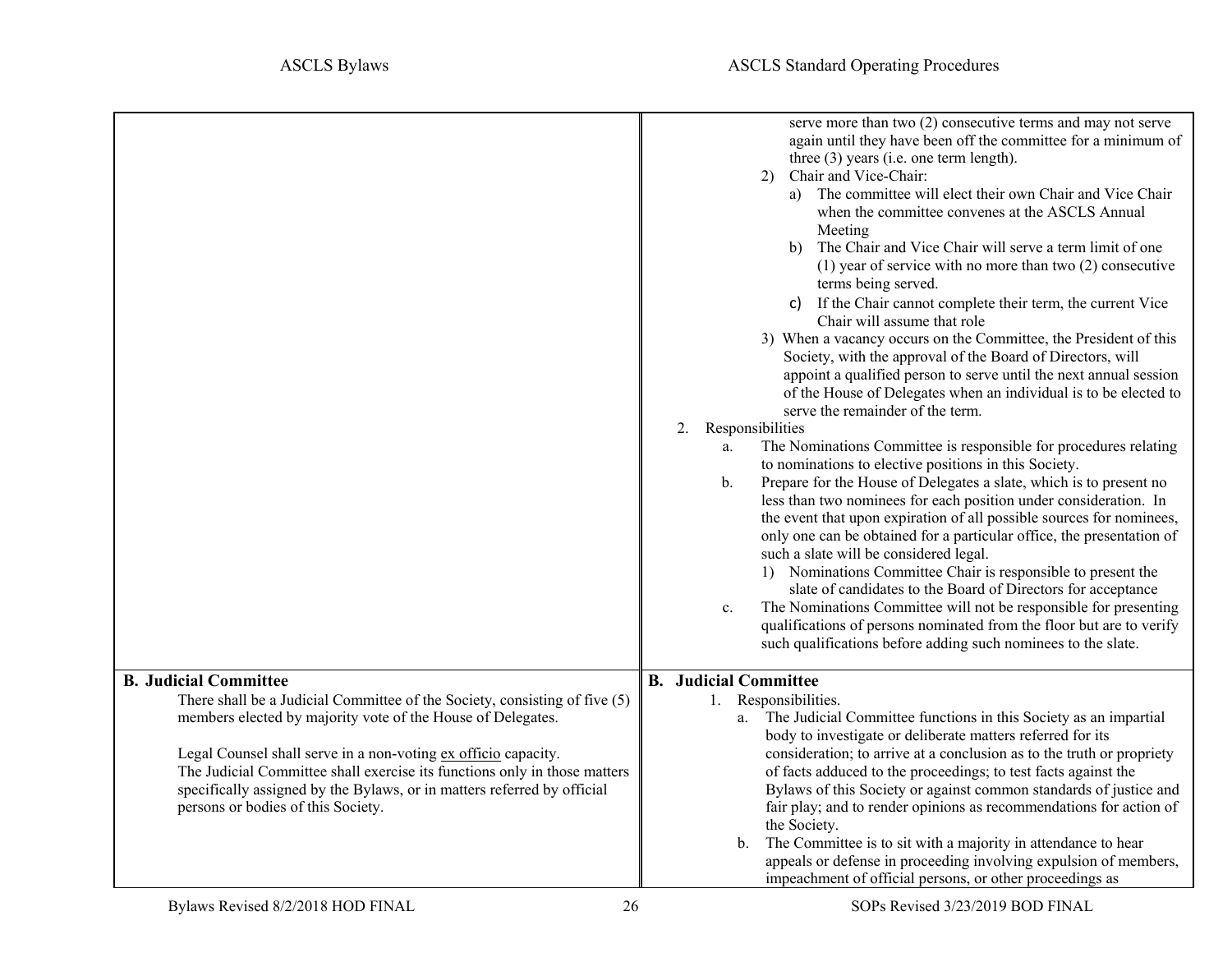<span id="page-26-4"></span><span id="page-26-3"></span><span id="page-26-2"></span><span id="page-26-1"></span><span id="page-26-0"></span>

| determined by the Board of Directors of this Society. Information<br>or deliberations reflecting upon the reputation or good faith of<br>persons or groups in this Society will be considered privileged<br>communication.<br>The Judicial Committee exercises its functions only in those<br>$c_{\cdot}$<br>matters specifically assigned by the Bylaws of this Society, or in<br>matters referred by official persons or bodies of this Society.<br>An opinion of this committee will in no way supersede the<br>d.<br>constitutional codes of this Society, nor will an opinion bind the<br>Society. Except as otherwise provided in the Bylaws and Standard<br>Operating Procedures of this Society, the House of Delegates may |
|-------------------------------------------------------------------------------------------------------------------------------------------------------------------------------------------------------------------------------------------------------------------------------------------------------------------------------------------------------------------------------------------------------------------------------------------------------------------------------------------------------------------------------------------------------------------------------------------------------------------------------------------------------------------------------------------------------------------------------------|
| annul or reverse a ruling of the Committee.                                                                                                                                                                                                                                                                                                                                                                                                                                                                                                                                                                                                                                                                                         |
| 2. Composition.                                                                                                                                                                                                                                                                                                                                                                                                                                                                                                                                                                                                                                                                                                                     |
| The Judicial Committee comprises five professional or emeritus<br>a.<br>members of the Society, each of whom shall have served this<br>Society previously as an officer, director, or presiding official of<br>the Bylaws Committee of this Society.                                                                                                                                                                                                                                                                                                                                                                                                                                                                                |
| Nominees may run for membership of the Judicial Committee<br>b.                                                                                                                                                                                                                                                                                                                                                                                                                                                                                                                                                                                                                                                                     |
| while serving as a constituent society elected official. However,                                                                                                                                                                                                                                                                                                                                                                                                                                                                                                                                                                                                                                                                   |
| upon election to the Judicial Committee the individual must resign                                                                                                                                                                                                                                                                                                                                                                                                                                                                                                                                                                                                                                                                  |
| their elected position in the constituent society.                                                                                                                                                                                                                                                                                                                                                                                                                                                                                                                                                                                                                                                                                  |
| 3. Term of Service.                                                                                                                                                                                                                                                                                                                                                                                                                                                                                                                                                                                                                                                                                                                 |
| One member of the Committee is to be elected annually to serve a term                                                                                                                                                                                                                                                                                                                                                                                                                                                                                                                                                                                                                                                               |
| of five years. Within two weeks after the composition of the                                                                                                                                                                                                                                                                                                                                                                                                                                                                                                                                                                                                                                                                        |
| Committee has been defined by election of a new member, the                                                                                                                                                                                                                                                                                                                                                                                                                                                                                                                                                                                                                                                                         |
| members are to elect one of their members to chair the Committee for                                                                                                                                                                                                                                                                                                                                                                                                                                                                                                                                                                                                                                                                |
| the year. The members of this committee shall not be eligible for re-                                                                                                                                                                                                                                                                                                                                                                                                                                                                                                                                                                                                                                                               |
| election by the Society.                                                                                                                                                                                                                                                                                                                                                                                                                                                                                                                                                                                                                                                                                                            |
| 4. Nominations.                                                                                                                                                                                                                                                                                                                                                                                                                                                                                                                                                                                                                                                                                                                     |
| Nominations of candidates for election to this committee shall be                                                                                                                                                                                                                                                                                                                                                                                                                                                                                                                                                                                                                                                                   |
| handled in the same manner as for Officers of the Society.                                                                                                                                                                                                                                                                                                                                                                                                                                                                                                                                                                                                                                                                          |
| 5. Vacancies.                                                                                                                                                                                                                                                                                                                                                                                                                                                                                                                                                                                                                                                                                                                       |
| When a vacancy occurs on the Committee, the president of this<br>Society, with the approval of the Board of Directors, will appoint a                                                                                                                                                                                                                                                                                                                                                                                                                                                                                                                                                                                               |
| qualified person to serve until the next annual session of the House of                                                                                                                                                                                                                                                                                                                                                                                                                                                                                                                                                                                                                                                             |
| Delegates when an individual is to be elected to serve the remainder of                                                                                                                                                                                                                                                                                                                                                                                                                                                                                                                                                                                                                                                             |
| the term.                                                                                                                                                                                                                                                                                                                                                                                                                                                                                                                                                                                                                                                                                                                           |
| Duties.<br>6.                                                                                                                                                                                                                                                                                                                                                                                                                                                                                                                                                                                                                                                                                                                       |
| Interpret the Bylaws of the Society.<br>a.                                                                                                                                                                                                                                                                                                                                                                                                                                                                                                                                                                                                                                                                                          |
| Hear appeals brought by a member or constituent society against<br>b.                                                                                                                                                                                                                                                                                                                                                                                                                                                                                                                                                                                                                                                               |
| an action or decision of a functional body of this Society.                                                                                                                                                                                                                                                                                                                                                                                                                                                                                                                                                                                                                                                                         |
| Investigate charges brought in expulsion, impeachment, or other                                                                                                                                                                                                                                                                                                                                                                                                                                                                                                                                                                                                                                                                     |
| proceedings as determined by the Board of Directors of this                                                                                                                                                                                                                                                                                                                                                                                                                                                                                                                                                                                                                                                                         |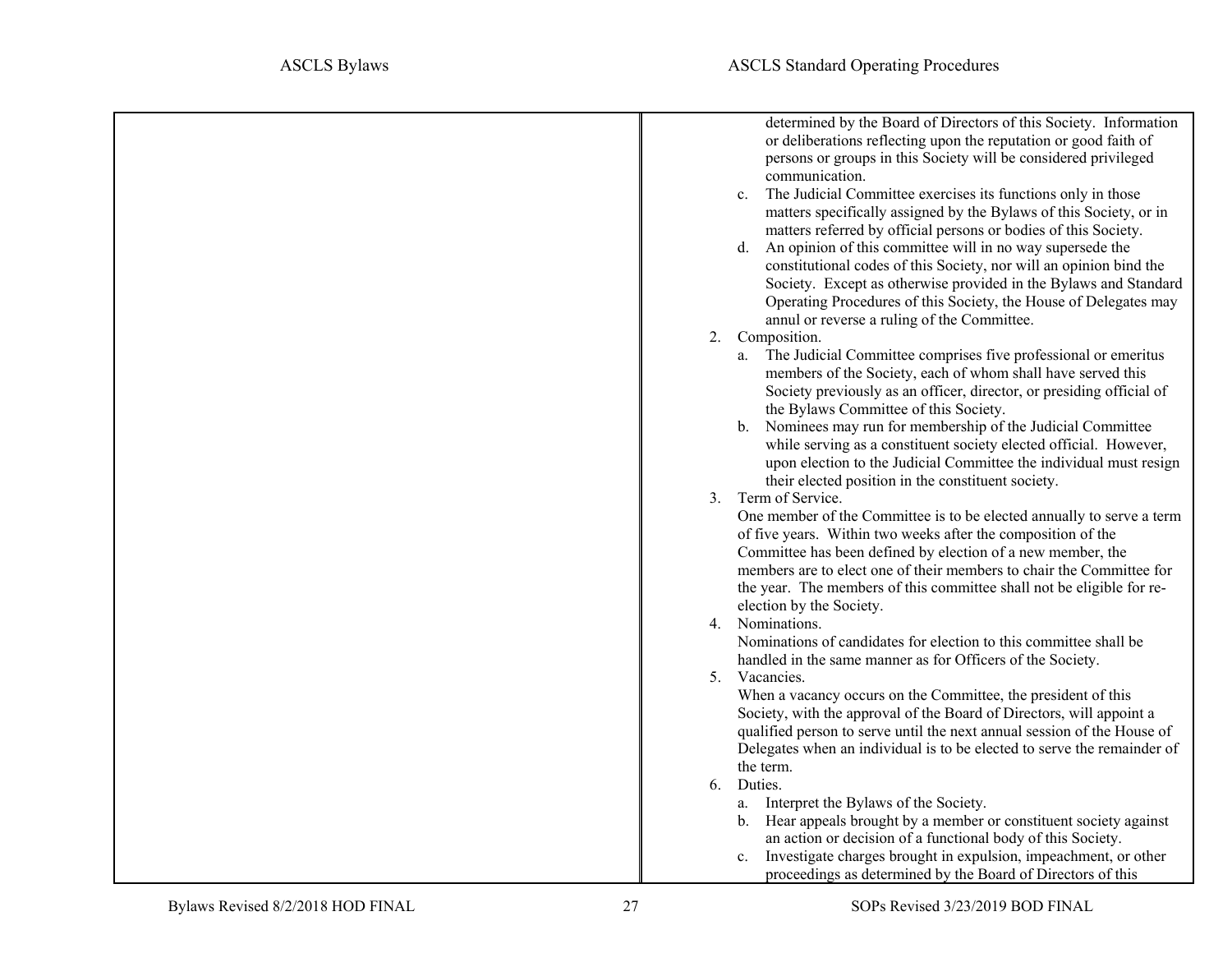<span id="page-27-3"></span><span id="page-27-2"></span><span id="page-27-1"></span><span id="page-27-0"></span>

|                                                                                                                                                                                                                                                                                                                                                                                                                                                                         | Society, and hearing of appeal of defense in such proceedings.<br>d. Report to the Board of Directors of all matters considered, together<br>with recommendation for action or disposition of such matters<br>when appropriate.<br>Establish and/or continue a permanent and historically complete<br>e.<br>record of opinions and outcomes as a reference for the future.                                                                                                                                                                                                                                                                                                                                                                                                                                                                                                                                                                                                                                                                                                                                                                                                                                                                                                                                                                                                                                                                                                                                                                                                                                                                                                                                                                                                                                                                                                                                                                                                                                                                                                         |
|-------------------------------------------------------------------------------------------------------------------------------------------------------------------------------------------------------------------------------------------------------------------------------------------------------------------------------------------------------------------------------------------------------------------------------------------------------------------------|------------------------------------------------------------------------------------------------------------------------------------------------------------------------------------------------------------------------------------------------------------------------------------------------------------------------------------------------------------------------------------------------------------------------------------------------------------------------------------------------------------------------------------------------------------------------------------------------------------------------------------------------------------------------------------------------------------------------------------------------------------------------------------------------------------------------------------------------------------------------------------------------------------------------------------------------------------------------------------------------------------------------------------------------------------------------------------------------------------------------------------------------------------------------------------------------------------------------------------------------------------------------------------------------------------------------------------------------------------------------------------------------------------------------------------------------------------------------------------------------------------------------------------------------------------------------------------------------------------------------------------------------------------------------------------------------------------------------------------------------------------------------------------------------------------------------------------------------------------------------------------------------------------------------------------------------------------------------------------------------------------------------------------------------------------------------------------|
| C. Bylaws Committee<br>There shall be a Bylaws Committee whose members shall be appointed<br>by the President-Elect as Chair of the Appointments Committee with the<br>approval of the President and the Board of Directors.<br>The Bylaws Committee shall receive proposed amendments to the<br>Bylaws and Articles of Incorporation of the Society and prepare such<br>amendments for consideration as described under Article XV.<br><b>D.</b> Additional Committees | C. Bylaws Committee<br>The Bylaws Committee is an appointed committee of this Society.<br>1. Composition, Appointment Term, and Leadership:<br>a. Composition: The total committee membership is eight (8)<br>members of which one (1) must be a Developing Professional<br>member and one (1) must be an Ascending Professional member.<br>b. Appointment, Term & Leadership:<br>1) Committee Members: Three (3) year term; two (2) members<br>appointed annually; may only serve for two (2) terms and may<br>serve again after being off the committee for one (1) year.<br>2) Developing Professional member: One (1) year term<br>3) Ascending Professional member: One (1) year term;<br>maximum of two (2) terms.<br>Chair and Vice Chair: Appointed from the members of the<br>4)<br>committee by the President-Elect with Board approval; one<br>$(1)$ year term with the Chair limited to three $(3)$ terms<br>2.<br>Duties.<br>This committee is authorized to reject proposed changes to the<br>a.<br>constitutional codes of this Society provided that full justification<br>of rejection is returned to the proponent. The proponent has the<br>prerogative to require the Bylaws Committee to refer the rejection<br>to the Judicial Committee for decision.<br>b. When a number of proposals of similar or related intent or content<br>have been submitted, this committee may consolidate or<br>restructure the proposals into an appropriate form. In preparing<br>proposals for presentation as amendments to the House of<br>Delegates, this committee will preserve the intent of the proposal<br>as submitted.<br>This committee is empowered to make such non-substantive<br>$\mathbf{c}$ .<br>changes in the language of adopted amendments and other bylaws<br>as may be necessary for clarity or to conform to the action of the<br>House of Delegates.<br>This committee will perform such additional duties as are defined<br>d.<br>or implied in the Bylaws and Standard Operating Procedures of the<br>Society.<br><b>D.</b> Additional Committees |
| The Board will develop mechanisms whereby ASCLS advocacy is                                                                                                                                                                                                                                                                                                                                                                                                             | The following are recognized appointed committees of this Society.                                                                                                                                                                                                                                                                                                                                                                                                                                                                                                                                                                                                                                                                                                                                                                                                                                                                                                                                                                                                                                                                                                                                                                                                                                                                                                                                                                                                                                                                                                                                                                                                                                                                                                                                                                                                                                                                                                                                                                                                                 |
| 28<br>Bylaws Revised 8/2/2018 HOD FINAL                                                                                                                                                                                                                                                                                                                                                                                                                                 | SOPs Revised 3/23/2019 BOD FINAL                                                                                                                                                                                                                                                                                                                                                                                                                                                                                                                                                                                                                                                                                                                                                                                                                                                                                                                                                                                                                                                                                                                                                                                                                                                                                                                                                                                                                                                                                                                                                                                                                                                                                                                                                                                                                                                                                                                                                                                                                                                   |
|                                                                                                                                                                                                                                                                                                                                                                                                                                                                         |                                                                                                                                                                                                                                                                                                                                                                                                                                                                                                                                                                                                                                                                                                                                                                                                                                                                                                                                                                                                                                                                                                                                                                                                                                                                                                                                                                                                                                                                                                                                                                                                                                                                                                                                                                                                                                                                                                                                                                                                                                                                                    |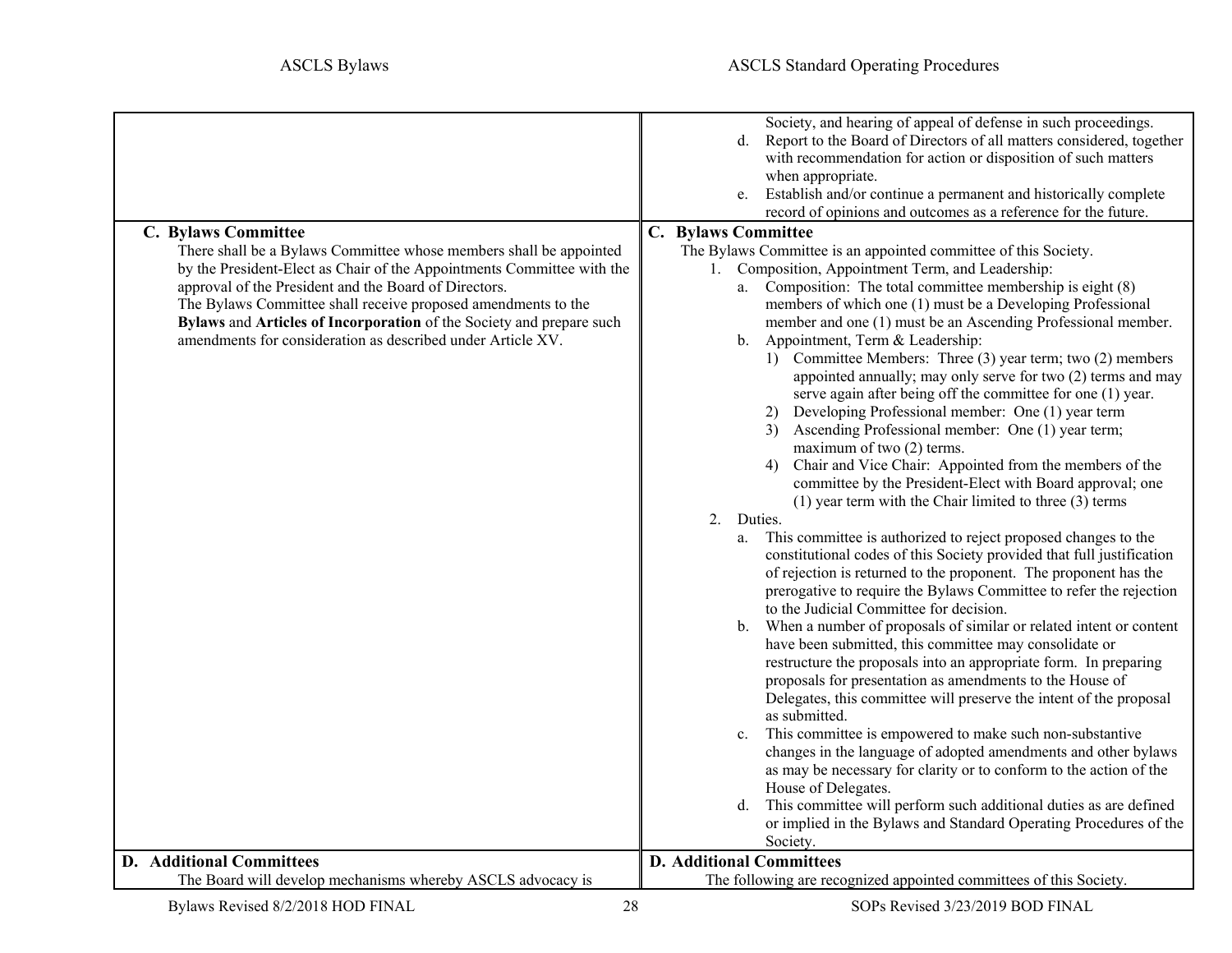<span id="page-28-1"></span><span id="page-28-0"></span>

| implemented in areas of accreditation, certification, professional affairs,<br>governmental affairs, and education, and that membership development<br>and strategic planning activities will occur.                                          | 1. Abstract and Proposal Review Committee (APRC)<br>a. Composition, Appointment Term, and Leadership:<br>Composition: The total committee membership is eight (8)<br>$\left  \right $                                                                                                                                                                                                                                                                                                                                                                                                                                                                                              |
|-----------------------------------------------------------------------------------------------------------------------------------------------------------------------------------------------------------------------------------------------|------------------------------------------------------------------------------------------------------------------------------------------------------------------------------------------------------------------------------------------------------------------------------------------------------------------------------------------------------------------------------------------------------------------------------------------------------------------------------------------------------------------------------------------------------------------------------------------------------------------------------------------------------------------------------------|
| The Board of Directors may establish and delegate such of its authority<br>to additional committees, as it deems appropriate in accordance with<br>these Bylaws, the Articles of Incorporation and the laws of the state of<br>incorporation. | and includes each of the following Scientific Assemblies:<br>Laboratory Administration, Chemistry/Urinalysis,<br>Education, Microbiology, Hematology/Hemostasis,<br>Immunology, Immunohematology, and one at-large                                                                                                                                                                                                                                                                                                                                                                                                                                                                 |
|                                                                                                                                                                                                                                               | member.                                                                                                                                                                                                                                                                                                                                                                                                                                                                                                                                                                                                                                                                            |
|                                                                                                                                                                                                                                               | Consultation from other disciplines will occur as needed in<br>2)<br>the event committee membership doesn't contain the<br>necessary expertise; such consultation is made at the Chair's<br>discretion.                                                                                                                                                                                                                                                                                                                                                                                                                                                                            |
|                                                                                                                                                                                                                                               | Appointment Term & Leadership:<br>3)<br>a) Term: Three $(3)$ year term; two $(2)$ members appointed<br>annually; may serve two (2) terms and may not serve<br>again until they have been off the Committee for a<br>minimum of one (1) year.<br>b) Chair and Vice-Chair: Appointed from the members of<br>the committee by the President-Elect with Board<br>approval; one (1) year term; Chair is to be appointed<br>from the members who are in the second or third year of<br>their term. The Chair is limited to 3 terms<br>b. Duties.<br>The committee serves two purposes: 1) to review submissions for<br>poster and oral sessions at the Annual Meeting, and 2) to solicit |
|                                                                                                                                                                                                                                               | and rank program proposals for the Annual Meeting continuing<br>education sessions.                                                                                                                                                                                                                                                                                                                                                                                                                                                                                                                                                                                                |
|                                                                                                                                                                                                                                               | 2. Annual Meeting Steering Committee (AMSC)                                                                                                                                                                                                                                                                                                                                                                                                                                                                                                                                                                                                                                        |
|                                                                                                                                                                                                                                               | a. Composition, Appointment Term, and Leadership:<br>1) The total committee membership is eleven (11) and<br>includes: AMSC Chair, AMSC Vice Chair, AMSC Past<br>Chair, ASCLS President-Elect, Ascending Professional                                                                                                                                                                                                                                                                                                                                                                                                                                                              |
|                                                                                                                                                                                                                                               | Forum Director, the current and future Host Society<br>Liaisons, and four at-large members.                                                                                                                                                                                                                                                                                                                                                                                                                                                                                                                                                                                        |
|                                                                                                                                                                                                                                               | 2) At least 1 member must work in industry and is appointed to<br>provide specific industry expertise to the committee                                                                                                                                                                                                                                                                                                                                                                                                                                                                                                                                                             |
|                                                                                                                                                                                                                                               | 3) Ex-officio members are the ASCLS President, Executive<br>Vice President, Director of Professional Development, the<br>ASCLS Meeting Manager, and on representative from each<br>partner society.                                                                                                                                                                                                                                                                                                                                                                                                                                                                                |
|                                                                                                                                                                                                                                               | 4) Appointment Term & Leadership:                                                                                                                                                                                                                                                                                                                                                                                                                                                                                                                                                                                                                                                  |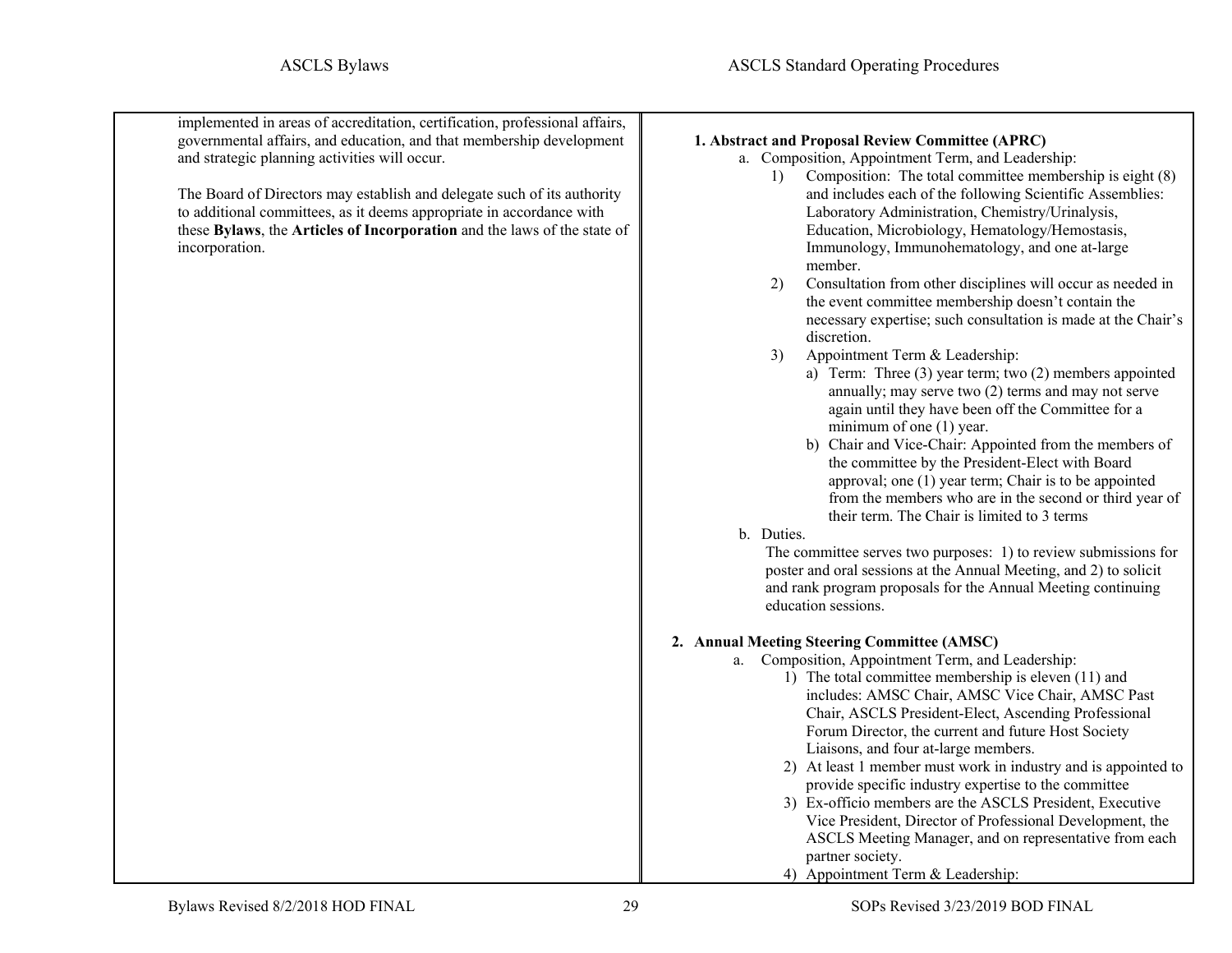<span id="page-29-0"></span>

| a) The member appointed to Vice-Chair of AMSC must                |
|-------------------------------------------------------------------|
| agree to a three-year term ending with the Past Chair             |
| of the AMSC.                                                      |
| b) Committee Members: One (1) year term                           |
| b. AMSC Duties                                                    |
| The Committee serves to develop short and long-term plans for the |
| ASCLS Annual Meeting consistent with the Strategic Plan of the    |
| organization and provide direction and leadership to APRC during  |
| the program submission process.                                   |
|                                                                   |
| ASCLS Education & Research Fund, Inc. (E & R Fund)<br>3.          |
| a. Composition, Appointment Term, and Leadership:                 |
| 1) Composition: The total committee membership is a               |
| minimum of seven $(7)$ appointed trustees.                        |
| 2) Additional Member: The E & R Fund Board of Trustees            |
| appoints one (1) additional member from an industry related       |
| to laboratory sciences.                                           |
| 3) Appointment Term & Leadership:                                 |
| a) Trustees: Three (3) year term; eligible for an                 |
| additional three-year term; may not serve again until             |
| they have been off the E & R Board of Trustees for a              |
| minimum of one (1) year.                                          |
| b) The laboratory industry member is not eligible for an          |
| additional term until they have been off the E $&R$               |
| Board of Trustees for at least three (3) years.                   |
| c) Chair and Vice-Chair: Vice-Chair is appointed from             |
| the members of the E & R Fund Board of Trustees by                |
| the President-Elect with Board approval; Vice-Chair               |
| will serve a one (1) year term and succeed to the Chair           |
| position to serve a one $(1)$ year term.                          |
| b. Duties.                                                        |
| 1) One (1) of the Trustees is appointed by the Chair of the       |
| Board of Trustees to the ASCLS Awards Committee for a             |
| term of one (1) year. This appointee shall help co-ordinate       |
| promotional activities of the Awards Committee and the            |
| E&R Fund, assist in the periodic review of promotional            |
| materials and application forms, and assist in coordinating       |
| the presentation of the E&R Fund Awards.                          |
| 2) The E&R Fund is responsible for developing and providing       |
| educational media in medical laboratory science and to            |
| encourage and assist educational and scientific research in       |
|                                                                   |
| the field of medical laboratory science.                          |
| 3) The E&R Fund Board of Trustees is responsible for              |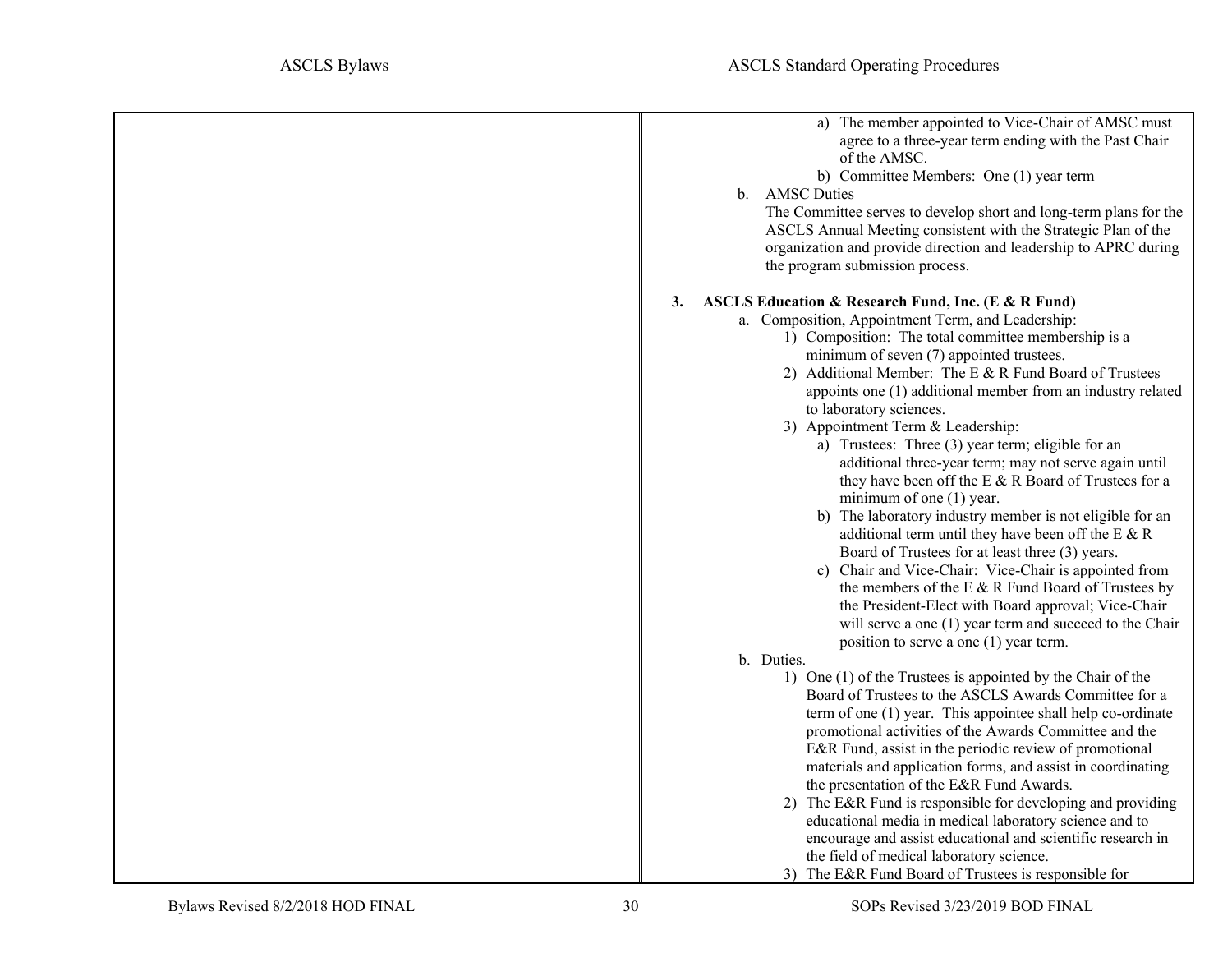<span id="page-30-1"></span><span id="page-30-0"></span>

| managing the property, business and affairs of the Fund.                                                                                                                                                                                                                                                                                                                                                                                                                                                                                                                                                                                                                                                                                                                                                                                                                                                                                                                                                                                                                                                                                                           |
|--------------------------------------------------------------------------------------------------------------------------------------------------------------------------------------------------------------------------------------------------------------------------------------------------------------------------------------------------------------------------------------------------------------------------------------------------------------------------------------------------------------------------------------------------------------------------------------------------------------------------------------------------------------------------------------------------------------------------------------------------------------------------------------------------------------------------------------------------------------------------------------------------------------------------------------------------------------------------------------------------------------------------------------------------------------------------------------------------------------------------------------------------------------------|
| <b>ASCLS Political Action Committee Board of Trustees (PAC)</b><br>4.<br>a. Composition, Appointment Term, and Leadership:<br>1) Composition: The total committee membership is ten (10)<br>appointed Trustees, each representing one of the ten (10)<br>ASCLS regions.<br>2) Appointment Term, and Leadership:<br>a) Trustees: Appointed on a rotational basis, to serve a<br>three $(3)$ year term; may only serve for two $(2)$ terms<br>and may not serve again until they have been off the<br>PAC Board for a minimum of one (1) year.<br>b) Recommendations for appointment are solicited from<br>the Regional Director during the first year of their term<br>and approved by the ASCLS Board of Directors. The<br>Trustee's term begins during the second year of the<br>Regional Director's term.<br>c) Chair, Vice-Chair and Treasurer: The ASCLS PAC<br>Board of Trustees elects their Chair, Vice-Chair and<br>Treasurer annually at the ASCLS Annual Meeting, to<br>serve a one $(1)$ year term.<br>b. Duties.<br>The Board of Trustees works with the Legislative Consultant to<br>direct PAC donations into efforts that will benefit the field of |
| clinical laboratory science and its practitioners.<br><b>Awards Committee</b><br>5.<br>a. Composition, Appointment Term, and Leadership:<br>Composition: The total committee membership is ten $(10)$<br>1)<br>members of which one (1) must be a Developing Professional<br>member; one (1) must be an Ascending Professional member;<br>one (1) must be an ASCLS member who works in industry and<br>one (1) additional ASCLS Education & Research (E& R) Fund,<br>Inc. appointed member.<br>Appointment Term, and Leadership:<br>2)                                                                                                                                                                                                                                                                                                                                                                                                                                                                                                                                                                                                                             |
| a) Committee Members: Three (3) year term; two (2)<br>members appointed annually; may serve two (2) terms<br>and may not serve again until they have been off the<br>committee for a minimum of one (1) year.<br>b) Developing Professional member: One (1) year term<br>c) Ascending Professional member: One (1) year term;<br>maximum of two (2) terms<br>d) Industry ASCLS member: One (1) year term                                                                                                                                                                                                                                                                                                                                                                                                                                                                                                                                                                                                                                                                                                                                                           |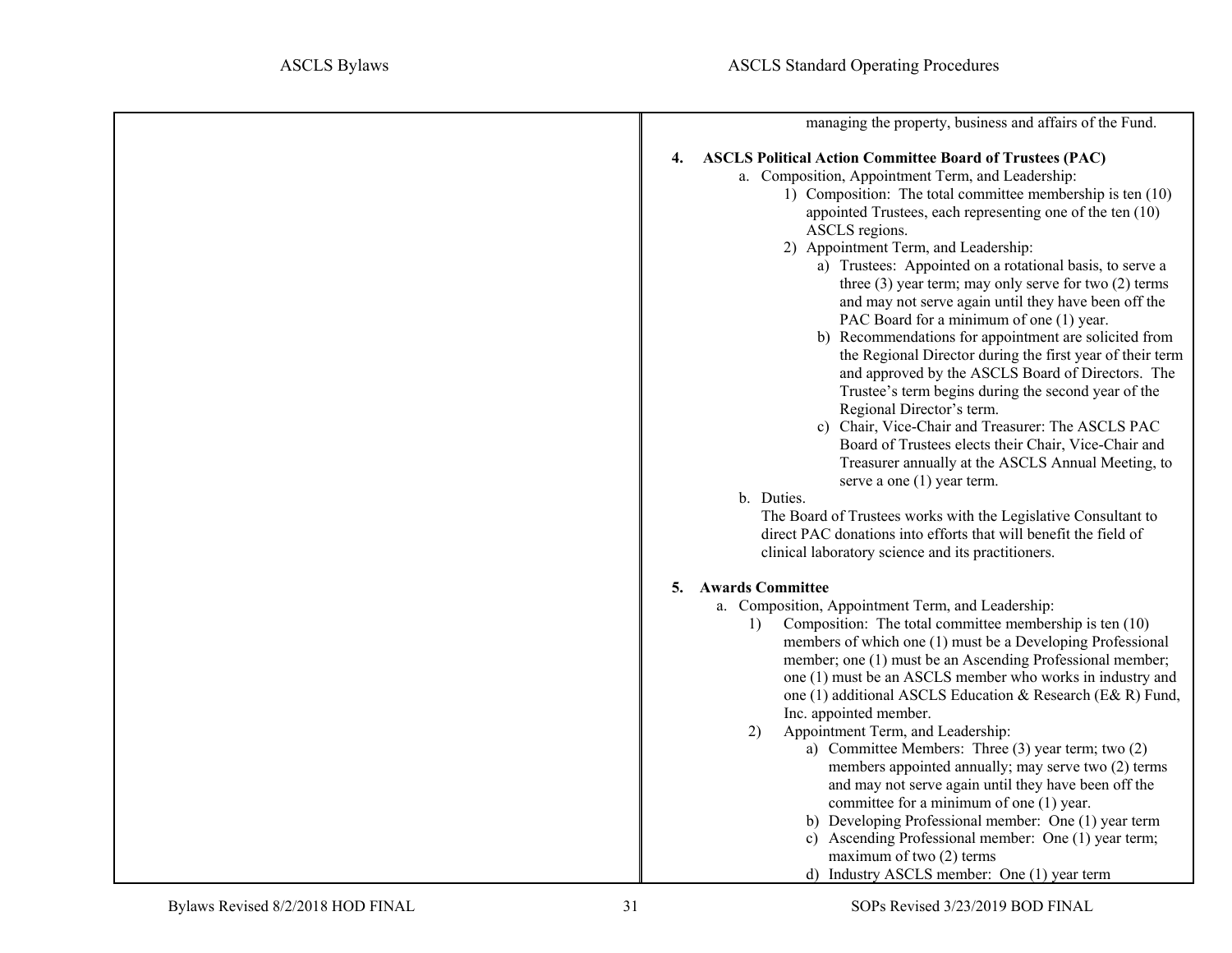<span id="page-31-0"></span>

| e) ASCLS E & R Fund member: One $(1)$ year term<br>f) Chair and Vice-Chair: Appointed from the members of<br>the committee by the President-Elect with Board<br>approval; one (1) year term with the Chair limited to<br>three $(3)$ terms.<br>b. Duties.<br>1) This committee is responsible for publishing or causing to be<br>published the awards program for the Society and for the<br>presentation of awards at the annual session.<br>2) The Committee is responsible for the development and periodic<br>review of guidelines for the operations of the Committee, which<br>are to be approved by the Board of Directors of this Society.<br>3) The member from the E&R Fund serves to coordinate the<br>presentation of E&R Fund awards with the ASCLS awards. |
|--------------------------------------------------------------------------------------------------------------------------------------------------------------------------------------------------------------------------------------------------------------------------------------------------------------------------------------------------------------------------------------------------------------------------------------------------------------------------------------------------------------------------------------------------------------------------------------------------------------------------------------------------------------------------------------------------------------------------------------------------------------------------|
|                                                                                                                                                                                                                                                                                                                                                                                                                                                                                                                                                                                                                                                                                                                                                                          |
| 6. Promotion of the Profession Committee (PPC)                                                                                                                                                                                                                                                                                                                                                                                                                                                                                                                                                                                                                                                                                                                           |
| a. Composition, Appointment Term, and Leadership                                                                                                                                                                                                                                                                                                                                                                                                                                                                                                                                                                                                                                                                                                                         |
| 1) Composition: The total committee membership is nine (9)                                                                                                                                                                                                                                                                                                                                                                                                                                                                                                                                                                                                                                                                                                               |
| members of which one (1) must be a Developing Professional<br>member; one (1) must be an Ascending Professional member                                                                                                                                                                                                                                                                                                                                                                                                                                                                                                                                                                                                                                                   |
| and one (1) must be an ASCLS member who works in industry.                                                                                                                                                                                                                                                                                                                                                                                                                                                                                                                                                                                                                                                                                                               |
| a. Appointment Term, and Leadership                                                                                                                                                                                                                                                                                                                                                                                                                                                                                                                                                                                                                                                                                                                                      |
| 1) Committee Members: Three (3) year term with two (2)                                                                                                                                                                                                                                                                                                                                                                                                                                                                                                                                                                                                                                                                                                                   |
| members appointed annually; may serve for two (2) terms; may<br>not serve again until they have been off the Committee for a<br>minimum of one $(1)$ year                                                                                                                                                                                                                                                                                                                                                                                                                                                                                                                                                                                                                |
| 2) Developing Professional member: One (1) year term                                                                                                                                                                                                                                                                                                                                                                                                                                                                                                                                                                                                                                                                                                                     |
| 3) Ascending Professional member: One (1) year term; maximum<br>of two (2) terms                                                                                                                                                                                                                                                                                                                                                                                                                                                                                                                                                                                                                                                                                         |
| 4) Industry ASCLS member: One (1) year term                                                                                                                                                                                                                                                                                                                                                                                                                                                                                                                                                                                                                                                                                                                              |
| 5) Chair and Vice-Chair: Appointed from the members of the<br>committee by the President-Elect with Board approval; one (1)<br>year term with the Chair limited to three (3) terms.                                                                                                                                                                                                                                                                                                                                                                                                                                                                                                                                                                                      |
| b. Duties.                                                                                                                                                                                                                                                                                                                                                                                                                                                                                                                                                                                                                                                                                                                                                               |
| 1) This Committee serves to participate in areas of activity that                                                                                                                                                                                                                                                                                                                                                                                                                                                                                                                                                                                                                                                                                                        |
| include public image, communications media, personnel<br>development and employment security.                                                                                                                                                                                                                                                                                                                                                                                                                                                                                                                                                                                                                                                                            |
| 2) It provides resources to improve the image of the Society and<br>the Profession.                                                                                                                                                                                                                                                                                                                                                                                                                                                                                                                                                                                                                                                                                      |
| 7. Consumer Information Response Team                                                                                                                                                                                                                                                                                                                                                                                                                                                                                                                                                                                                                                                                                                                                    |
| a. Composition                                                                                                                                                                                                                                                                                                                                                                                                                                                                                                                                                                                                                                                                                                                                                           |
| 1) The CI response team consists of an overall Coordinator, and up                                                                                                                                                                                                                                                                                                                                                                                                                                                                                                                                                                                                                                                                                                       |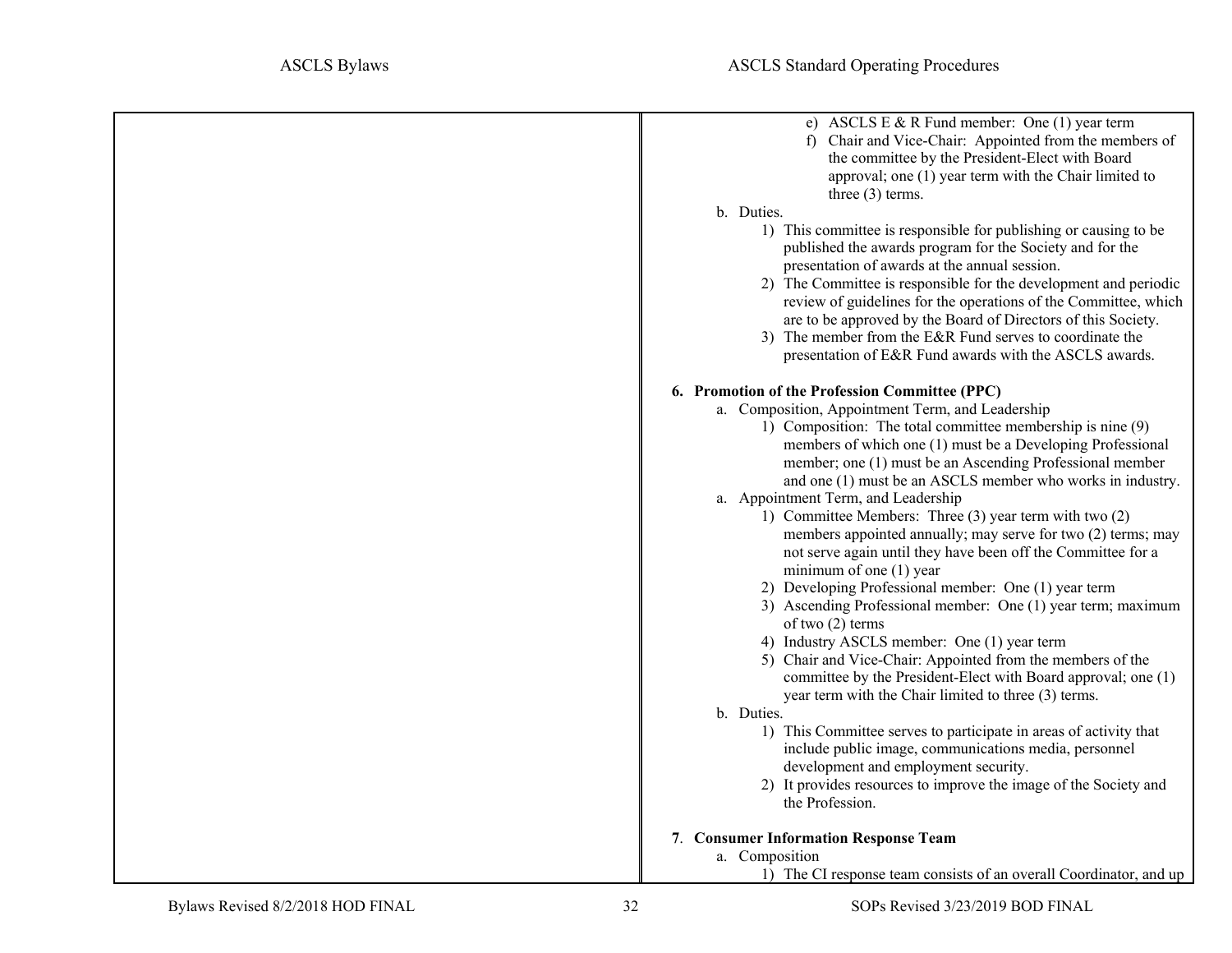<span id="page-32-0"></span>

| to seven members (daily coordinators) who have the<br>responsibility for ensuring a response to each question received<br>on a specific day, either from the ASCLS webpage, or referral<br>from LabTestsOnLine.com. In addition to the overall<br>Coordinator and the daily coordinators, additional team<br>members who complete a prescribed training program, are<br>assigned, by the overall Coordinator, to a specific rotation (day<br>2) Coordinators and team members are selected on a volunteer |
|-----------------------------------------------------------------------------------------------------------------------------------------------------------------------------------------------------------------------------------------------------------------------------------------------------------------------------------------------------------------------------------------------------------------------------------------------------------------------------------------------------------|
|                                                                                                                                                                                                                                                                                                                                                                                                                                                                                                           |
| The Consumer Information Response team will serve to provide<br>expert laboratory test consultation to consumer members of the lay<br>and professional community in order to facilitate the<br>comprehension of clinical laboratory test results. This service is<br>dedicated to answering questions from patients and their families<br>regarding their clinical laboratory tests in a timely fashion.                                                                                                  |
|                                                                                                                                                                                                                                                                                                                                                                                                                                                                                                           |
|                                                                                                                                                                                                                                                                                                                                                                                                                                                                                                           |
| a. Composition: The total committee membership is twelve (12)                                                                                                                                                                                                                                                                                                                                                                                                                                             |
| members of which one (1) must be a Developing Professional                                                                                                                                                                                                                                                                                                                                                                                                                                                |
| member and one (1) must be an Ascending Professional                                                                                                                                                                                                                                                                                                                                                                                                                                                      |
|                                                                                                                                                                                                                                                                                                                                                                                                                                                                                                           |
| a) Special Advisors: May be appointed to three (3) year                                                                                                                                                                                                                                                                                                                                                                                                                                                   |
| terms with no term limit to provide specific expertise to<br>this committee; Appointed by the President-Elect with                                                                                                                                                                                                                                                                                                                                                                                        |
| b) Association of Genetic Technologists (AGT) Additional                                                                                                                                                                                                                                                                                                                                                                                                                                                  |
| member: An AGT member may be appointed as a                                                                                                                                                                                                                                                                                                                                                                                                                                                               |
|                                                                                                                                                                                                                                                                                                                                                                                                                                                                                                           |
|                                                                                                                                                                                                                                                                                                                                                                                                                                                                                                           |
| 1) Committee members: Three (3) year term; three to four                                                                                                                                                                                                                                                                                                                                                                                                                                                  |
| (3-4) members appointed annually; may only serve for                                                                                                                                                                                                                                                                                                                                                                                                                                                      |
| two (2) terms and may not serve again until they have                                                                                                                                                                                                                                                                                                                                                                                                                                                     |
|                                                                                                                                                                                                                                                                                                                                                                                                                                                                                                           |
| been off the Committee for a minimum of one (1)                                                                                                                                                                                                                                                                                                                                                                                                                                                           |
| 2) Developing Professional member: One (1) year term                                                                                                                                                                                                                                                                                                                                                                                                                                                      |
| 3) Ascending Professional member: One (1) year term;                                                                                                                                                                                                                                                                                                                                                                                                                                                      |
| 4) Chair and Vice-Chair: Appointed from the members of<br>the committee by the President-Elect with Board                                                                                                                                                                                                                                                                                                                                                                                                 |
|                                                                                                                                                                                                                                                                                                                                                                                                                                                                                                           |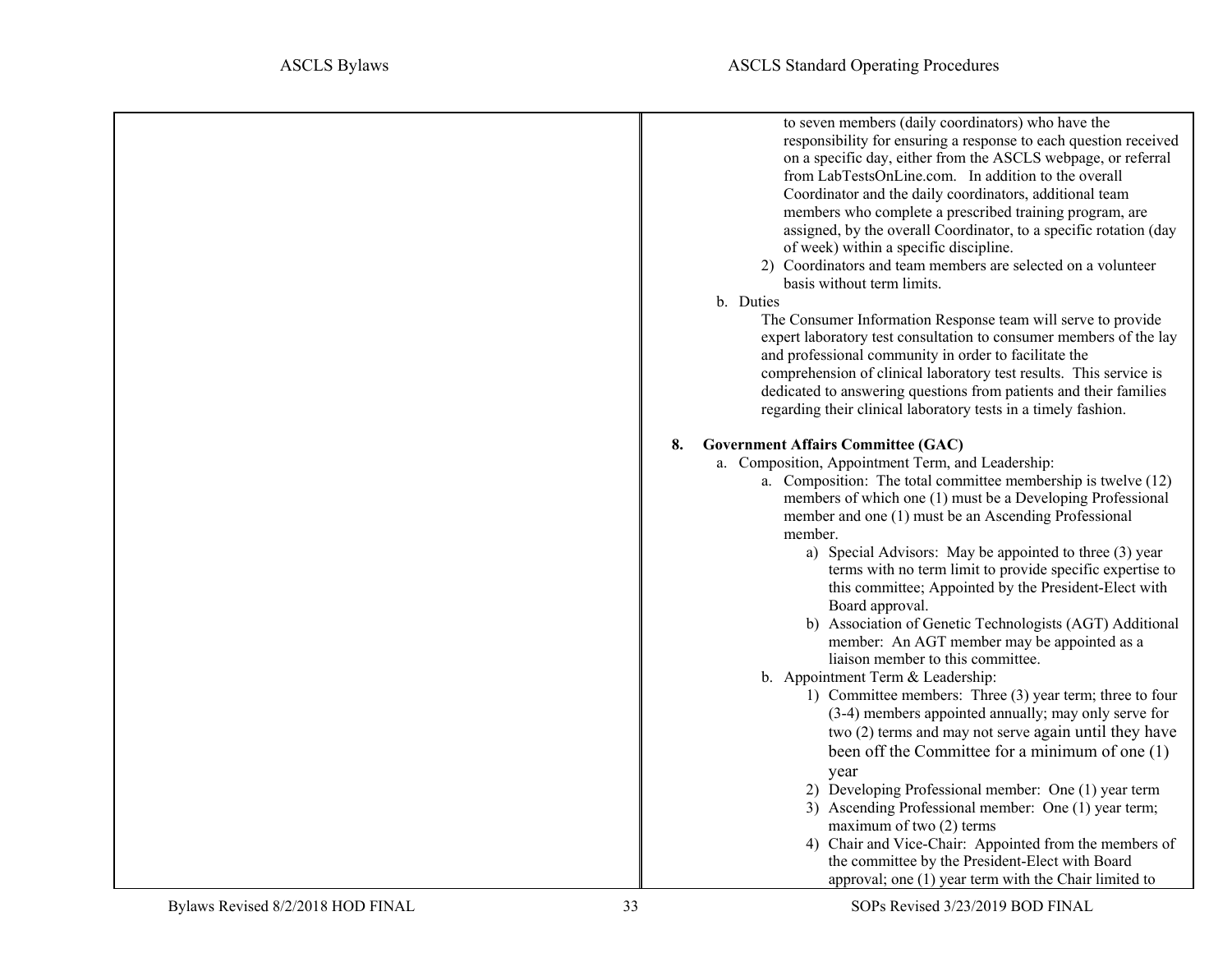<span id="page-33-0"></span>

| three $(3)$ terms.                                                                                                                                                                                                                                                                                                                                                                                                                                                                                                                                                                                                                                                                                                                                                 |
|--------------------------------------------------------------------------------------------------------------------------------------------------------------------------------------------------------------------------------------------------------------------------------------------------------------------------------------------------------------------------------------------------------------------------------------------------------------------------------------------------------------------------------------------------------------------------------------------------------------------------------------------------------------------------------------------------------------------------------------------------------------------|
|                                                                                                                                                                                                                                                                                                                                                                                                                                                                                                                                                                                                                                                                                                                                                                    |
| 7. Duties.<br>1) This Committee serves to assist ASCLS in achieving its<br>governmental objectives of influencing the formulation of<br>appropriate public (governmental) policy on health care issues<br>vital to the profession and the patients they serve.<br>2) Members assist in the analysis and drafting of comments on<br>proposed legislation and regulations.<br>3) It serves to promote member understanding of and participation<br>in the Society's governmental activities.<br>4) Ensures that the membership is kept informed of governmental<br>issues and activities through articles in Society publications.<br>5) Identify an individual(s) (may be a Committee member) to<br>assist staff with managing the Legislative Symposium logistics. |
|                                                                                                                                                                                                                                                                                                                                                                                                                                                                                                                                                                                                                                                                                                                                                                    |
| 9. Leadership Development Committee (LDC)<br>a. Composition, Appointment Term, and Leadership:<br>1) Composition: The total committee membership is thirteen (13)<br>members of which ten (10) are the Regional LDC chairs, (1) is<br>the Vice Chair of the Leadership Academy Committee, one (1)<br>is a Developing Professional member and one (1) is an<br>Ascending Professional member with the Vice-Chair of the<br>Leadership Academy Committee serving as an ex-offico<br>member.<br>2) Appointment Term & Leadership:<br>a) Regional LDC Chairs: Three (3) year term; three to four<br>(3-4) members appointed annually; may only serve for<br>two (2) terms and may not serve again until they have<br>been off the Committee for a minimum of one (1)   |
| year.<br>b) Regional LDC Chair appointment made by the Regional<br>Director during their first year in office; the regional LDC<br>chair's term begins during the second year of the<br>Regional Director's term.<br>Developing Professional member: One (1) year term<br>c)<br>Ascending Professional member: One (1) year term;<br>d)<br>maximum of two (2) terms<br>Chair and Vice-Chair: Appointed from the members of<br>e)<br>the committee by the President-Elect with Board<br>approval; one (1) year term with the Chair limited to three<br>$(3)$ terms.                                                                                                                                                                                                 |
| b. Duties.                                                                                                                                                                                                                                                                                                                                                                                                                                                                                                                                                                                                                                                                                                                                                         |
| 1) This committee has the responsibility for increasing state and                                                                                                                                                                                                                                                                                                                                                                                                                                                                                                                                                                                                                                                                                                  |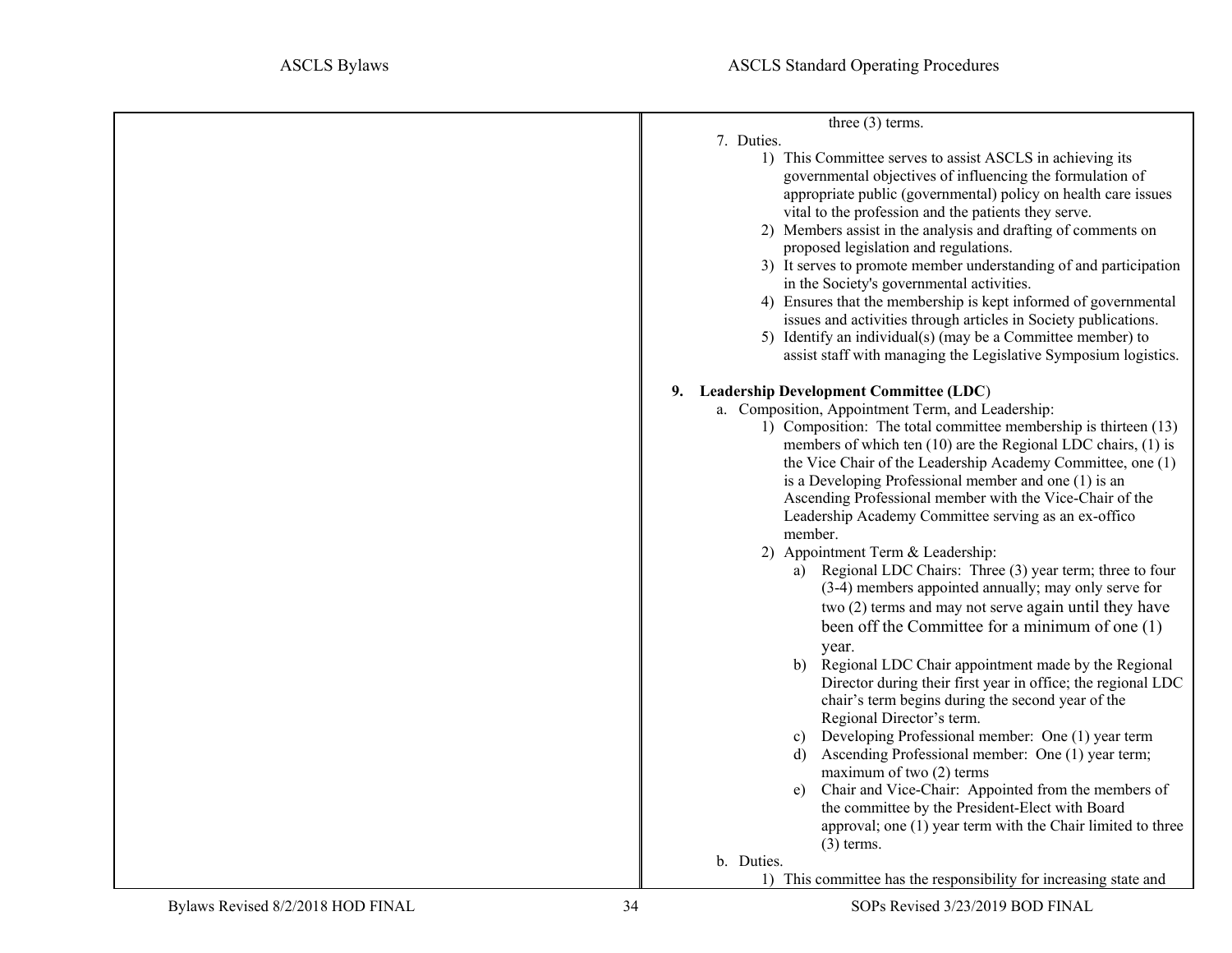<span id="page-34-0"></span>

|     | regional activity in leadership development.<br>2) The committee shares responsibility with staff for orienting new<br>national leadership and ensuring they have all written<br>information necessary to succeed in their roles.<br>3) Encourages each state in their region to recognize and reward<br>new active professional members with the Keys to the Future<br>Award and other recognitions.                                                                                                                                                                                                                                                                                                                                                                                                                                                                                                                                                                                                                                                                                                                                                                                                                                                                                                                                                                                                                                                                                                                                                   |
|-----|---------------------------------------------------------------------------------------------------------------------------------------------------------------------------------------------------------------------------------------------------------------------------------------------------------------------------------------------------------------------------------------------------------------------------------------------------------------------------------------------------------------------------------------------------------------------------------------------------------------------------------------------------------------------------------------------------------------------------------------------------------------------------------------------------------------------------------------------------------------------------------------------------------------------------------------------------------------------------------------------------------------------------------------------------------------------------------------------------------------------------------------------------------------------------------------------------------------------------------------------------------------------------------------------------------------------------------------------------------------------------------------------------------------------------------------------------------------------------------------------------------------------------------------------------------|
| 10. | <b>Membership Committee (MC)</b><br>a. Composition, Appointment Term, and Leadership:<br>1) Composition: The total committee membership is fourteen (14)<br>members of which ten (10) are the Regional Membership<br>Representative appointments, one (1) Developing Professional<br>member, one (1) Ascending Professional member, one (1)<br>Emeritus member, and one (1) Community member.<br>2) Appointment Term & Leadership:<br>a) Regional Membership Representative members: Three<br>$(3)$ year term; three to four $(3-4)$ members appointed<br>annually; may only serve for two (2) terms and may not<br>serve again until they have been off the Committee for a<br>minimum of one (1) year.<br>Regional Membership Representative members are<br>b)<br>appointed by the Regional Director during their first year<br>in office; the regional representative's term begins during<br>the second year of the Regional Director's term<br>c) Developing Professional member: One (1) year term.<br>May move to the Ascending Professional member upon<br>recommendation of the committee chair.<br>d) Ascending Professional member: One (1) year term;<br>maximum of two (2) terms<br>e) Emeritus member: Two (2) year term (max of 2 terms)<br>Community member: Two (2) year term (max of 2 terms)<br>f<br>Chair and two (2) Vice-Chairs: Appointed from the<br>g)<br>members of the committee by the President-Elect with<br>Board approval; Chair and Vice-Chairs serve one (1) year<br>terms with the Chair limited to three (3) terms. |
|     | Committee Chair must have been on the committee a<br>minimum of one (1) year.<br>b. Duties.<br>This Committee is responsible for the recruitment of new members<br>and the retention of present members, reactivation of lapsed<br>members, and other membership services.                                                                                                                                                                                                                                                                                                                                                                                                                                                                                                                                                                                                                                                                                                                                                                                                                                                                                                                                                                                                                                                                                                                                                                                                                                                                              |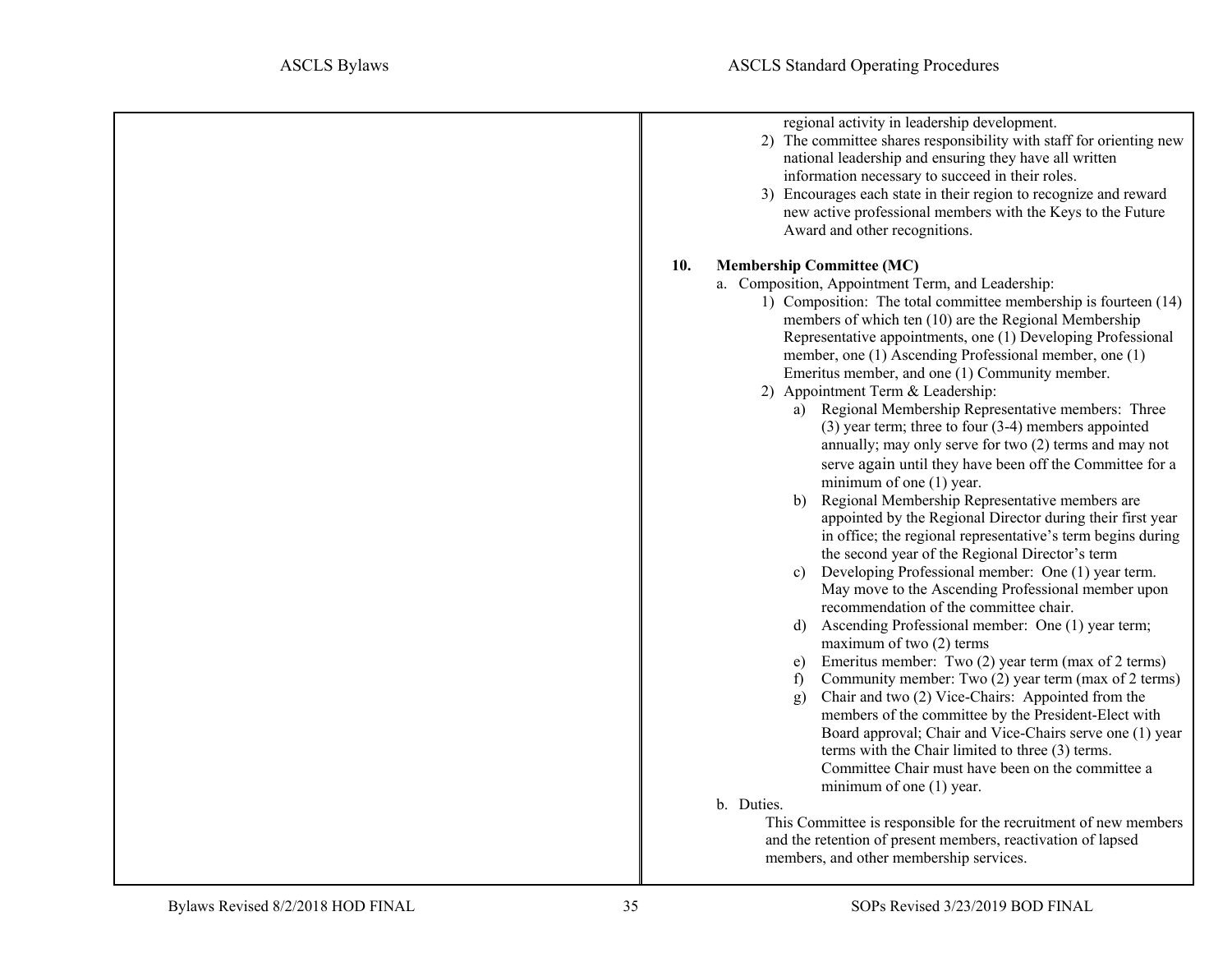<span id="page-35-0"></span>

| 11. P.A.C.E.® Committee                                                                                               |
|-----------------------------------------------------------------------------------------------------------------------|
| a. Composition, Appointment Term and Leadership:                                                                      |
| 1) Composition: The total committee membership is thirteen (13)                                                       |
| members with six (6) special advisors.                                                                                |
| 2) Appointment Term and Leadership:                                                                                   |
| a) Committee Members: Three (3) year term; four to five                                                               |
| (4-5) members appointed annually; may only serve for                                                                  |
| two (2) terms and may not serve again until they have                                                                 |
| been off the Committee for a minimum of one (1) year.                                                                 |
| b) Special Advisors: Two (2) year term; no term limit and<br>serve as non-voting members.                             |
| c) Chair and Vice-Chair: Appointed from the members of                                                                |
| the committee by the President-Elect with Board                                                                       |
| approval; one (1) year term with the Chair limited to                                                                 |
| three (3) terms. The Chair must have served at least one                                                              |
| (1) year as a committee member prior to appointment.                                                                  |
| d) One committee member will serve to coordinate FOCUS                                                                |
| program in the journal, Clinical Laboratory Science to                                                                |
| ensure P.A.C.E. ® compliance.                                                                                         |
| b. Duties.                                                                                                            |
| 1) The Committee serves to accomplish the goal of the                                                                 |
| Professional Acknowledgment for Continuing Education                                                                  |
| (P.A.C.E.®) program, which is to create a combined provider                                                           |
| approval and education documentation system for interested                                                            |
| allied health professionals.                                                                                          |
| 2) Conducts a continuing program of review and evaluation of the<br>policies and operations of the P.A.C.E.® program. |
| 3) Approves the providers and program administrators who meet                                                         |
| the P.A.C.E.® criteria and standards.                                                                                 |
| 4) Requires that each provider verify individual attendance at                                                        |
| P.A.C.E.® continuing education offerings.                                                                             |
| 5) Each committee member attends one ASCLS national meeting                                                           |
| (CLEC, Legislative Symposium, Annual Meeting) yearly and                                                              |
| assists in staffing the P.A.C.E.® desk at that meeting (effective                                                     |
| August 2007). Until August 2007, the members will attend the                                                          |
| Annual Meeting at least one year of the three-year term and                                                           |
| assist in staffing the P.A.C.E.® desk at the annual meeting.                                                          |
| 6) Develop and participate in a rotation schedule to evaluate                                                         |
| P.A.C.E.® documentation as submitted by providers to ensure                                                           |
| that evaluations are equally distributed to all members.                                                              |
| 7) The Committee seeks input and approval from the Board of                                                           |
| Directors in establishing and implementing policy and major                                                           |
| procedural changes.                                                                                                   |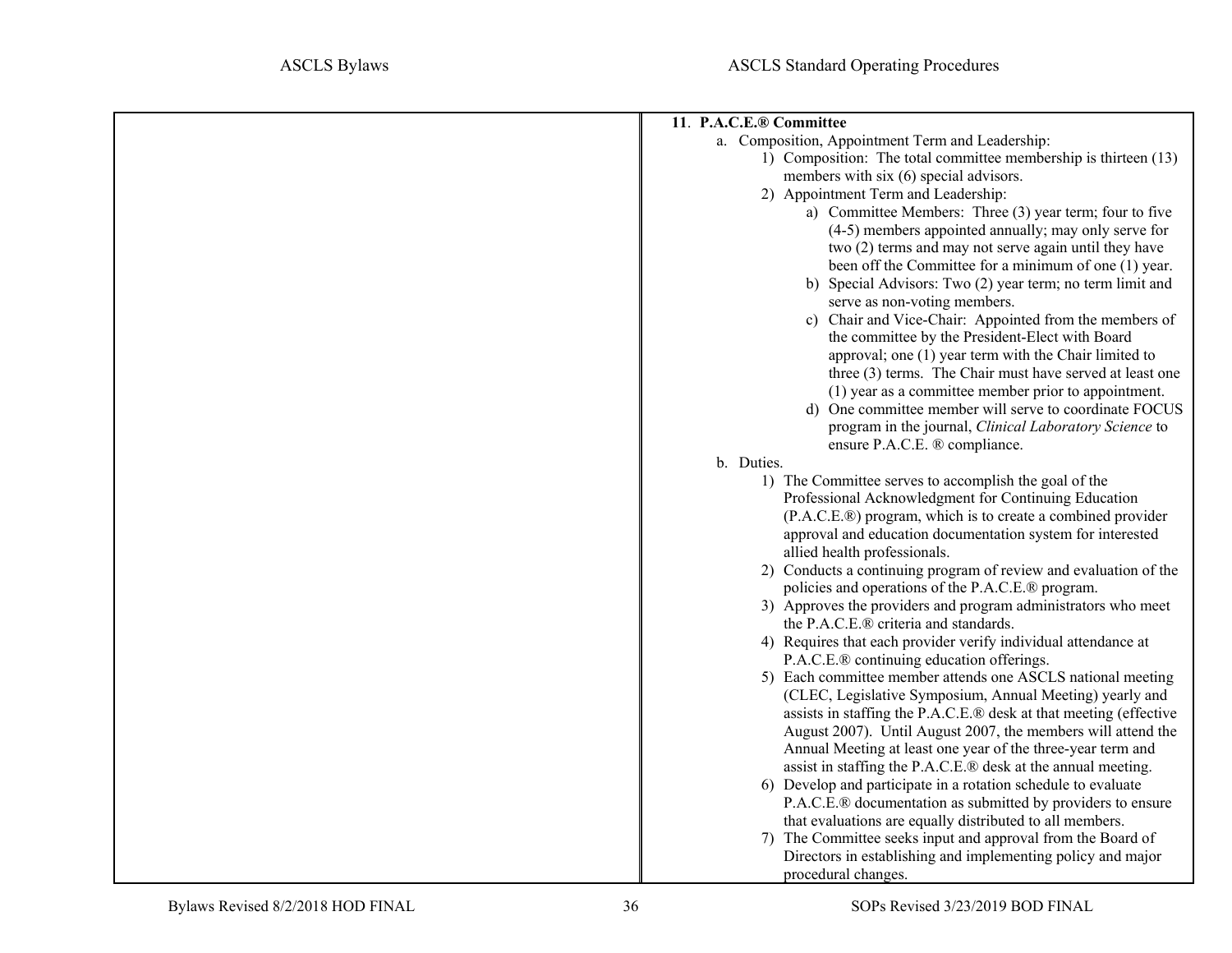<span id="page-36-1"></span><span id="page-36-0"></span>

| 12. Product Development Committee                                                                            |  |
|--------------------------------------------------------------------------------------------------------------|--|
| a. Composition, Appointment Term and Leadership                                                              |  |
| 1) Composition: The total committee membership is twelve (12)                                                |  |
| members of which one (1) must be a Developing Professional                                                   |  |
| member, one (1) must be an Ascending Professional member                                                     |  |
| and one (1) must be an ASCLS member who works in industry.                                                   |  |
| 2) Appointment Term and Leadership:                                                                          |  |
| a) Committee members: Three $(3)$ year term; three $(3)$                                                     |  |
| members appointed annually; may only serve for two (2)                                                       |  |
| terms and may not serve again until they have been off                                                       |  |
| the Committee for a minimum of one (1) year.                                                                 |  |
| b) Developing Professional member: One (1) year term                                                         |  |
| Ascending Professional member: One (1) year term;                                                            |  |
| c)<br>maximum of two (2) terms                                                                               |  |
| Industry ASCLS member: One (1) year term<br>d)                                                               |  |
|                                                                                                              |  |
| Chair and Vice-Chair: Appointed from the members of<br>e)<br>the committee by the President-Elect with Board |  |
|                                                                                                              |  |
| approval; one (1) year term with the Chair limited to three                                                  |  |
| $(3)$ terms.                                                                                                 |  |
| b. Duties.                                                                                                   |  |
| 1) Annually assess the need for educational products                                                         |  |
| 2) Assist with identifying topics and authors for development of                                             |  |
| educational products.                                                                                        |  |
| 3) Serve in an advisory role to the Director of Education                                                    |  |
| 4) Assess existing products annually for relevance to current                                                |  |
| professional practice.                                                                                       |  |
| 13. Scientific Assembly (SA)                                                                                 |  |
| a. Composition, Appointment Term and Leadership                                                              |  |
| Composition: The total committee membership includes the<br>1)                                               |  |
| SA Coordinator, SA Vice-Coordinator and the Chair and Vice-                                                  |  |
| Chair of the individual Scientific Assemblies.                                                               |  |
| Appointment Term and Leadership:<br>2)                                                                       |  |
| a) The Coordinator and Vice-Coordinator: Appointed                                                           |  |
| annually for a one $(1)$ year term.                                                                          |  |
| b) The SA section Chairs and Vice-Chairs: Elected by their                                                   |  |
| respective Scientific Assembly for a total term of four (4)                                                  |  |
| years; two (2) years as Vice-Chair and two (2) years as                                                      |  |
| Chair.                                                                                                       |  |
| b. Duties                                                                                                    |  |
| The Scientific Assembly will serve to provide expert consultation                                            |  |
| and technical reviewers for such areas as examinations,                                                      |  |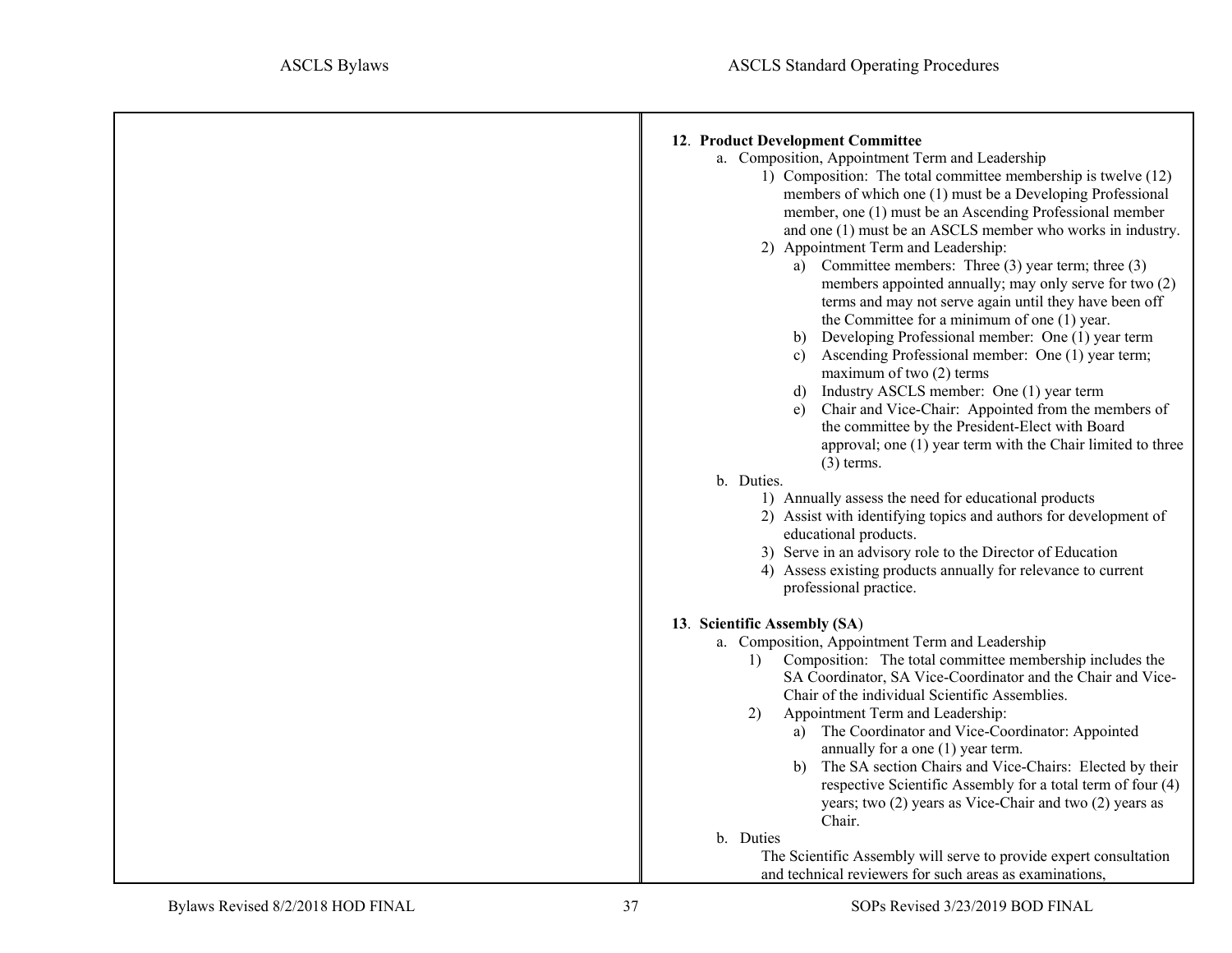<span id="page-37-0"></span>

| conventions, continuing education, etc. in discipline-related areas. |
|----------------------------------------------------------------------|
|                                                                      |
| 14. Patient Safety Committee (PSC)                                   |
| a. Composition, Appointment Term, and Leadership:                    |
| 1) Composition: The total committee membership is sixteen (16)       |
| members of which two (2) must be Developing Professional             |
| members and two (2) must be Ascending professional members.          |
| Committee will have two workgroups; Products and Promotions          |
| and Education and Research. The committee members will               |
| divide into one of the two workgroups.                               |
| 2) Additional Resources: May be appointed with no term limit to      |
| provide specific expertise to this committee                         |
| 3) Appointment Term & Leadership:                                    |
| a) Committee members: Three (3) year term; three to four             |
| (3-4) members appointed annually; may only serve for                 |
| two (2) terms and may not serve again until they have                |
| been off the Committee for a minimum of one (1) year                 |
| b) Developing Professional members: One (1) year term                |
| c) Ascending Professional members: One-year term;                    |
| maximum of two (2) terms.                                            |
| d) Chair and Vice-Chair: Appointed from the members of               |
|                                                                      |
| the committee by the President-Elect with Board                      |
| approval; one (1) year term with the Chair limited to                |
| three (3) terms. Committee chair will oversee one                    |
| workgroup and the vice-chair will oversee the other                  |
| workgroup.                                                           |
| b. Duties.                                                           |
| 1) This committee serves to assist ASCLS in achieving its mission    |
| to ensure and enhance patient safety.                                |
| 2) Members assist in the development, implementation and             |
| monitoring of actions to achieve the committees strategic plan.      |
| 3) The committee serves to promote member understanding of the       |
| laboratory professional's role in patient safety and provides        |
| tools, resources, and educational materials to improve safety for    |
| all patients served.                                                 |
|                                                                      |
| <b>Leadership Academy Committee</b><br>15.                           |
| a. Composition, Appointment Term, And Leadership:                    |
| 1) Composition: The total committee membership is six (6)            |
| appointed members                                                    |
| 2) Appointment Term and Leadership:                                  |
| a. Member eligibility: Professional or emeritus members of           |
| this Society who are and have been active members in the             |
|                                                                      |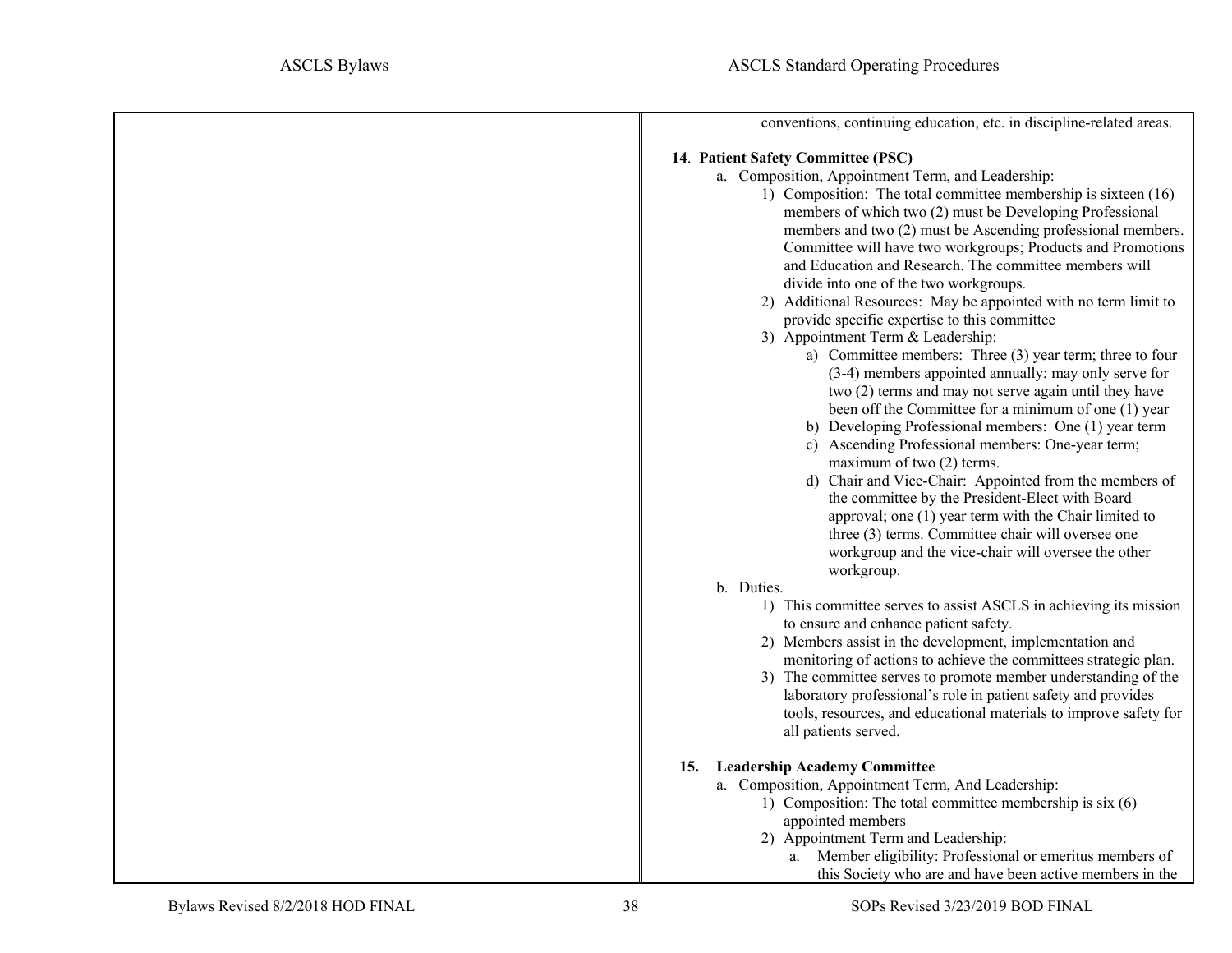| Society for five (5) years or more prior to appointment. No<br>current officer or member of the board of directors of this<br>Society is eligible<br>Member must have held office or membership on the<br>$\mathbf{b}$ .<br>Board of Directors or served as chair of an ASCLS<br>committee<br>Committee Members: Three (3) year term; may serve two<br>$c_{\cdot}$<br>(2) terms and may not serve again until they have been off<br>the committee for a minimum of one $(1)$ year<br>d. Committee Leadership<br>i. Past Chair: This position held by the previous<br>Chair of the Leadership Academy Committee is a<br>one-year ex-officio appointment. Past Chair<br>position is for continuity of leadership and will be<br>primarily working with the present Committee<br>Vice-Chair and the Academy class that will<br>graduate at the Annual meeting<br>ii.<br>Chair: Appointed from the members of the<br>committee by the President-Elect with Board<br>approval; one $(1)$ year term as the Chair. The<br>Chair of the Leadership Academy Committee<br>will serve as the director of the Leadership<br>Academy program for their one-year term. After<br>their term as Chair, they will move into the Past<br>Chair position for 1 year<br>Vice Chair: Appointed from the members of the<br>iii.<br>committee by the President-elect with ASCLS<br>BOD approval. Vice Chair will serve 1 year as<br>Vice-Chair, one year as Chair and one year as<br>Past -Chair. Leadership Academy class that<br>begins their development under the Vice-Chair<br>will have the same leader until they graduate<br>from the Academy program. Also serves as an<br>ex-offico member of Leadership Development |
|---------------------------------------------------------------------------------------------------------------------------------------------------------------------------------------------------------------------------------------------------------------------------------------------------------------------------------------------------------------------------------------------------------------------------------------------------------------------------------------------------------------------------------------------------------------------------------------------------------------------------------------------------------------------------------------------------------------------------------------------------------------------------------------------------------------------------------------------------------------------------------------------------------------------------------------------------------------------------------------------------------------------------------------------------------------------------------------------------------------------------------------------------------------------------------------------------------------------------------------------------------------------------------------------------------------------------------------------------------------------------------------------------------------------------------------------------------------------------------------------------------------------------------------------------------------------------------------------------------------------------------------------------------------------------------------------------------|
| Committee.                                                                                                                                                                                                                                                                                                                                                                                                                                                                                                                                                                                                                                                                                                                                                                                                                                                                                                                                                                                                                                                                                                                                                                                                                                                                                                                                                                                                                                                                                                                                                                                                                                                                                              |
| b. Duties                                                                                                                                                                                                                                                                                                                                                                                                                                                                                                                                                                                                                                                                                                                                                                                                                                                                                                                                                                                                                                                                                                                                                                                                                                                                                                                                                                                                                                                                                                                                                                                                                                                                                               |
| 1) Publicize the application process for the ASCLS Leadership<br>Academy class using sources such as ASCLS Today, ASCLS<br>Web page, and all ASCLS Member Communities<br>2) Organize the year's agenda, curriculum, faculty, and<br>meetings/conference calls<br>3) Serve as resources and mentors for Leadership Academy class                                                                                                                                                                                                                                                                                                                                                                                                                                                                                                                                                                                                                                                                                                                                                                                                                                                                                                                                                                                                                                                                                                                                                                                                                                                                                                                                                                         |
| participants                                                                                                                                                                                                                                                                                                                                                                                                                                                                                                                                                                                                                                                                                                                                                                                                                                                                                                                                                                                                                                                                                                                                                                                                                                                                                                                                                                                                                                                                                                                                                                                                                                                                                            |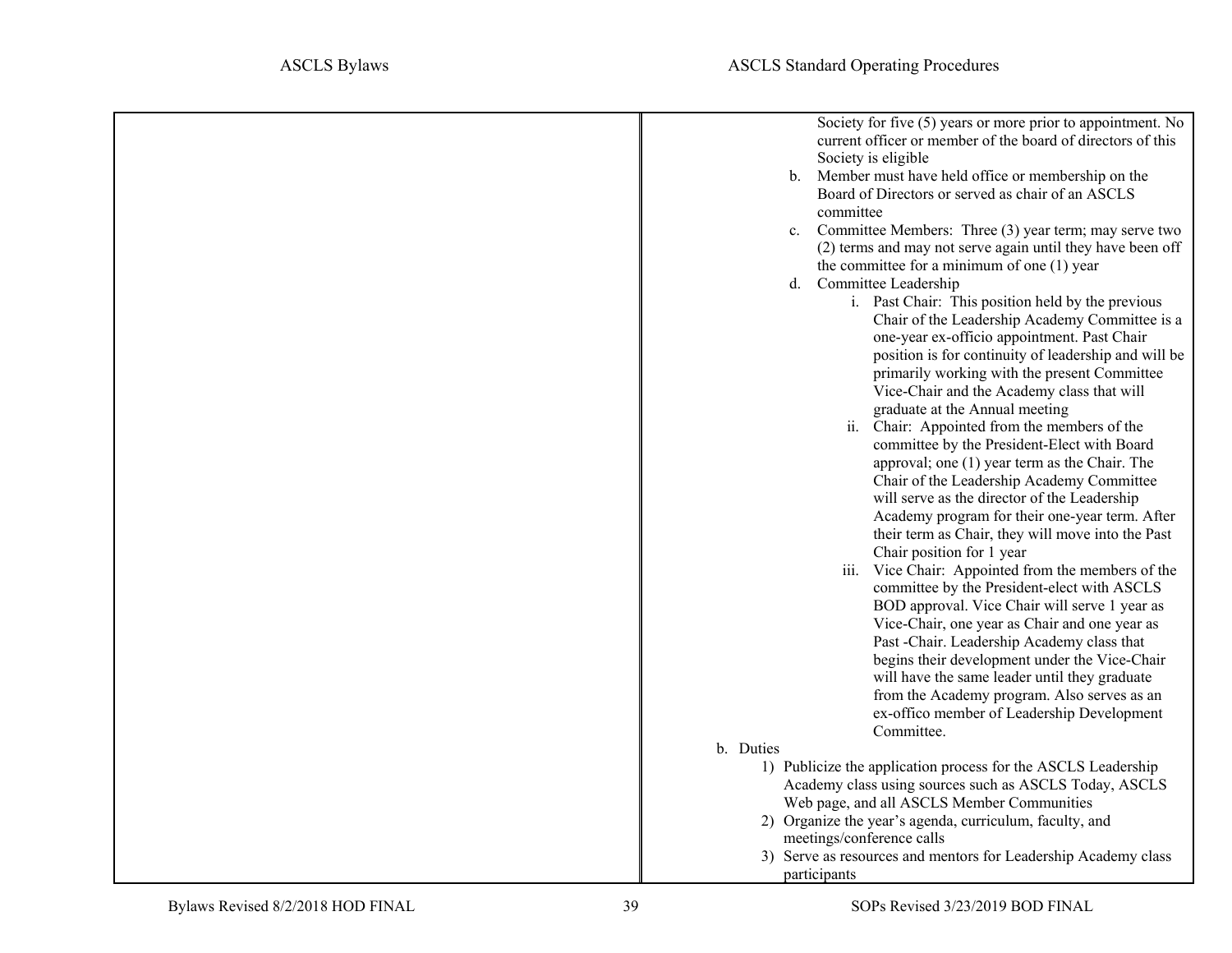| 4) Serve as resource in annual Leadership Academy project     |
|---------------------------------------------------------------|
| development and production                                    |
| 5) Work with the Leadership Academy faculty and Board liaison |
| to review the curriculum and the application and graduation   |
| requirements of the previous year's Academy, and suggest      |
| appropriate changes to be used for future Academy classes     |
|                                                               |
| 16. DCLS Oversight                                            |
| a. Composition, Appointment Term, and Leadership:             |
| 1) Composition: The Committee is comprised of eleven (11)     |
| ASCLS members:                                                |
| a) ASCLS Members - voting:                                    |
| Seven (7) CLS Educators: Preferably educators<br>i.           |
| who have a DCLS program or are actively                       |
| working on approval of a DCLS program at their                |
| institutions                                                  |
| ii.<br>Two (2) Laboratory Administrators/Managers or          |
| <b>Quality Managers</b>                                       |
| Two (2) MLSs who are graduates of a DCLS<br>iii.              |
| program or currently enrolled as a student in a               |
| DCLS program.                                                 |
| b) Special Advisor(s) to the committee (non-voting) may be    |
| appointed to provide specific expertise for a one (1) year    |
| renewable appointment:                                        |
| One (1) Hospital or Industry-related Quality<br>i.            |
| Administrator                                                 |
| One (1) Pathologist who supports the DCLS<br>ii.              |
| concept as a career path                                      |
| iii.<br>Two (2) non-pathologist physicians, or other          |
| advanced practice healthcare professionals who                |
| are members of interprofessional                              |
| healthcare/patient management teams (i.e. Nurse               |
| Practitioner (DNP), PharmD, DCN, etc.)                        |
| 2) Appointment Term and Leadership:                           |
| a) Committee members: Three (3) year term; three to four      |
| (3-4) members appointed annually; may only serve for          |
| two (2) terms and may not serve again until they have         |
| been off the Committee for a minimum of one (1) year          |
| b) Chair and Vice-Chair: Appointed from the members of        |
| the committee by the President-Elect with Board               |
| approval; one (1) year term with the Chair limited to         |
| three $(3)$ terms.                                            |
| b. Duties:                                                    |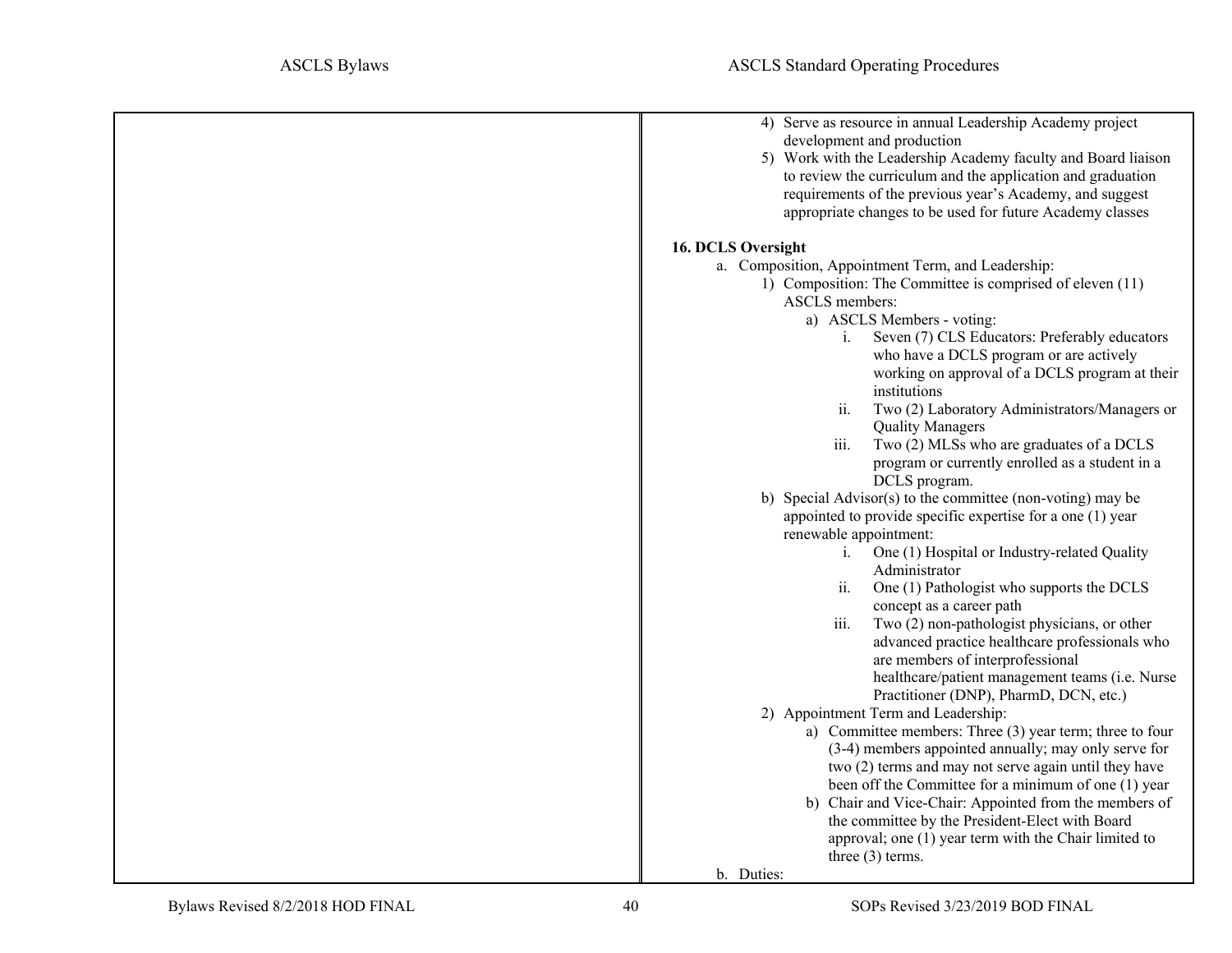| 1) Assist in establishing a means for DCLS Programs to share        |
|---------------------------------------------------------------------|
| resources including courses and faculty.                            |
| 2) Provide input and expertise for the development of educational   |
| and professional standards (professional responsibilities, Body     |
| of Knowledge, curriculum and practice models, etc)                  |
| 3) Maintain ongoing communication with applicable accreditation     |
| and certification boards regarding DCLS Standards and               |
| facilitate the consistent interpretation of these standards         |
| globally.                                                           |
| 4) Collaborate with healthcare professionals who support the        |
| concept of the DCLS to address issues regarding DCLS                |
| programs and employers.                                             |
| 5) Facilitate and maintain standardization and certification of the |
| DCLS through support for task analysis, continuing evaluation       |
| of formal educational and applied clinical competencies, and        |
| identification of and collaboration with appropriate federally-     |
| approved certification boards.                                      |
| 6) Seek resources for financial assistance for DCLS students        |
| through scholarships, residency stipend models, or other means      |
| from professional, private, and public sectors.                     |
| 7) Collaborate intra- and inter-professionally to market DCLS       |
| practitioners throughout the healthcare industry and to the         |
| public.                                                             |
| 8) Explore reimbursement for DCLS services and legal issues         |
| related to DCLS practice.                                           |
| <b>Body of Knowledge (BOK)</b><br>17.                               |
| a. Composition, Appointment Term, and Leadership:                   |
| 1) Composition: There will be four to five (4-5) members who        |
| reflect a broad professional background in both type of             |
| experience and scientific discipline (e.g., educator, manager,      |
| industry representative, bench level practitioner). Additional      |
| Resources with specific expertise may be added for a one (1)        |
| year term as necessary.                                             |
| 2) Appointment Term and Leadership:                                 |
| a) Committee Members: Three (3) year term; may serve                |
| two (2) terms and may not serve again until they have               |
| been off the committee for a minimum of one (1) year.               |
| b) Chair and Vice-Chair: Appointed from the members of              |
| the committee by the President-Elect with Board                     |
| approval; one-year term with the Chair limited to three             |
| $(3)$ terms.                                                        |
| b. Duties:                                                          |
|                                                                     |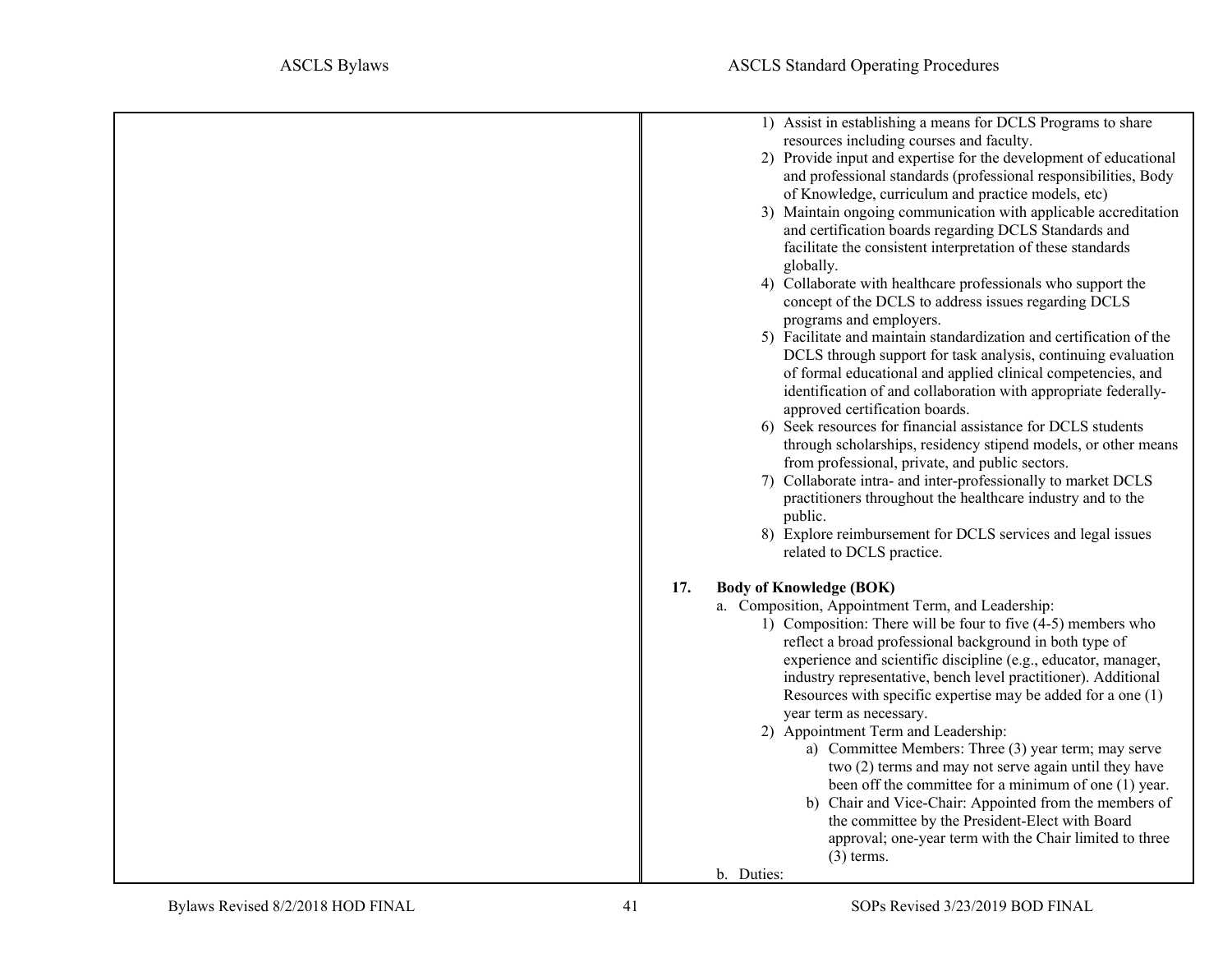| 1) Committee will have the responsibility for the BOK review             |
|--------------------------------------------------------------------------|
| process including but not limited to: accepting, reviewing,              |
| collating, and integrating comments/changes into the BOK                 |
| document. The committee will determine if the changes are                |
|                                                                          |
| substantive or minor and refer to House of Delegates as                  |
| necessary.                                                               |
| 2) Committee will be responsible for integrating BOK changes             |
| into the Entry Level Curriculum as outlined in the rotation<br>schedule. |
| a) Year 1: Immunology/Immunohematology, General                          |
| Practice, and Molecular                                                  |
| b) Year 2: Microbiology and Administration                               |
| Chemistry, and Renal/UA<br>c) Year 3:                                    |
| Hematology, Education, and Phlebotomy<br>d) Year 4:                      |
| Integration of BOK changes into Entry Level<br>$e)$ Year 5:              |
| Curriculum                                                               |
|                                                                          |
| 18. Mentorship                                                           |
| a. Composition, Appointment Term, and Leadership                         |
| 1) Composition: The Committee is comprised of eight (8) ASCLS            |
| members                                                                  |
| a) Four (4) members with more than 5 years' experience in                |
| the profession and more than 5 years of ASCLS                            |
| membership.                                                              |
| b) Three (3) Ascending Professional members and/or                       |
| Professional members with less than five (5) years'                      |
| membership.                                                              |
| Ascending Professionals must qualify as<br>i.                            |
| Ascending Professional at the time of                                    |
| appointment.                                                             |
| New Professional members must qualify as new<br>11.                      |
| members at the time of appointment.                                      |
| c) One (1) Developing Professional member                                |
| 2) Appointment Term and Leadership                                       |
| a) Committee members: Three (3) year term; may serve                     |
| two (2) terms and may not serve again until they have                    |
| been off the committee for a minimum of one (1) year.                    |
| b) Ascending Professionals/Professional members with less                |
| than five (5) years' membership: Three (3) year term                     |
| c) Developing Professional member: One (1) year term                     |
| d) Chair and Vice-Chair: Appointed from the members of                   |
| the committee by the President-Elect with Board                          |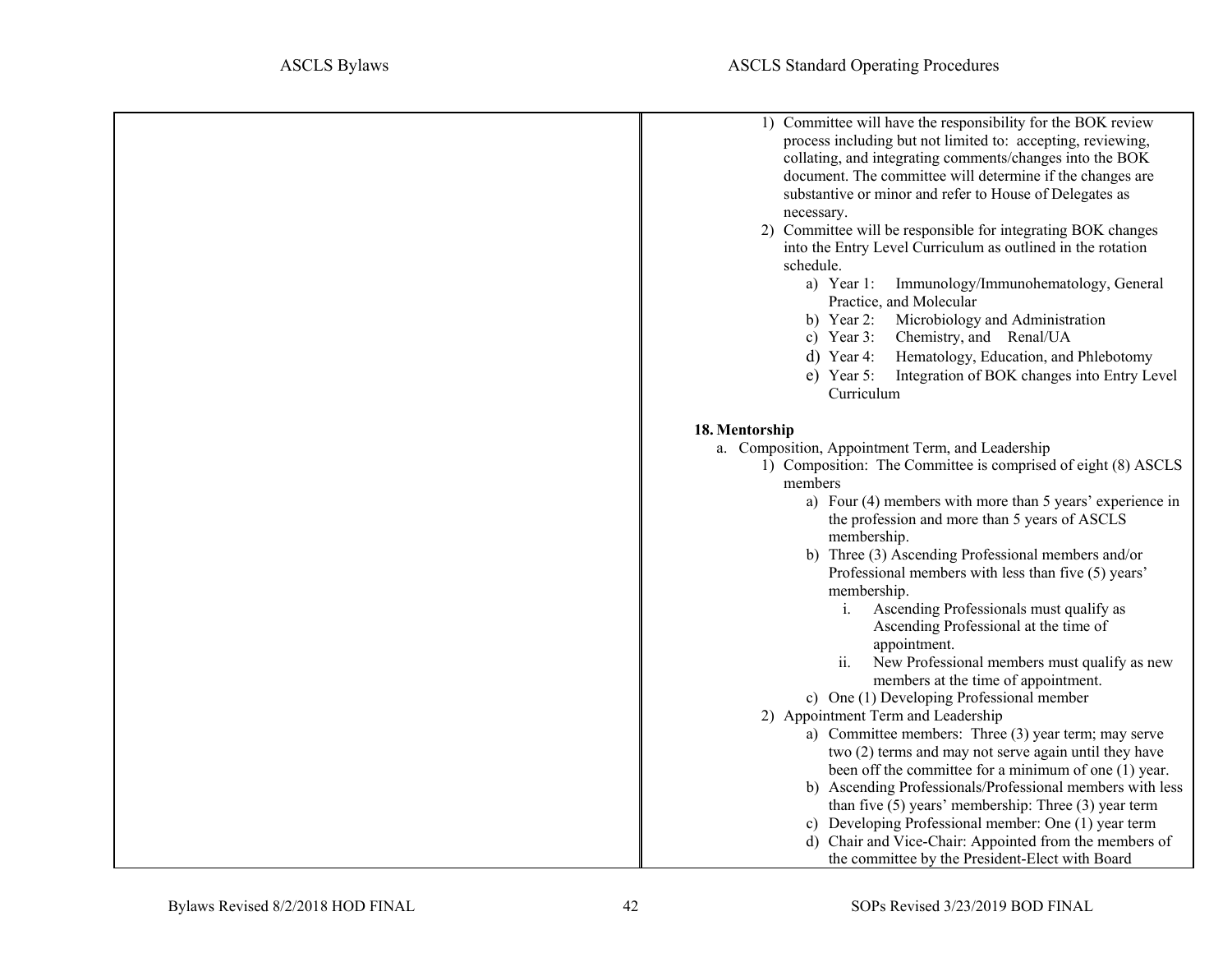<span id="page-42-0"></span>

|     | approval; one (1) year term with the Chair limited to                                                                                                                                           |
|-----|-------------------------------------------------------------------------------------------------------------------------------------------------------------------------------------------------|
|     | three $(3)$ terms.                                                                                                                                                                              |
|     | b. Duties:                                                                                                                                                                                      |
|     | 1) Responsible for developing and implementing the Mentorship<br>program. This includes but is not limited to, promoting the<br>program, recruiting participants, providing orientation to both |
|     | mentors and mentees, and providing and monitoring the<br>mentorship program content.                                                                                                            |
|     |                                                                                                                                                                                                 |
|     | 2) Responsible for the development of mentorship resources for<br>ASCLS members.                                                                                                                |
| 19. | <b>Marketing and Communications</b>                                                                                                                                                             |
|     | a. Composition, Appointment Term, and Leadership                                                                                                                                                |
|     | 1) Composition: The Committee is comprised of eleven (11)<br>ASCLS members                                                                                                                      |
|     | a) Three (3) "at-large" members with at least one                                                                                                                                               |
|     | Ascending Professional member                                                                                                                                                                   |
|     | b) Clinical Laboratory Science Editor-in-Chief, ex-officio                                                                                                                                      |
|     | c) ASCLS Today Editor, ex-officio                                                                                                                                                               |
|     | d) Scientific Assembly Vice-Coordinator, ex-officio                                                                                                                                             |
|     | e) Representatives: Vice-Chairs or representatives from the                                                                                                                                     |
|     | following Committees: Membership, Promotion of the                                                                                                                                              |
|     | Profession, Patient Safety, and the Annual Meeting                                                                                                                                              |
|     | Steering Committee.                                                                                                                                                                             |
|     | f) Developing Professional Forum Representative                                                                                                                                                 |
|     | 2) Appointment Term and Leadership                                                                                                                                                              |
|     | a) Committee members: Three (3) year term; may serve                                                                                                                                            |
|     | two (2) terms and may not serve again until they have<br>been off the committee for a minimum of one (1) year.                                                                                  |
|     | b) Ex-officio Committee members: terms are concurrent                                                                                                                                           |
|     | with the offices they hold as ex-officio members                                                                                                                                                |
|     | c) Representative Committee members: One (1) year                                                                                                                                               |
|     | terms; may serve up to three (3) terms.                                                                                                                                                         |
|     | d) Developing Professional Forum Representative: One (1)                                                                                                                                        |
|     | year term                                                                                                                                                                                       |
|     | e) Chair and Vice-Chair: Appointed from the members of                                                                                                                                          |
|     | the committee by the President-Elect with Board                                                                                                                                                 |
|     | approval; one (1) year term with the Chair limited to                                                                                                                                           |
|     | three $(3)$ terms.                                                                                                                                                                              |
|     | Duties:<br>b.                                                                                                                                                                                   |
|     | 1)<br>Identify internal and external trends that should be                                                                                                                                      |
|     | strategically addressed by ASCLS through marketing and                                                                                                                                          |
|     | communication                                                                                                                                                                                   |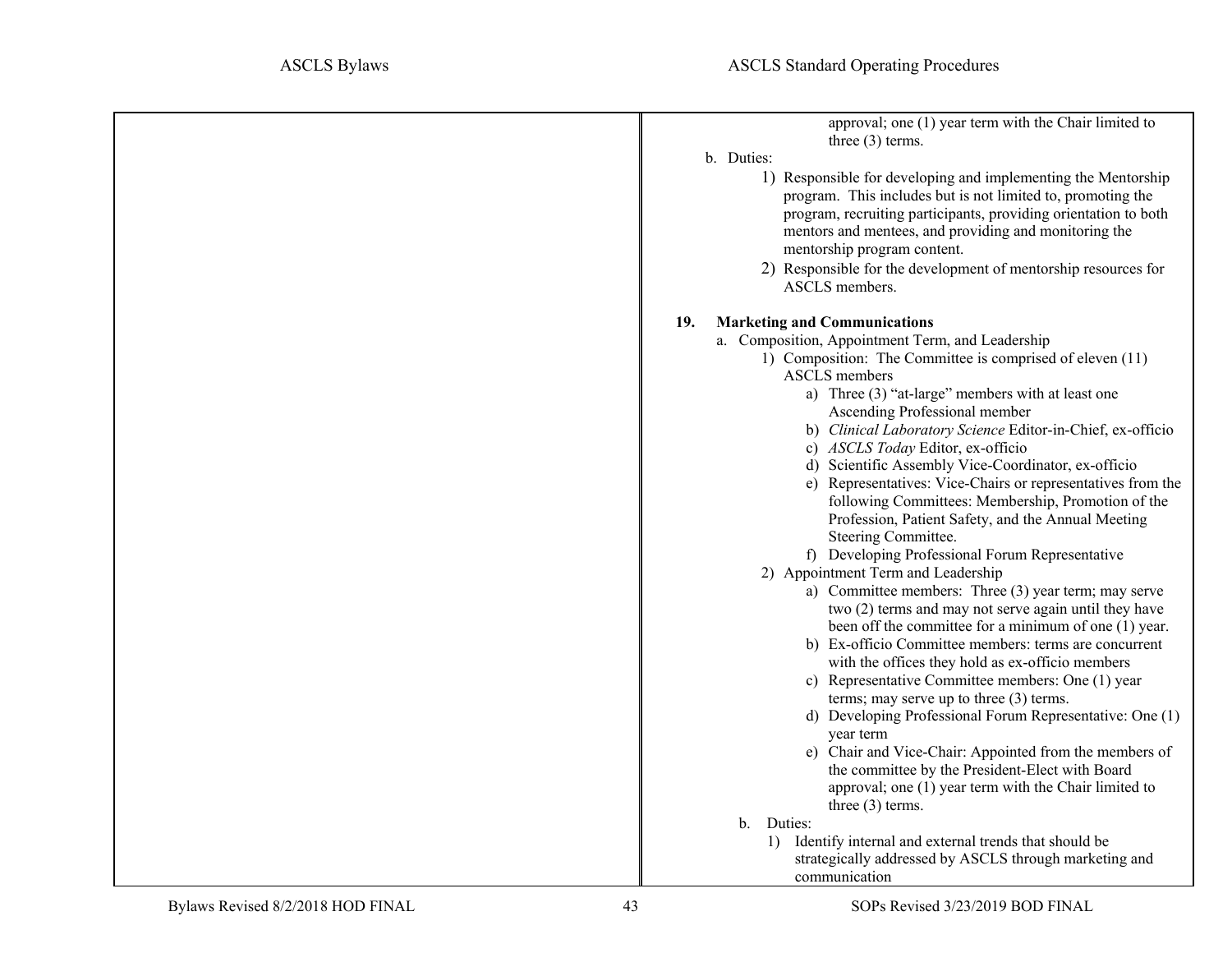<span id="page-43-0"></span>

|     | 2)                       | Coordinate the focus on all ASCLS publications and                        |
|-----|--------------------------|---------------------------------------------------------------------------|
|     |                          | messaging platforms to demonstrate the value of ASCLS to                  |
|     |                          | all key stakeholders.                                                     |
|     | 3)                       | Assist the society with developing marketing and                          |
|     |                          | communication strategy and plans.                                         |
|     | 4)                       | Enhance the Society's ability to effectively leverage                     |
|     |                          | professional networks and integrate marketing and                         |
|     |                          | communication across all platforms                                        |
|     | 5)                       | Equip all members with tools to promote ASCLS and the                     |
|     |                          | profession                                                                |
|     | 6)                       | Build the ASCLS brand around the value of the organization                |
|     |                          | and the profession                                                        |
| 20. |                          | Virtual Learning Steering Committee                                       |
|     |                          | 1) Composition: The Committee is comprised of eight (8)                   |
|     |                          | ASCLS members                                                             |
|     |                          | a) Six (6) "at-large" members and a Chair and Vice Chair                  |
|     |                          | 2) Appointment Term and Leadership                                        |
|     |                          | a) Committee members: Three (3) year appointed                            |
|     |                          | rotationally two each year; may serve two (2) terms and                   |
|     |                          | may not serve again until they have been off the                          |
|     |                          |                                                                           |
|     |                          | committee for a minimum of one (1) year.                                  |
|     |                          | Chair and Vice-Chair: Appointed in addition to the<br>b)                  |
|     |                          | members of the committee by the President-Elect with                      |
|     |                          | Board approval; one (1) year term with the Chair limited                  |
|     |                          | to three $(3)$ terms.                                                     |
|     |                          | 3) Duties:                                                                |
|     |                          | Identify educational gaps and topics and develop an<br>a)                 |
|     |                          | annual plan/calendar of virtual education that addresses                  |
|     |                          | those gaps or topics.                                                     |
|     |                          | Marshall the volunteer talent of subject matter experts on<br>b)          |
|     |                          | laboratory issues and educational design and delivery.                    |
|     |                          | Recommend strategies and structures to committees and                     |
|     |                          | c)                                                                        |
|     |                          | taskforces within ASCLS who may produce virtual                           |
|     |                          | learning on their own.                                                    |
| 21. | <b>Other Committees:</b> |                                                                           |
|     |                          | The Bylaws provide for the Board of Directors of the Society to           |
|     |                          | establish such other committees, task forces, etc., as necessary to carry |
|     |                          | out the functions of the Society. As such entities are established, the   |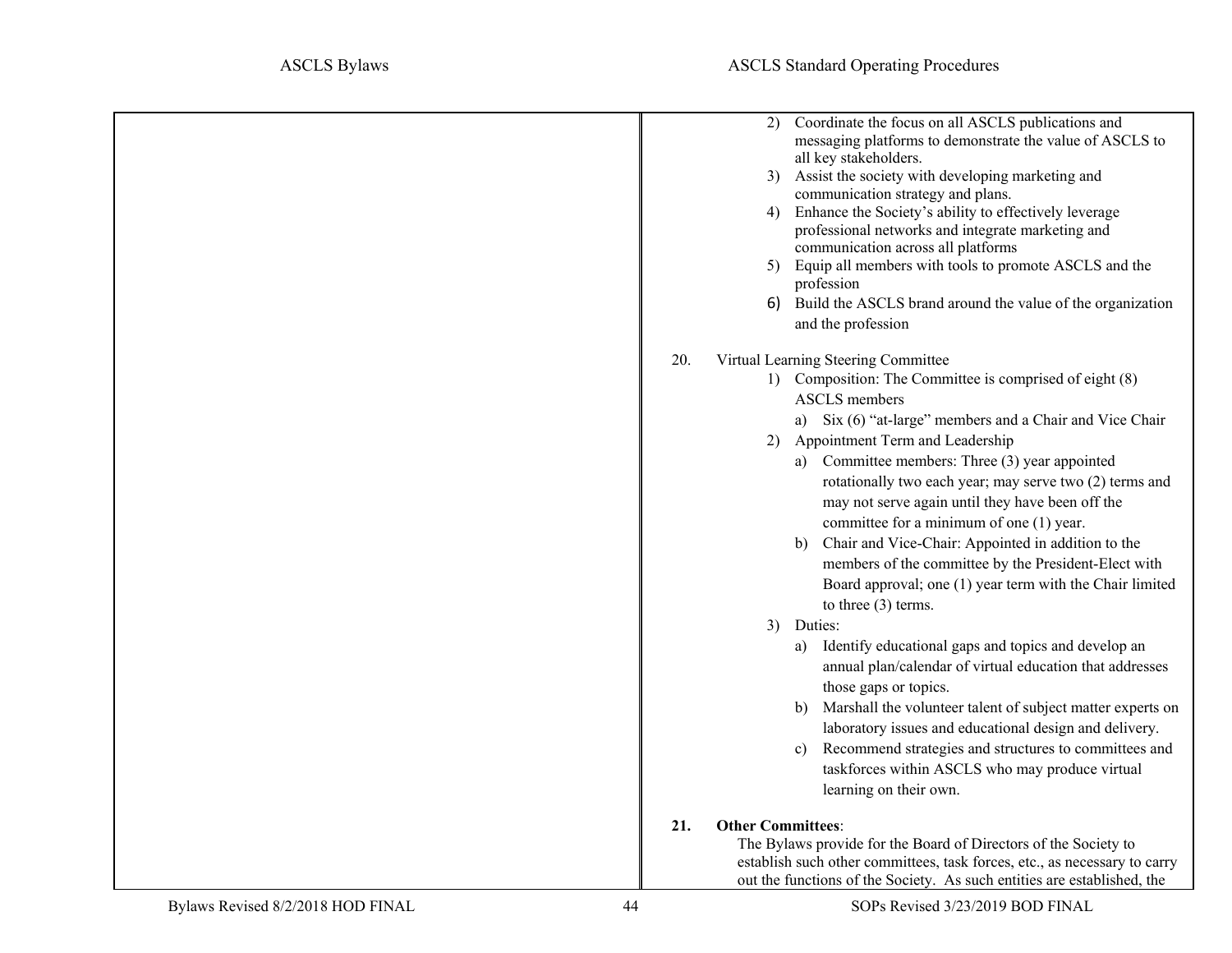<span id="page-44-4"></span><span id="page-44-3"></span><span id="page-44-2"></span><span id="page-44-1"></span><span id="page-44-0"></span>

|                                                                                                                                                                                                                                                                                                                                                                                                                                                                                                                                                                                                                                                                                                                                                                                        | Board of Directors will define the composition and function of each.                                                                                                                                                                                                                                                                                                                                                                                                                                                                                                                                                                                                                                                                                                                                                                        |
|----------------------------------------------------------------------------------------------------------------------------------------------------------------------------------------------------------------------------------------------------------------------------------------------------------------------------------------------------------------------------------------------------------------------------------------------------------------------------------------------------------------------------------------------------------------------------------------------------------------------------------------------------------------------------------------------------------------------------------------------------------------------------------------|---------------------------------------------------------------------------------------------------------------------------------------------------------------------------------------------------------------------------------------------------------------------------------------------------------------------------------------------------------------------------------------------------------------------------------------------------------------------------------------------------------------------------------------------------------------------------------------------------------------------------------------------------------------------------------------------------------------------------------------------------------------------------------------------------------------------------------------------|
| <b>ARTICLE VIII -- SOCIETIES</b>                                                                                                                                                                                                                                                                                                                                                                                                                                                                                                                                                                                                                                                                                                                                                       | <b>ARTICLE VIII -- SOCIETIES</b>                                                                                                                                                                                                                                                                                                                                                                                                                                                                                                                                                                                                                                                                                                                                                                                                            |
| A. Constituent Societies                                                                                                                                                                                                                                                                                                                                                                                                                                                                                                                                                                                                                                                                                                                                                               | A. Constituent Societies                                                                                                                                                                                                                                                                                                                                                                                                                                                                                                                                                                                                                                                                                                                                                                                                                    |
| The Society shall have the authority to charter constituent societies<br>representing states, the District of Columbia, territories, possessions and<br>dependencies of the United States, and foreign nations. There shall be<br>no more than one (1) constituent society in each of those areas of<br>representation.                                                                                                                                                                                                                                                                                                                                                                                                                                                                | To accomplish the purposes for which the Society is formed and secure<br>effective representation on a local level, the Society may grant charters to<br>constituent societies of members in good standing of the Society.<br>Any society so chartered must agree to abide by any decisions and policies<br>of the Society and is to promote and encourage policies that are beneficial<br>to the Society, the constituent societies and the individual members of the<br>societies.<br>The name of each constituent society is to define or contain the name of its<br>geographic area.                                                                                                                                                                                                                                                    |
| <b>B.</b> Authority and Responsibility<br>The Board of Directors may grant charters to constituent societies on<br>application.<br>Any society so chartered derives its authority exclusively from the<br>Society, shall agree to abide by any decisions and policies of the<br>Society, and shall promote and encourage policies that are beneficial to<br>the Society, its constituent societies and the individual members thereof.<br>Each constituent society shall function in accordance with regulations<br>prescribed by the Board of Directors of the Society and in accordance<br>with state and federal laws and regulations promulgated there under, and<br>shall not change its name except through procedures established by the<br>Board of Directors of this Society. | <b>B.</b> Authority and Responsibility<br>The authority of the Board of Directors in granting charters is outlined in<br>the Bylaws.                                                                                                                                                                                                                                                                                                                                                                                                                                                                                                                                                                                                                                                                                                        |
| C. Charter Applications<br>In order to obtain a constituent society charter from the Society, three<br>(3) or more persons who are eligible for professional membership in the<br>Society shall submit an application in such form as the Board of<br>Directors may require.<br>The Board of Directors shall not grant an application for a charter unless<br>the bylaws and membership criteria of an applicant society are<br>consistent with those of the Society.                                                                                                                                                                                                                                                                                                                  | C. Charter Applications<br>Organization of Constituent Societies.<br>1.<br>The responsibility of each constituent society rests with the individual<br>members' resident in such states, the District of Columbia, territories,<br>possessions or dependencies of the United States. Prior to the granting<br>of a charter to such constituent society, an application in such form as<br>the Board of Directors of this Society may require must be filed and<br>should contain:<br>a. A petition to organize, on a form provided by the Executive<br>Office;<br>b. An application fee of five dollars;<br>Eight copies of the proposed codes of society (Articles of<br>c.<br>Incorporation and Bylaws, as applicable); and<br>d. Lists of officers and charter members.<br>Three or more persons who are eligible for professional<br>e. |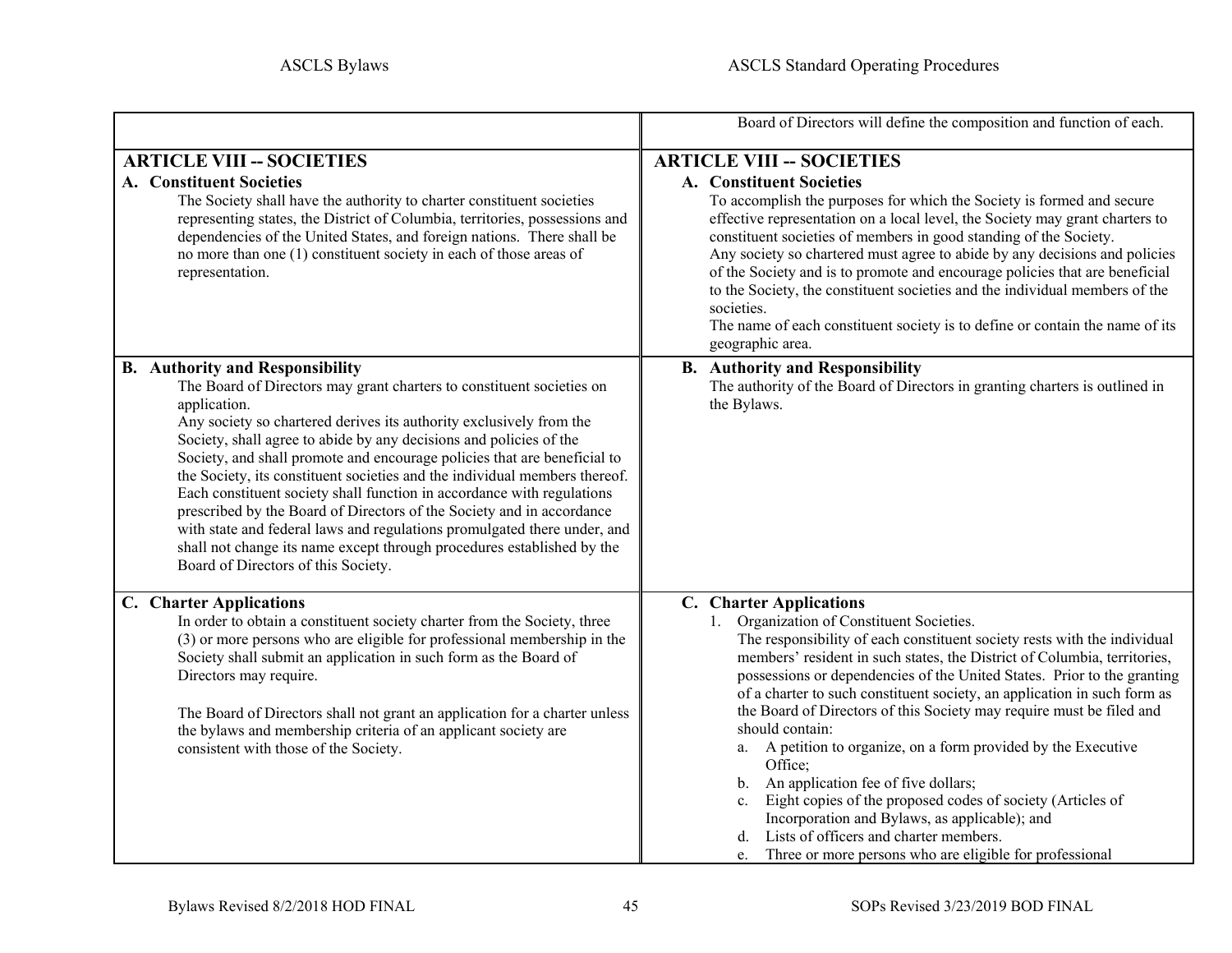<span id="page-45-0"></span>

| membership in this Society may apply for grant of charter.<br>2. Duties, Responsibilities, and Privileges.<br>a. A constituent society may organize or sponsor branch societies<br>and/or Developing Professional societies within its defined<br>geographic area. In its constitutional codes a constituent society:<br>1) Must require that such societies maintain their constitutional<br>codes and conduct their affairs and activities in accordance<br>with the principles, policies, purposes and procedures of this<br>Society and be responsible to the constituent society when the<br>best interests of this Society are involved;<br>Must allow a Developing Professional society to be organized<br>2)<br>by at least three Developing Professional members of this<br>Society with a Professional member of this Society as an<br>advisor;<br>Must not allow a branch society to accept into membership<br>3)<br>any individual possessing the qualifications for Professional<br>or Community membership in this Society, unless the<br>individual becomes a member of the constituent society and of<br>this Society; and<br>Must prepare guidelines to permit a branch society to establish<br>4)<br>a special category of membership for persons not eligible for |  |
|--------------------------------------------------------------------------------------------------------------------------------------------------------------------------------------------------------------------------------------------------------------------------------------------------------------------------------------------------------------------------------------------------------------------------------------------------------------------------------------------------------------------------------------------------------------------------------------------------------------------------------------------------------------------------------------------------------------------------------------------------------------------------------------------------------------------------------------------------------------------------------------------------------------------------------------------------------------------------------------------------------------------------------------------------------------------------------------------------------------------------------------------------------------------------------------------------------------------------------------------------------------------------------------|--|
| membership in this Society. Such membership must be so<br>qualified that it can have no influence on the internal affairs of<br>the branch society, the constituent society, or this Society.                                                                                                                                                                                                                                                                                                                                                                                                                                                                                                                                                                                                                                                                                                                                                                                                                                                                                                                                                                                                                                                                                        |  |
| b. A constituent society must submit all proposed amendments of its<br>constitutional codes to the Bylaws Committee of this Society for<br>review and approval before adoption.<br>1) When amendment of Bylaws of this Society or changes in<br>policies or decisions of this Society requires revision of<br>constituent society constitutional codes, each constituent<br>society will be obliged to act to restore accord within two<br>years after adoption of such amendment or change.<br>When a complete revision of Bylaws of this Society shall have<br>2)<br>occurred, the grace period is to be two years and may be<br>extended by direction of the Board of Directors of this<br>Society.<br>A constituent society may appeal an unfavorable decision of<br>3)                                                                                                                                                                                                                                                                                                                                                                                                                                                                                                          |  |
| the Bylaws Committee to the Judicial Committee of the<br>Society.<br>Proposed amendments to constituent society codes are to be<br>4)<br>transmitted to the Chair of the Bylaws Committee of this<br>Society.<br>a) An electronic copy of the current codes and the proposed                                                                                                                                                                                                                                                                                                                                                                                                                                                                                                                                                                                                                                                                                                                                                                                                                                                                                                                                                                                                         |  |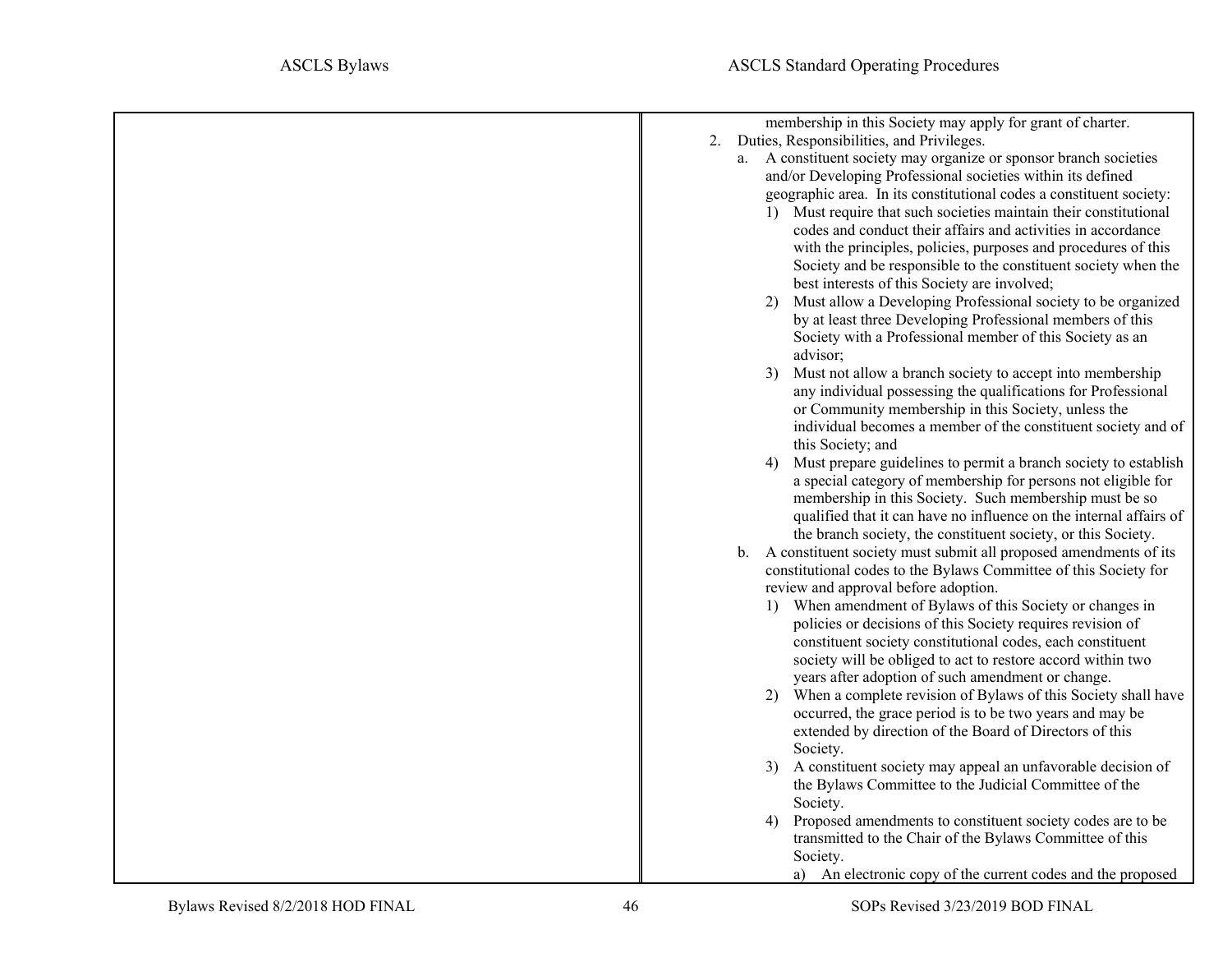<span id="page-46-2"></span><span id="page-46-1"></span><span id="page-46-0"></span>

| D. Society Activities<br>Members of the Society shall be members of a constituent society. Each<br>constituent society shall permit as a member any member in good<br>standing of the Society and shall not permit any person to become or<br>continue to be a member of such constituent society unless such person<br>is a member in good standing of the Society.                                                                                                                                                                                                                                                                                                                                                                                                                                                                                                                               | amendments are to be submitted at least 60 days before<br>adoption is desired. If an electronic copy of the codes<br>does not exist, two paper copies are to be sent to the Chair<br>of the Bylaws Committee of this Society.<br>b) An official copy of amended codes is to be transmitted to<br>the Chair of the Bylaws Committee within 90 days after<br>adoption by the constituent society membership.<br>A constituent society is to furnish to the Executive Office all such<br>c.<br>information necessary to the organizational function of this<br>Society, as implied or expressed in the Bylaws and Standard<br>Operating Procedures of this Society. Within 30 days after the<br>fact, a constituent society is to transmit the names and pertinent<br>information on officers elected or committee members appointed<br>to chair positions in that constituent society.<br>D. Society Activities<br>1. Each constituent society must on an annual basis:<br>a. Hold at least two meetings of its board of directors;<br>Hold one annual business meeting;<br>b.<br>Hold one annual scientific meeting; and<br>c.<br>Publish and distribute to all resident members, except Community<br>d.<br>members, a state publication at least twice each year.<br>The one annual business meeting, the annual scientific meeting and one<br>2.<br>of the two required meetings of the board of directors of the constituent<br>society can be held at the same time, with the second required meeting<br>of the Board held at another time of the year.<br>3. Members of this Society will automatically become members of the<br>constituent society upon payment of dues as defined under Article III,<br>D. of the Bylaws of this Society. |
|----------------------------------------------------------------------------------------------------------------------------------------------------------------------------------------------------------------------------------------------------------------------------------------------------------------------------------------------------------------------------------------------------------------------------------------------------------------------------------------------------------------------------------------------------------------------------------------------------------------------------------------------------------------------------------------------------------------------------------------------------------------------------------------------------------------------------------------------------------------------------------------------------|--------------------------------------------------------------------------------------------------------------------------------------------------------------------------------------------------------------------------------------------------------------------------------------------------------------------------------------------------------------------------------------------------------------------------------------------------------------------------------------------------------------------------------------------------------------------------------------------------------------------------------------------------------------------------------------------------------------------------------------------------------------------------------------------------------------------------------------------------------------------------------------------------------------------------------------------------------------------------------------------------------------------------------------------------------------------------------------------------------------------------------------------------------------------------------------------------------------------------------------------------------------------------------------------------------------------------------------------------------------------------------------------------------------------------------------------------------------------------------------------------------------------------------------------------------------------------------------------------------------------------------------------------------------------------------------------------------------------------------------------------|
| <b>E. CHARTER REVOCATION</b>                                                                                                                                                                                                                                                                                                                                                                                                                                                                                                                                                                                                                                                                                                                                                                                                                                                                       | <b>E.</b> Charter Revocation                                                                                                                                                                                                                                                                                                                                                                                                                                                                                                                                                                                                                                                                                                                                                                                                                                                                                                                                                                                                                                                                                                                                                                                                                                                                                                                                                                                                                                                                                                                                                                                                                                                                                                                     |
| The charter of a constituent society may be revoked for good cause by<br>two-thirds vote of the Board of Directors of the Society.<br>Good cause for revocation of the charter of a constituent society<br>1.<br>shall include but not be limited to:<br>Failure to abide by the terms of its charter;<br>a.<br>Failure to abide by the rules, regulations and policies of the<br>b.<br>Society; and<br>Violation of state or federal statutes, regulations or orders of<br>c.<br>any court having jurisdiction over the constituent society.<br>1. A constituent society under consideration for charter revocation<br>shall be notified by registered or certified mail through the<br>President of that constituent society of the charges no less than<br>thirty (30) days prior to the meeting of the Board of Directors at<br>which the charges shall be considered. The constituent society | Revocation of a constituent society charter requires a two-thirds vote of the<br>Board of Directors of the Society.<br>1. Process for Charter Revocation.<br>A motion for revocation is to be considered only after the following<br>conditions have been met:<br>The cause is to be cited. Sufficient cause for initiation of<br>a.<br>revocation procedures is defined in the Bylaws:<br>b. Charges filed against a constituent society are to be received by the<br>responsible officer or officers of that society at least 30 days prior<br>to the date when the Board of Directors may take action.<br>The constituent society is to have the opportunity for full hearing and<br>2.<br>defense before the Board of Directors.                                                                                                                                                                                                                                                                                                                                                                                                                                                                                                                                                                                                                                                                                                                                                                                                                                                                                                                                                                                                             |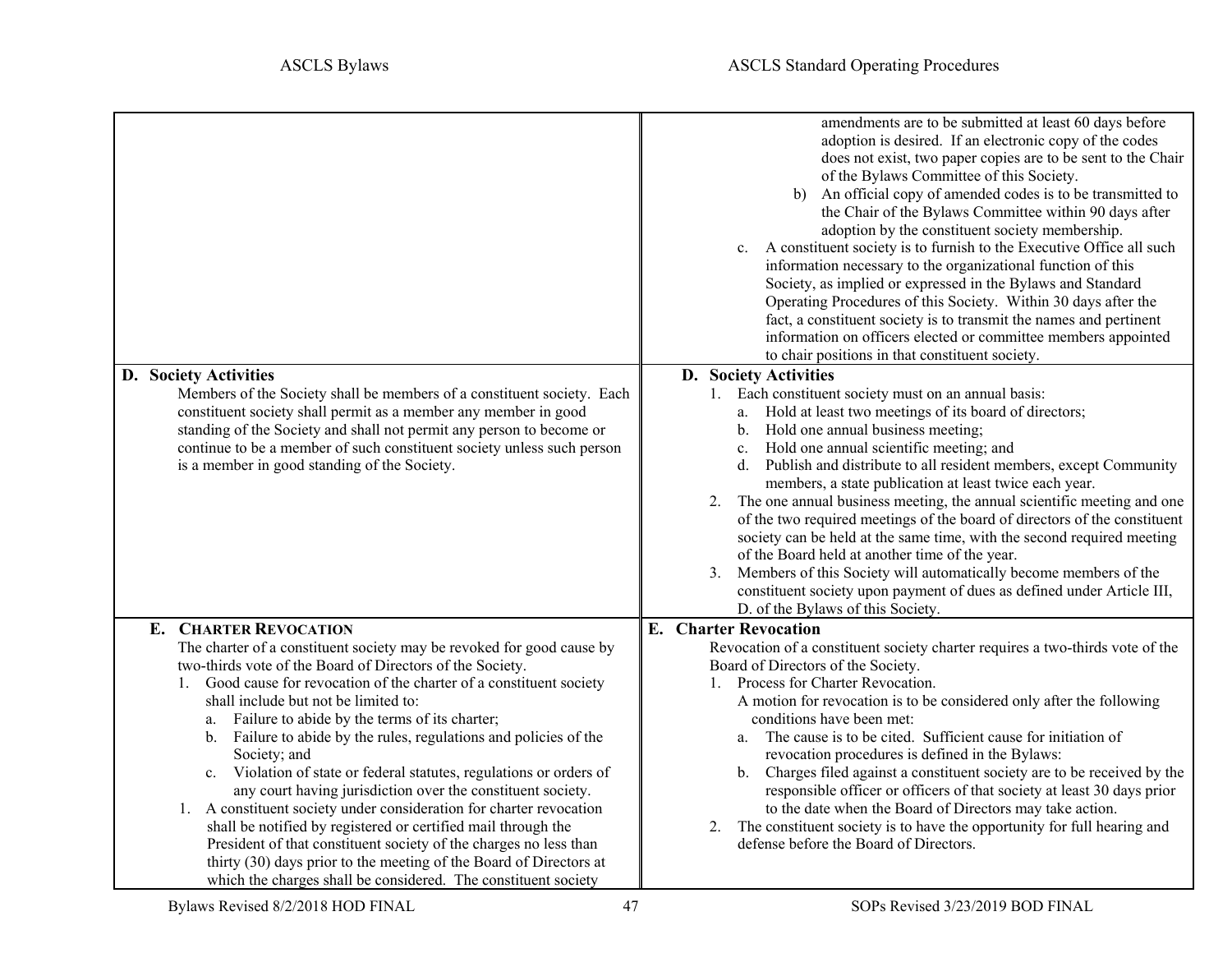officers, or their designee(s), shall be notified of the time and place of that meeting of the Board of Directors and they shall have the opportunity to appear in person and to present any defense to such charges before action is taken thereon.

- 2. A constituent society whose charter has been revoked shall have the right of appeal to the House of Delegates.
- 3. A constituent society whose charter has been revoked may make application for reinstatement, which shall require a majority vote of the Board of Directors.

<span id="page-47-0"></span>3. Reinstatement of Charter.

- a. Reinstatement of a constituent society whose charter has been revoked will require a majority vote of the Board of Directors.
- b. A constituent society whose charter has been revoked may apply for reinstatement.
- c. Application for reinstatement will not be considered until all outstanding financial obligations of that society to this Society have been discharged.
- d. Application for reinstatement is to be made and processed according to the procedure and requirements defined in the Bylaws and Standard Operating Procedures of this Society for issuance of charter to a new constituent society.

<span id="page-47-1"></span>4. Voluntary Disaffiliation.

The Board of Directors is authorized to accept a charter voluntarily surrendered with an official written notification of disaffiliation. Disaffiliation of a constituent society by voluntary surrender of charter is in order when the following procedures have been fulfilled:

| a. | Members seeking disaffiliation of their constituent society from       |
|----|------------------------------------------------------------------------|
|    | the Society are to present the request to the Board of Directors of    |
|    | that constituent society. If the Board of Directors of such            |
|    | constituent society approves the request by a two-thirds vote, they    |
|    | will be obligated to give written notice and justification             |
|    | recommending disaffiliation to the full membership of that society     |
|    | at least 30 days prior to the stated time when disaffiliation is to be |
|    | voted upon by members of that society. A two-thirds vote of the        |
|    | accredited and voting members of a constituent society approving       |
|    | disaffiliation will be considered evidence that continued affiliation  |
|    | with this Society is unwanted.                                         |
|    |                                                                        |

b. A constituent society which elects to surrender its charter will be responsible for:

- 1) Notifying its full membership of the final action on disaffiliation and its society members of their rights to continue their Society membership through another constituent society;
- 2) Providing an appropriate form for its members to notify the Executive Office of this Society within 60 days of their choice of the constituent society through which their current membership is to be maintained;
- 3) Returning their charter to the Board of Directors of this Society with an official statement of the disaffiliation vote of its members signed by the members of the Board of Directors of that society; and
- 4) Establishing with the Board of Directors of this Society, the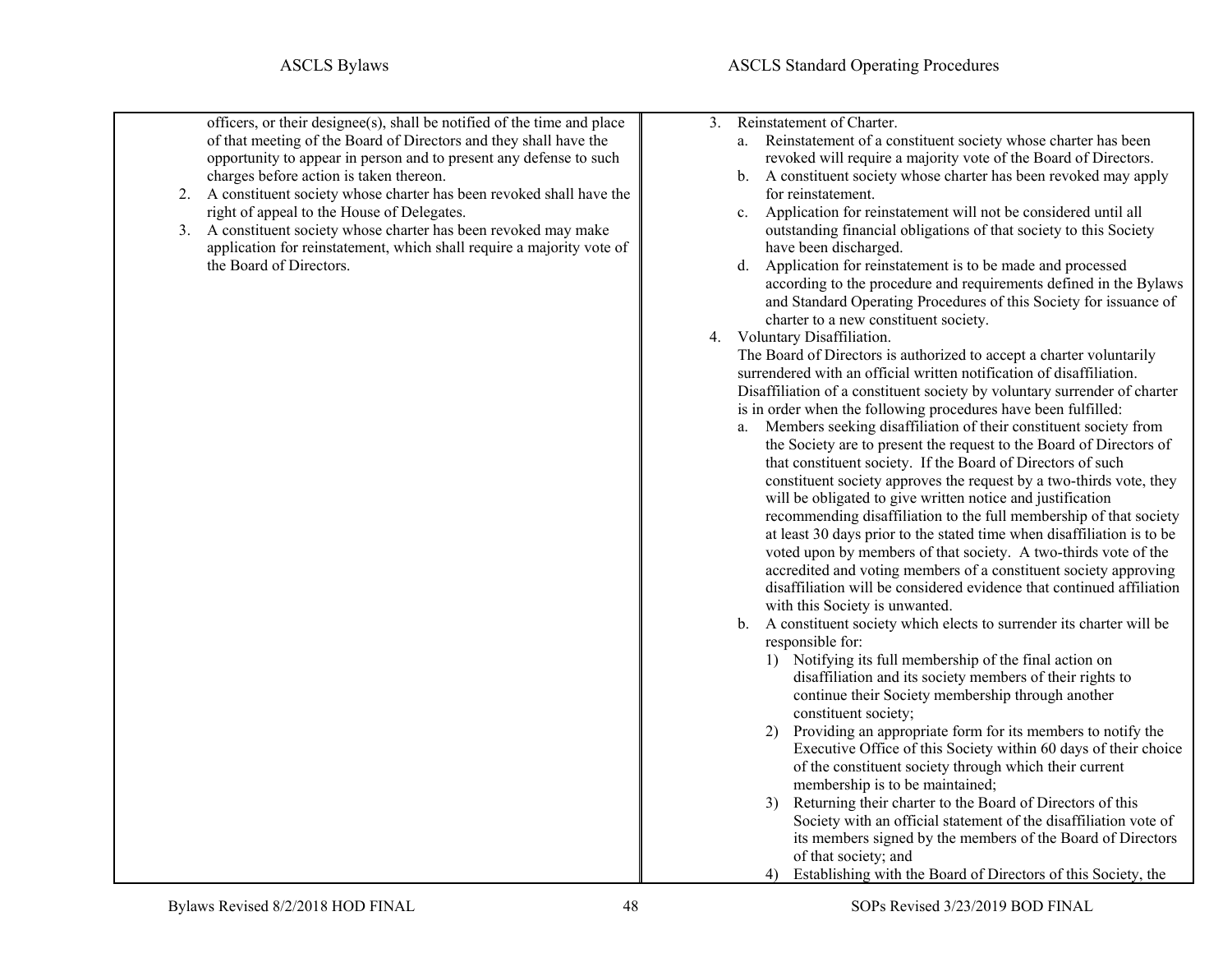<span id="page-48-3"></span><span id="page-48-2"></span><span id="page-48-1"></span><span id="page-48-0"></span>

|                                                                           | date, within 60 days, when any outstanding financial<br>obligations due either Society are to be settled. This Society<br>shall have no obligations to return dues received for<br>membership in this Society to the disaffiliated society.<br>The Board of Directors of this Society is to announce the<br>$c_{\cdot}$<br>disaffiliation of a constituent society in the next news release<br>following the receipt of the charter and official notification of the<br>disaffiliation, and shall report such actions to the House of<br>Delegates at the next annual meeting. |
|---------------------------------------------------------------------------|--------------------------------------------------------------------------------------------------------------------------------------------------------------------------------------------------------------------------------------------------------------------------------------------------------------------------------------------------------------------------------------------------------------------------------------------------------------------------------------------------------------------------------------------------------------------------------|
| <b>ARTICLE IX -- REGIONAL COUNCILS</b>                                    | <b>ARTICLE IX -- REGIONAL COUNCILS</b>                                                                                                                                                                                                                                                                                                                                                                                                                                                                                                                                         |
| A. Regional Councils                                                      | A. Regional Councils                                                                                                                                                                                                                                                                                                                                                                                                                                                                                                                                                           |
| There shall be ten (10) Regional Councils composed of constituent         | The regions are to be defined based on distribution of Society membership,                                                                                                                                                                                                                                                                                                                                                                                                                                                                                                     |
| societies.                                                                | geographic boundaries, and accessibility insofar as is practical and                                                                                                                                                                                                                                                                                                                                                                                                                                                                                                           |
|                                                                           | reasonable. There are to be ten regions with designated numbers and                                                                                                                                                                                                                                                                                                                                                                                                                                                                                                            |
|                                                                           | divisions. These regions are:                                                                                                                                                                                                                                                                                                                                                                                                                                                                                                                                                  |
|                                                                           | includes the states of Connecticut, Maine, Massachusetts,<br>Region I                                                                                                                                                                                                                                                                                                                                                                                                                                                                                                          |
|                                                                           | New Hampshire, New York, Rhode Island, and Vermont;                                                                                                                                                                                                                                                                                                                                                                                                                                                                                                                            |
|                                                                           | includes the District of Columbia and the states of<br>Region II                                                                                                                                                                                                                                                                                                                                                                                                                                                                                                               |
|                                                                           | Delaware, Maryland, New Jersey, Pennsylvania, Virginia,                                                                                                                                                                                                                                                                                                                                                                                                                                                                                                                        |
|                                                                           | and West Virginia;                                                                                                                                                                                                                                                                                                                                                                                                                                                                                                                                                             |
|                                                                           | includes the Commonwealth of Puerto Rico and the states<br>Region III                                                                                                                                                                                                                                                                                                                                                                                                                                                                                                          |
|                                                                           | of Alabama, Florida, Georgia, Mississippi, North Carolina,                                                                                                                                                                                                                                                                                                                                                                                                                                                                                                                     |
|                                                                           | South Carolina, and Tennessee;                                                                                                                                                                                                                                                                                                                                                                                                                                                                                                                                                 |
|                                                                           | includes the states of Indiana, Kentucky, Michigan, and<br>Region IV                                                                                                                                                                                                                                                                                                                                                                                                                                                                                                           |
|                                                                           | Ohio;                                                                                                                                                                                                                                                                                                                                                                                                                                                                                                                                                                          |
|                                                                           | includes the states of Minnesota, North Dakota, South<br>Region V                                                                                                                                                                                                                                                                                                                                                                                                                                                                                                              |
|                                                                           | Dakota, and Wisconsin;                                                                                                                                                                                                                                                                                                                                                                                                                                                                                                                                                         |
|                                                                           | includes the states of Illinois, Iowa, Kansas, Missouri, and<br>Region VI<br>Nebraska;                                                                                                                                                                                                                                                                                                                                                                                                                                                                                         |
|                                                                           | Region VII includes the states of Arkansas, Louisiana, New Mexico,                                                                                                                                                                                                                                                                                                                                                                                                                                                                                                             |
|                                                                           | Oklahoma, and Texas;                                                                                                                                                                                                                                                                                                                                                                                                                                                                                                                                                           |
|                                                                           | Region VIII includes the states of Colorado, Idaho, Montana, Utah, and                                                                                                                                                                                                                                                                                                                                                                                                                                                                                                         |
|                                                                           | Wyoming;                                                                                                                                                                                                                                                                                                                                                                                                                                                                                                                                                                       |
|                                                                           | includes the states of Alaska, Oregon, and Washington; and<br>Region IX                                                                                                                                                                                                                                                                                                                                                                                                                                                                                                        |
|                                                                           | includes the states of Arizona, California, Hawaii and<br>Region X                                                                                                                                                                                                                                                                                                                                                                                                                                                                                                             |
|                                                                           | Nevada.                                                                                                                                                                                                                                                                                                                                                                                                                                                                                                                                                                        |
|                                                                           | Reconsideration of the regional division is to be made by the Board of                                                                                                                                                                                                                                                                                                                                                                                                                                                                                                         |
|                                                                           | Directors of this Society at five-year intervals. Adjustment of boundaries                                                                                                                                                                                                                                                                                                                                                                                                                                                                                                     |
|                                                                           | will require consent of the House of Delegates.                                                                                                                                                                                                                                                                                                                                                                                                                                                                                                                                |
| <b>B.</b> Functions                                                       | <b>B.</b> Functions                                                                                                                                                                                                                                                                                                                                                                                                                                                                                                                                                            |
| The Regional Council shall function to coordinate within geographical     | 1. Council responsibilities.                                                                                                                                                                                                                                                                                                                                                                                                                                                                                                                                                   |
| boundaries activities, which support the principles and further the goals | b. Provide the constituent societies with information regarding                                                                                                                                                                                                                                                                                                                                                                                                                                                                                                                |
| of the Society, and to provide for the constituent societies of a region  | activities at the national level and of action taken by the Board of                                                                                                                                                                                                                                                                                                                                                                                                                                                                                                           |
| Bylaws Revised 8/2/2018 HOD FINAL<br>49                                   | SOPs Revised 3/23/2019 BOD FINAL                                                                                                                                                                                                                                                                                                                                                                                                                                                                                                                                               |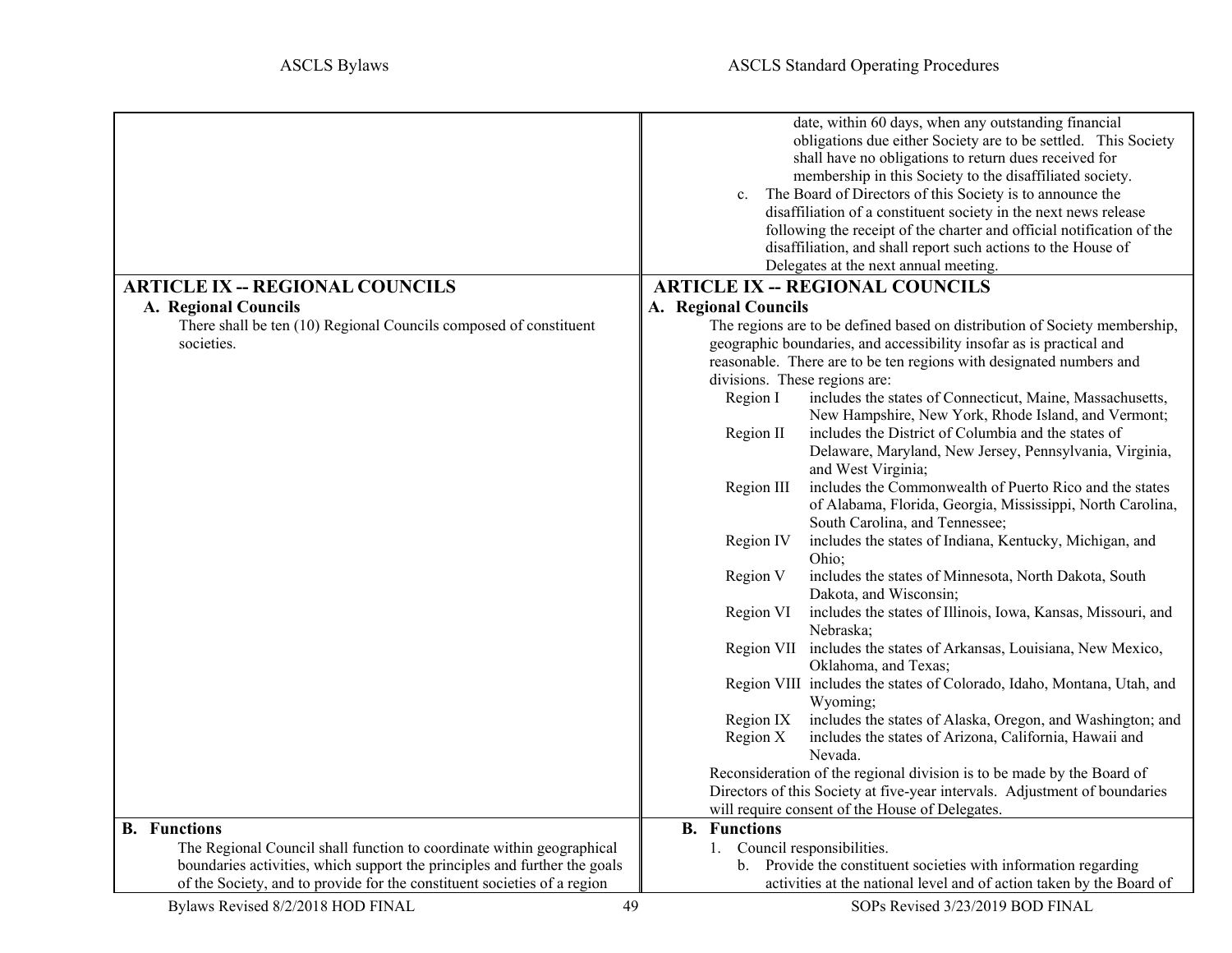<span id="page-49-5"></span><span id="page-49-4"></span><span id="page-49-3"></span><span id="page-49-2"></span><span id="page-49-1"></span><span id="page-49-0"></span>

| greater access to and utilization of the resources of the Society.                                                                                   | Directors of the Society which may affect the societies and their<br>members.<br>Provide feedback from the constituent societies to the Board of<br>$\mathbf{c}$ .<br>Directors of the Society.<br>d. Coordinate the regional council's activities and disseminate<br>information to the constituents of a regional council.<br>e. Meeting at least one time per annum<br>2. Financial Affairs.<br>a. The expenses incurred by the regional director while performing<br>duties within the region and at the Interim Board Meeting are the<br>responsibility of the region. The expenses of a regional director at<br>the Annual Meeting of this Society are the responsibility of the<br>Society.<br>b. The expenses of the constituent society representatives are the<br>responsibility of the constituent society. The expenses of the<br>Developing Professional representative are the responsibility of the<br>respective region. |
|------------------------------------------------------------------------------------------------------------------------------------------------------|------------------------------------------------------------------------------------------------------------------------------------------------------------------------------------------------------------------------------------------------------------------------------------------------------------------------------------------------------------------------------------------------------------------------------------------------------------------------------------------------------------------------------------------------------------------------------------------------------------------------------------------------------------------------------------------------------------------------------------------------------------------------------------------------------------------------------------------------------------------------------------------------------------------------------------------|
| C. Composition<br>A Regional Council shall consist of officers of constituent societies as<br>defined in regional guidelines.                        | C. Composition<br>The composition of a regional council is as follows:<br>The regional director shall chair or designate a chair of the council.<br>The council consists of the officers of constituent societies located<br>2.<br>within the region as defined in regional guidelines, and, as ex officio<br>members, all such persons in the region who serve the Society in an<br>elective or appointive capacity.<br>3. The regional council is not to be incorporated and the Society serves as<br>the fiscal agent.                                                                                                                                                                                                                                                                                                                                                                                                                |
|                                                                                                                                                      | 4. In addition to the above representatives there may be a Developing<br>Professional representative on the council selected by the regional<br>council.                                                                                                                                                                                                                                                                                                                                                                                                                                                                                                                                                                                                                                                                                                                                                                                 |
| <b>ARTICLE X -- SOCIETY FORUMS</b>                                                                                                                   | <b>ARTICLE X -- SOCIETY FORUMS</b>                                                                                                                                                                                                                                                                                                                                                                                                                                                                                                                                                                                                                                                                                                                                                                                                                                                                                                       |
| A. Developing Professional Forum of the Society                                                                                                      | A. Developing Professional Forum of the Society                                                                                                                                                                                                                                                                                                                                                                                                                                                                                                                                                                                                                                                                                                                                                                                                                                                                                          |
| 1. The Developing Professional Forum shall coordinate the<br>involvement and interest of students of clinical laboratory science in<br>this Society. | 1. Function.<br>The Bylaws of the Society provide for the general function of a<br>a.<br>Developing Professional Forum.<br>b. The Developing Professional Forum is to be governed by                                                                                                                                                                                                                                                                                                                                                                                                                                                                                                                                                                                                                                                                                                                                                     |
| The Developing Professional Forum shall be governed by<br>2.<br>guidelines, which shall be approved by the Board of Directors.                       | guidelines, which are developed by that body in collaboration with<br>the Developing Professional forum advisor. The guidelines are<br>submitted to the Board of Directors of this Society for approval<br>and are reviewed periodically by the Board of Directors.                                                                                                                                                                                                                                                                                                                                                                                                                                                                                                                                                                                                                                                                      |
| A professional or emeritus member of this Society, appointed by the<br>3.<br>President of the Society with the approval of the Board of Directors    | 2.<br>Advisor.<br>The Developing Professional forum advisor is a professional or<br>a.<br>emeritus member of the Society who is appointed by the president                                                                                                                                                                                                                                                                                                                                                                                                                                                                                                                                                                                                                                                                                                                                                                               |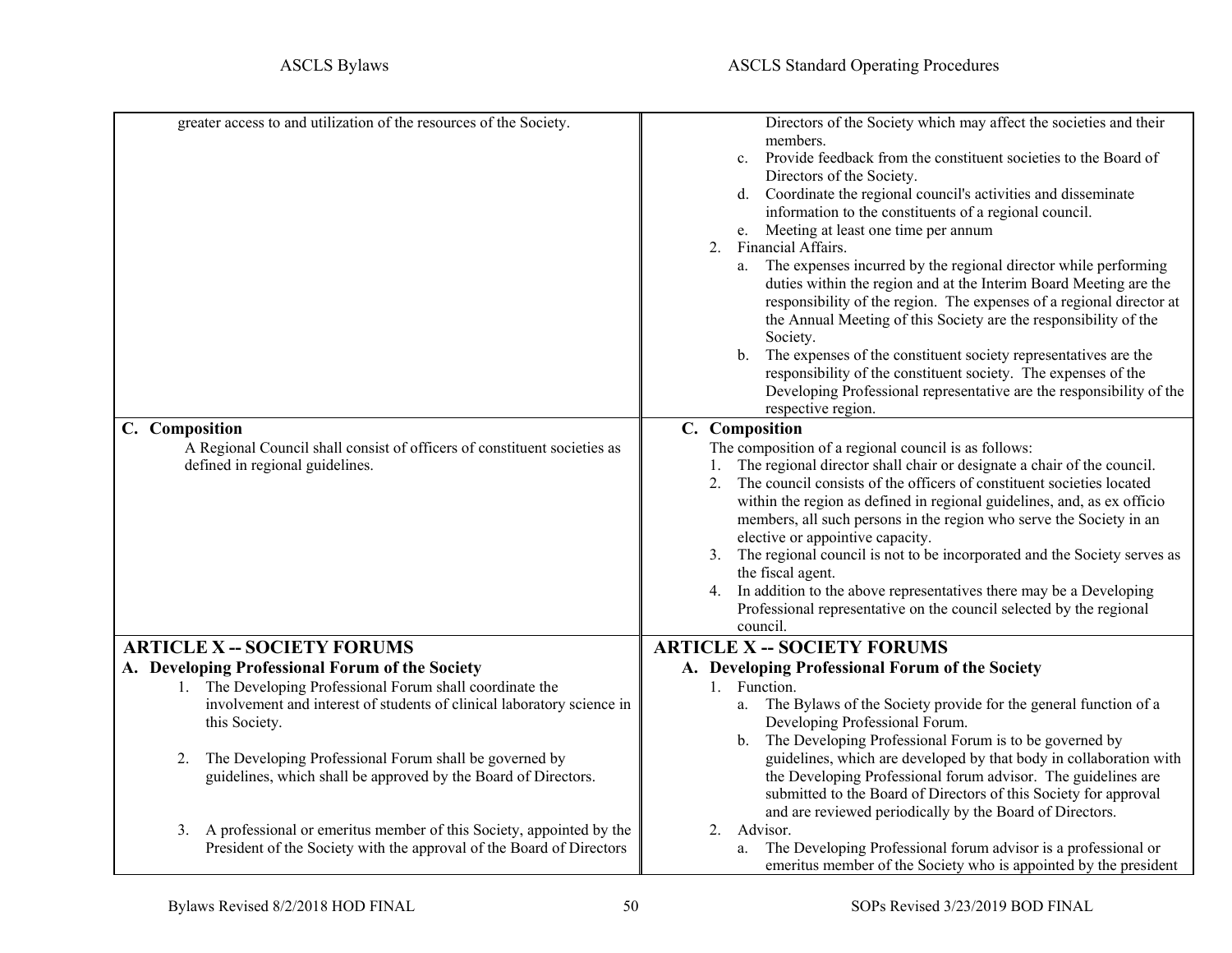<span id="page-50-2"></span><span id="page-50-1"></span><span id="page-50-0"></span>

| shall serve as an advisor to the Developing Professional Forum.                                                                                                                                                                                                                                                                                                                                                                            | with the approval of the Board of Directors.<br>The advisor should have good background knowledge of the<br>b.<br>Society and be familiar with objectives and concerns of the<br>Developing Professional Forum.                                                                                                                                                                                                                                                                                                                                                                                                                                                                                                                                                                                                                                                                                                                                                                                                                                  |
|--------------------------------------------------------------------------------------------------------------------------------------------------------------------------------------------------------------------------------------------------------------------------------------------------------------------------------------------------------------------------------------------------------------------------------------------|--------------------------------------------------------------------------------------------------------------------------------------------------------------------------------------------------------------------------------------------------------------------------------------------------------------------------------------------------------------------------------------------------------------------------------------------------------------------------------------------------------------------------------------------------------------------------------------------------------------------------------------------------------------------------------------------------------------------------------------------------------------------------------------------------------------------------------------------------------------------------------------------------------------------------------------------------------------------------------------------------------------------------------------------------|
| <b>B. Diversity Advocacy Council</b><br>1. Initiate special recruitment efforts to increase the number of<br>minorities in the profession<br>Provide special efforts to assist minority developings financially.<br>2.                                                                                                                                                                                                                     | <b>B.</b> Diversity Advocacy Council<br>1. Function<br>The Bylaws of the Society provide for the general function of a<br>a.<br>Diversity Advocacy Council to advocate the advancement of the<br>American Society for Clinical Laboratory Science (ASCLS)<br>definition of Diversity, as follows:<br>1) ASCLS is an inclusive, culturally relevant community of<br>people acknowledging their differences and unique<br>characteristics; it is an organization where all persons can<br>engage and participate in a meaningful way empowering<br>everyone to grow and learn.<br>To promote inclusivity, communication and cooperation<br>2)<br>among Medical Laboratory Professionals, and to promote and<br>encourage a social and fraternal atmosphere for its members.                                                                                                                                                                                                                                                                        |
| C. Ascending Professionals Forum<br>1. The Ascending Professionals Forum shall engage and facilitate<br>the involvement and interest of Ascending Professional<br>members in this Society.<br>The Ascending Professionals Forum shall be governed by<br>2.<br>guidelines, which shall be approved by the Board of Directors.<br>An advisor shall be appointed to the Ascending Professionals<br>3.<br>Forum for a term of three (3) years. | <b>C. Ascending Professionals Forum</b><br>1. Composition, Leadership, Appointment, Term, Nominations and Elections:<br>a. Composition: The total forum membership consists of Ascending<br>Professional members. Elected officers/appointees include one (1)<br>Forum Chair, one (1) Forum Vice-Chair, one (1) Forum Secretary,<br>ten (10) Regional Communication Coordinators, and one (1) Forum<br>Advisor.<br>1) Ascending Professional Definition: ASCLS members in the<br>Ascending Professional class.<br>Leadership and Term:<br>2.<br>Chair: The Vice-Chair may succeed to the Chair position through<br>a.<br>the appointment process for a one $(1)$ year term. The Chair may not<br>concurrently serve as the Regional/Constituent Society Chair.<br>b. Vice-Chair: During the ASCLS Annual Meeting Forum members<br>will elect an individual to serve as Vice-Chair of the Forum. The<br>Vice-Chair may succeed to the Chair of the Forum during the<br>second year of their two (2) year term through the appointment<br>process. |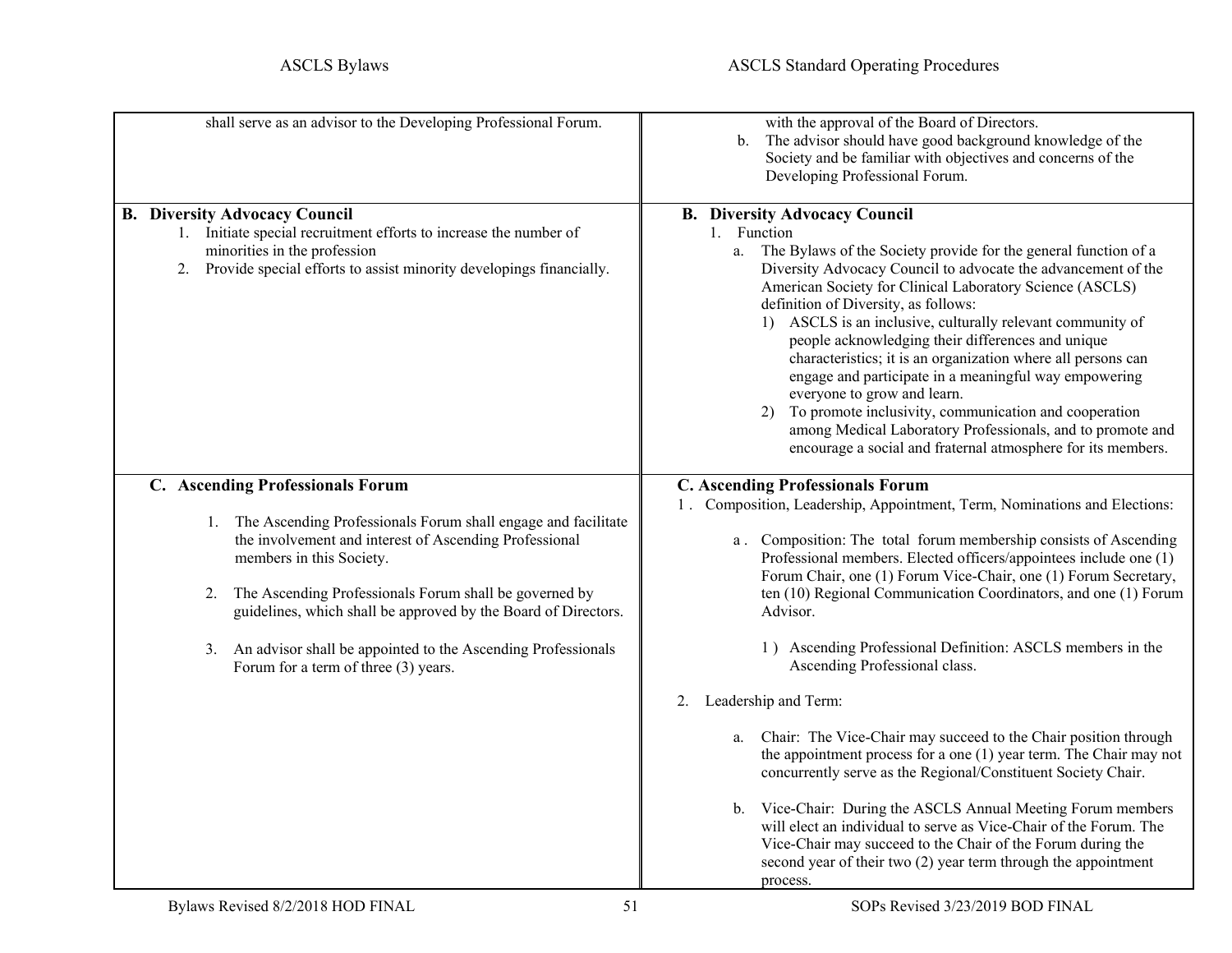<span id="page-51-1"></span><span id="page-51-0"></span>

|                                                                                                                                       | Secretary: During the ASCLS Annual Meeting Forum members<br>c.<br>will elect an individual to serve as Secretary of the Forum for a one<br>$(1)$ year term, maximum two $(2)$ terms.                                                                                                                                                                                                                                                                                                                                                                                                                                                                                                                                                                                                                                                                                                                                                           |
|---------------------------------------------------------------------------------------------------------------------------------------|------------------------------------------------------------------------------------------------------------------------------------------------------------------------------------------------------------------------------------------------------------------------------------------------------------------------------------------------------------------------------------------------------------------------------------------------------------------------------------------------------------------------------------------------------------------------------------------------------------------------------------------------------------------------------------------------------------------------------------------------------------------------------------------------------------------------------------------------------------------------------------------------------------------------------------------------|
|                                                                                                                                       | Appointments and Term:<br>3.                                                                                                                                                                                                                                                                                                                                                                                                                                                                                                                                                                                                                                                                                                                                                                                                                                                                                                                   |
|                                                                                                                                       | a. Communication Coordinators: One (1) representative from each<br>of the ten $(10)$ regions, three to four $(3-4)$ coordinators appointed<br>annually by the most recently elected regional directors for a three<br>(3) year term. Communication Coordinators can only serve for<br>one $(1)$ term.<br>Appointed by the Regional Directors during their first year in<br>b.<br>office; the regional Communication Coordinator's term begins<br>during the second year of the Regional Director's term. The<br>Communication Coordinator should be appointed to the Regional<br>Council and should not be limited to the Ascending Professional<br>Representative.                                                                                                                                                                                                                                                                            |
|                                                                                                                                       | Forum Advisor: One (1) Advisor appointed through the<br>c.<br>appointment process for a three (3) year term.                                                                                                                                                                                                                                                                                                                                                                                                                                                                                                                                                                                                                                                                                                                                                                                                                                   |
|                                                                                                                                       | Nominations and Elections:<br>4.                                                                                                                                                                                                                                                                                                                                                                                                                                                                                                                                                                                                                                                                                                                                                                                                                                                                                                               |
|                                                                                                                                       | a. Forum leadership will solicit nominations for elected officers<br>starting in January with a nomination deadline of June 30.<br>b. Nominations will be accepted until the start of the Forum<br>Orientation at the Annual Meeting.<br>Elections will be held during the Forum Elections and Planning<br>c.<br>Session at the Annual Meeting. Forum members will vote by<br>secret ballot and simple majority. If no candidate receives a simple<br>majority on the first ballot, then there will be a runoff election<br>between the two candidates receiving the highest number of votes.<br>In the event of another tie, lot will determine the election.<br>Duties: The Ascending Professionals Forum will serve to engage and<br>5.<br>inform individuals new to the profession and ASCLS about the various<br>opportunities that membership affords. Forum driven activities will support<br>the needs and interests of Forum members. |
| <b>ARTICLE XI -- OFFICIAL REPRESENTATION</b>                                                                                          | <b>ARTICLE XI -- OFFICIAL REPRESENTATION</b>                                                                                                                                                                                                                                                                                                                                                                                                                                                                                                                                                                                                                                                                                                                                                                                                                                                                                                   |
| The Board of Directors shall have the authority to appoint members of the<br>Society to represent the Society in other organizations. | The Bylaws provide the authority for the Board of Directors of the Society to<br>appoint members of the Society to represent the Society in other organizations.                                                                                                                                                                                                                                                                                                                                                                                                                                                                                                                                                                                                                                                                                                                                                                               |
| Members of the Society so selected shall be responsible to the Board of                                                               | The representatives' responsibilities to the Society are defined in the Bylaws.                                                                                                                                                                                                                                                                                                                                                                                                                                                                                                                                                                                                                                                                                                                                                                                                                                                                |
| Directors and shall be the representative of the Society to such other                                                                | A. Selection of Official Representatives                                                                                                                                                                                                                                                                                                                                                                                                                                                                                                                                                                                                                                                                                                                                                                                                                                                                                                       |
|                                                                                                                                       | Representatives to other organizations are to be recommended by the                                                                                                                                                                                                                                                                                                                                                                                                                                                                                                                                                                                                                                                                                                                                                                                                                                                                            |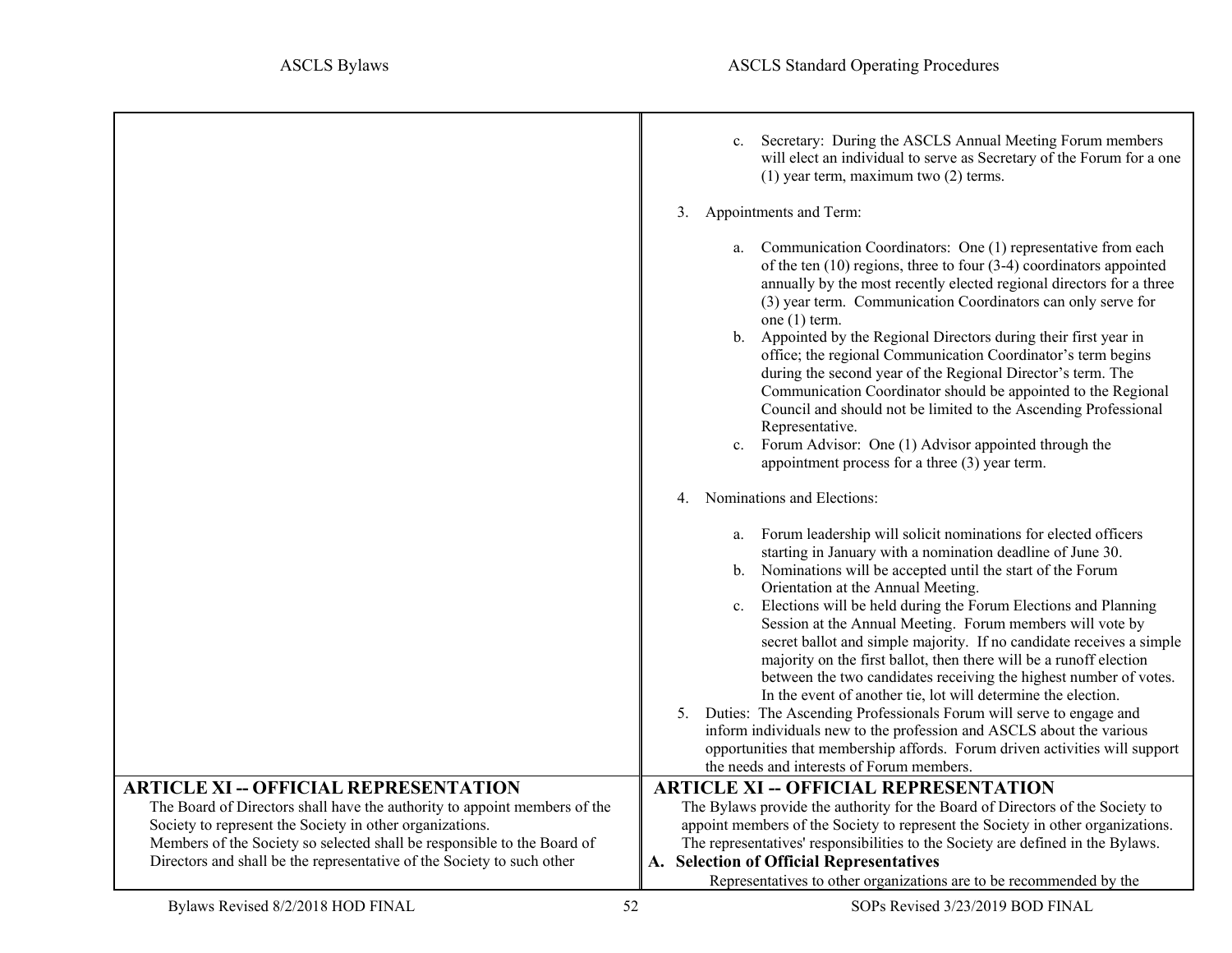<span id="page-52-7"></span><span id="page-52-6"></span><span id="page-52-5"></span><span id="page-52-4"></span><span id="page-52-3"></span><span id="page-52-2"></span><span id="page-52-1"></span><span id="page-52-0"></span>

| organizations.                                                                                                                                                             | President-Elect of this Society as Chair of the Appointments Committee<br>with the approval of the Board of Directors. The President or the Board of<br>Directors of the Society as the best interest may appoint special<br>representatives or conduct of affairs of this Society may render necessary or<br>appropriate.<br><b>B.</b> Qualifications<br>Persons who are, and for at least five (5) consecutive years immediately<br>prior to appointment have been, professional or emeritus members of the<br>Society will be considered eligible as representatives. The Board of<br>Directors may establish additional qualifications for representatives as<br>deemed necessary and/or appropriate.<br>C. Term of Office<br>The term of office for any given representative is to be determined by the<br>Board of Directors of the Society taking into consideration the specific area<br>of representation.<br>D. Written Representation<br>Any article to be submitted to non-ASCLS publications (i.e., journals,<br>newsletters, etc.) and representing an official position of the Society must<br>be reviewed for accuracy and approved by the Executive Office before<br>submission. |
|----------------------------------------------------------------------------------------------------------------------------------------------------------------------------|---------------------------------------------------------------------------------------------------------------------------------------------------------------------------------------------------------------------------------------------------------------------------------------------------------------------------------------------------------------------------------------------------------------------------------------------------------------------------------------------------------------------------------------------------------------------------------------------------------------------------------------------------------------------------------------------------------------------------------------------------------------------------------------------------------------------------------------------------------------------------------------------------------------------------------------------------------------------------------------------------------------------------------------------------------------------------------------------------------------------------------------------------------------------------------------------------|
|                                                                                                                                                                            |                                                                                                                                                                                                                                                                                                                                                                                                                                                                                                                                                                                                                                                                                                                                                                                                                                                                                                                                                                                                                                                                                                                                                                                                   |
| <b>ARTICLE XII -- AFFILIATES OF THE SOCIETY</b><br>The Board of Directors shall have the authority to form subsidiary<br>corporations to further the goals of the Society. | <b>ARTICLE XII -- AFFILIATES OF THE SOCIETY</b><br>The Bylaws provide that the Board of Directors has the authority to establish<br>subsidiaries, which will be in the best interest of the Society. This authority<br>provides a mechanism for the establishment of a separate $501(c)(3)$ corporation<br>to conduct education and research activities.                                                                                                                                                                                                                                                                                                                                                                                                                                                                                                                                                                                                                                                                                                                                                                                                                                          |
| <b>ARTICLE XIII -- PUBLICATION(S)</b>                                                                                                                                      | <b>ARTICLE XIII -- PUBLICATION(S)</b>                                                                                                                                                                                                                                                                                                                                                                                                                                                                                                                                                                                                                                                                                                                                                                                                                                                                                                                                                                                                                                                                                                                                                             |
| Official Publication(s). The name(s) of the official publication(s) of the<br>Society shall be as determined by the Board of Directors.                                    | A. Name<br>The name(s) of the official publication(s) of the Society is (are) to be<br>determined by the Board of Directors of the Society.<br><b>B.</b> Editor(s) in Chief<br>1. Selection.<br>a. Journal<br>1) Prior to January 1 of the third year of the Editor in Chief's term,<br>the ASCLS BOD will either reappoint the Editor in Chief or will<br>begin the selection process for a new Editor in Chief who will<br>serve as Editor in Chief Designate upon appointment until the<br>new term begins.<br>2) Letters announcing the position of Editor(s) in chief will be sent                                                                                                                                                                                                                                                                                                                                                                                                                                                                                                                                                                                                           |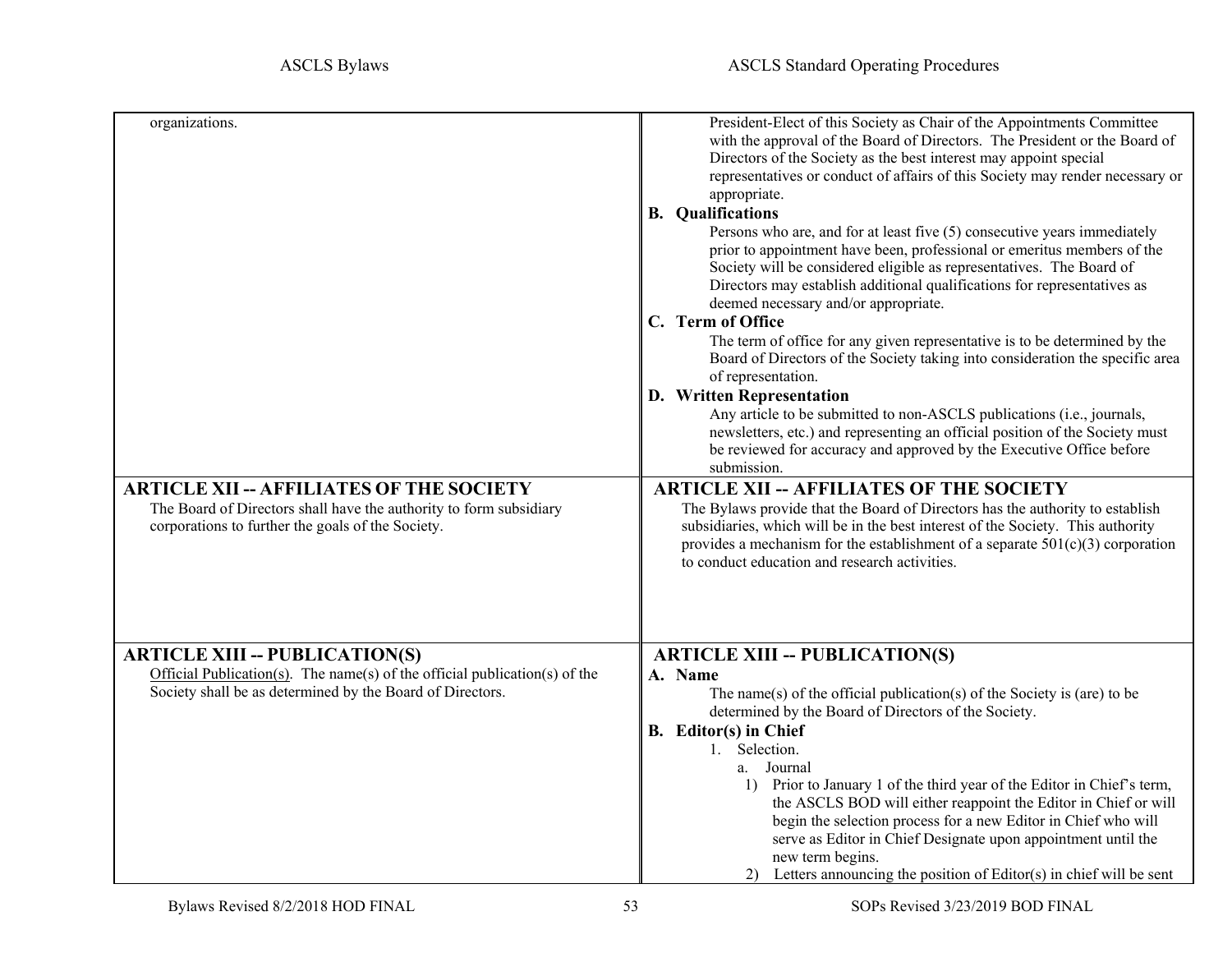<span id="page-53-1"></span><span id="page-53-0"></span>

| to the current Review Board and the current Board of Consulting<br>Editors.                              |
|----------------------------------------------------------------------------------------------------------|
| 3) Applications received as a result of these announcements will be                                      |
| forwarded to the Appointments Committee.                                                                 |
| 4) The Appointments Committee, in consultation with the Managing                                         |
| Editor, will make recommendations to the Board of Directors for                                          |
| the Editor(s) in chief.                                                                                  |
| b. Newsletter                                                                                            |
| The President-Elect of ASCLS appoints the editor of the                                                  |
| newsletter, with Board approval                                                                          |
| 2.<br>Term of Appointment.                                                                               |
| Journal<br>a.                                                                                            |
| 1) The term of the Editor(s)-in-chief is three years.                                                    |
| 2) The appointed Editor(s)-in-chief may serve no more than two                                           |
| (2) consecutive terms.<br>b. Newsletter                                                                  |
| 1) The term of office for an Editor begins with the September                                            |
| issue in each calendar year and ends with the August issue of                                            |
| the following calendar year.                                                                             |
| The appointed Editor may be reappointed. There are no term<br>2)                                         |
| limits.                                                                                                  |
| 3. Communication                                                                                         |
| a. Journal                                                                                               |
| 1) The Executive Vice President and the Editor(s) in chief will                                          |
| meet quarterly to coincide with the close of the quarterly                                               |
| issue of the journal                                                                                     |
| C. Qualifications                                                                                        |
| The following guidelines are to be used in the selection process of the appointee.                       |
| 1. Journal                                                                                               |
| The appointee should:                                                                                    |
| a. Be a member of the Society;                                                                           |
| b. Have authored peer reviewed publications;                                                             |
| Be known to complete projects within established deadlines;<br>c.<br>Be able to communicate effectively; |
| d.<br>Have served as a Section Editor or similar position with another<br>e.                             |
| journal.                                                                                                 |
| f. Have the resources for word processing, duplication, mailing and                                      |
| telephoning.                                                                                             |
| Newsletter<br>2.                                                                                         |
| a. Be a member of the Society                                                                            |
| b. Have published articles                                                                               |
| Be known to complete projects within established deadlines;<br>c.                                        |
| d. Be able to communicate effectively;                                                                   |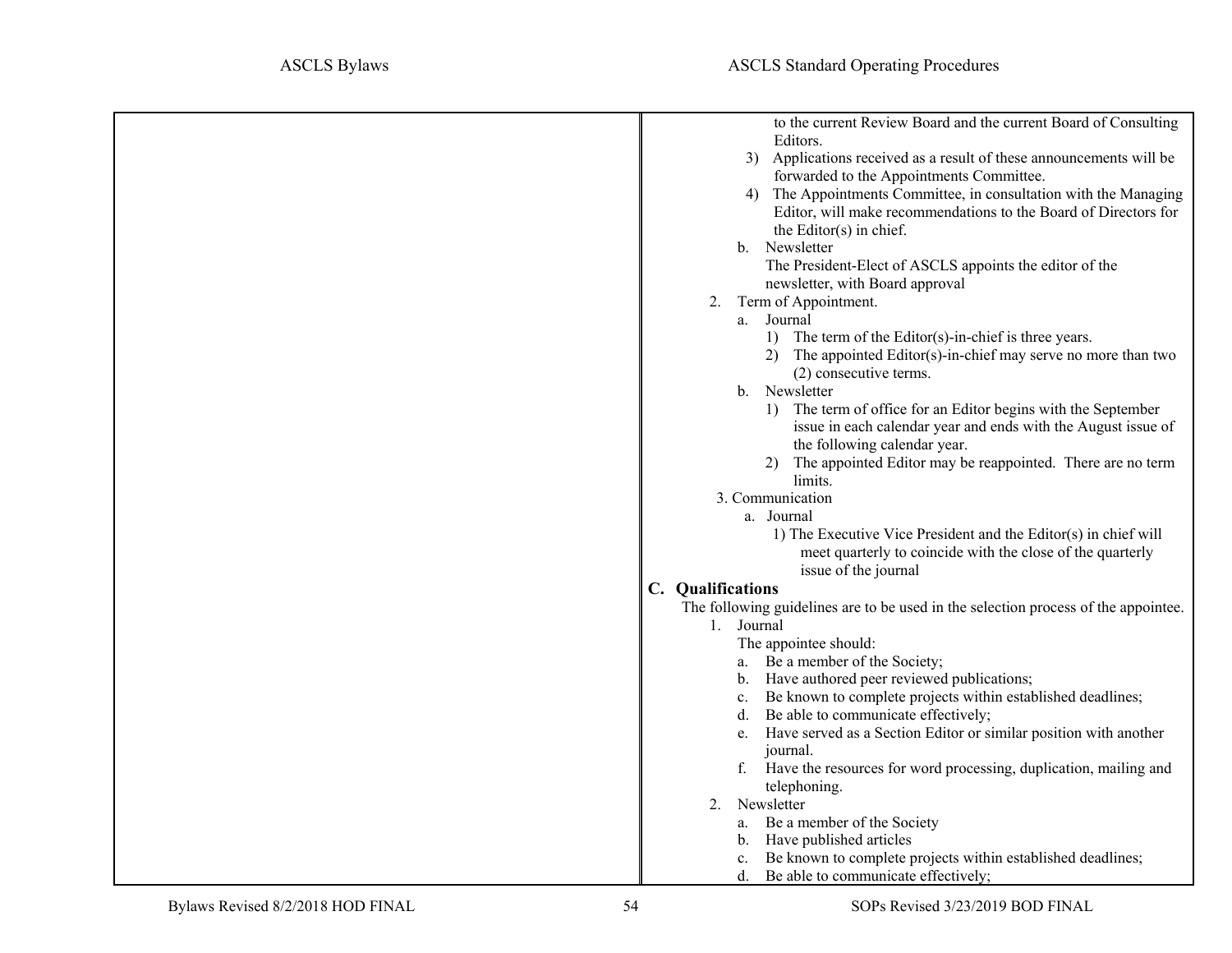<span id="page-54-7"></span><span id="page-54-6"></span><span id="page-54-5"></span><span id="page-54-4"></span><span id="page-54-3"></span><span id="page-54-2"></span><span id="page-54-1"></span><span id="page-54-0"></span>

|                                                                                                                                                                                                                                                                                                                                                                                                                                                                                                                                                                                                                                                                                                                                                                                                                                                                                                                                                                                 | e. Have the resources for word processing, duplication, mailing and                                                                                                                                                                                                                                                                                                                                                                                   |
|---------------------------------------------------------------------------------------------------------------------------------------------------------------------------------------------------------------------------------------------------------------------------------------------------------------------------------------------------------------------------------------------------------------------------------------------------------------------------------------------------------------------------------------------------------------------------------------------------------------------------------------------------------------------------------------------------------------------------------------------------------------------------------------------------------------------------------------------------------------------------------------------------------------------------------------------------------------------------------|-------------------------------------------------------------------------------------------------------------------------------------------------------------------------------------------------------------------------------------------------------------------------------------------------------------------------------------------------------------------------------------------------------------------------------------------------------|
|                                                                                                                                                                                                                                                                                                                                                                                                                                                                                                                                                                                                                                                                                                                                                                                                                                                                                                                                                                                 | telephoning.                                                                                                                                                                                                                                                                                                                                                                                                                                          |
| <b>ARTICLE XIV -- FISCAL AFFAIRS</b><br>A. Fiscal Year<br>The fiscal year shall be from August 1 to July 31, inclusive, unless the<br>Board of Directors shall establish some other fiscal year.<br><b>B.</b> Sources of Funds<br>In addition to dues, the Board of Directors may accept, on behalf of the<br>Society, contributions, gifts or bequests for the general purposes or for<br>any special purpose of the Society, and may conduct such fund-raising<br>activities as it determines to be appropriate.<br>C. Audit<br>An annual written audit of the fiscal records of the society shall be<br>prepared by an independent certified public accountant and submitted<br>annually to the Board of Directors and the House of Delegates.<br><b>D.</b> Financial Records<br>The Society shall keep correct and complete books and records of<br>account at the principal office of the Society.<br>The Board of Directors of the Society shall establish procedures for | <b>ARTICLE XIV -- FISCAL AFFAIRS</b><br>The Bylaws provide for the fiscal affairs of the Society which are to be the<br>responsibility of the Board of Directors of the Society and include but are not<br>limited to: establishing the fiscal year; determining appropriate sources of funds;<br>providing for an annual written audit; and ensuring the maintenance of<br>appropriate financial records.                                            |
| handling checks and deposits and a mechanism for bonding of<br>appropriate individuals.                                                                                                                                                                                                                                                                                                                                                                                                                                                                                                                                                                                                                                                                                                                                                                                                                                                                                         |                                                                                                                                                                                                                                                                                                                                                                                                                                                       |
|                                                                                                                                                                                                                                                                                                                                                                                                                                                                                                                                                                                                                                                                                                                                                                                                                                                                                                                                                                                 |                                                                                                                                                                                                                                                                                                                                                                                                                                                       |
| <b>ARTICLE XV -- PROCEDURES AND BYLAWS</b>                                                                                                                                                                                                                                                                                                                                                                                                                                                                                                                                                                                                                                                                                                                                                                                                                                                                                                                                      | <b>ARTICLE XV -- PROCEDURES AND BYLAWS</b>                                                                                                                                                                                                                                                                                                                                                                                                            |
| <b>AMENDMENTS</b><br>A. Parliamentary Authority, Meetings                                                                                                                                                                                                                                                                                                                                                                                                                                                                                                                                                                                                                                                                                                                                                                                                                                                                                                                       | <b>AMENDMENTS</b><br>A. Rules of Order                                                                                                                                                                                                                                                                                                                                                                                                                |
| Robert's Rules of Order, Newly Revised (Current Edition), will govern                                                                                                                                                                                                                                                                                                                                                                                                                                                                                                                                                                                                                                                                                                                                                                                                                                                                                                           | Robert's Rules of Order, Newly Revised (Current Edition), will govern the                                                                                                                                                                                                                                                                                                                                                                             |
| the business proceedings of the Society, except when otherwise<br>specified in these Bylaws.                                                                                                                                                                                                                                                                                                                                                                                                                                                                                                                                                                                                                                                                                                                                                                                                                                                                                    | business proceeding of the Society and its chartered constituent societies<br>unless otherwise specified in the Bylaws of the Society.                                                                                                                                                                                                                                                                                                                |
| <b>B.</b> Bylaws and Articles of Incorporation Amendments                                                                                                                                                                                                                                                                                                                                                                                                                                                                                                                                                                                                                                                                                                                                                                                                                                                                                                                       | <b>B.</b> Bylaws Amendments                                                                                                                                                                                                                                                                                                                                                                                                                           |
| The Bylaws of the Society may be amended as follows:<br>1. Proposed amendments to the Bylaws may be submitted in writing<br>to the Bylaws Committee by a constituent society or the Board of<br>Directors of this Society, or may be written by the Bylaws<br>Committee itself, no less than 120 days in advance of the next<br>session of the House of Delegates;                                                                                                                                                                                                                                                                                                                                                                                                                                                                                                                                                                                                              | In addition to the requirements for submission of amendments to the Bylaws<br>as stated in the Bylaws of the Society, three copies of proposed amendments<br>are to be submitted to the chair of the Bylaws Committee.<br>Within 30 days after adoption of an amendment to the Bylaws of the Society,<br>the chair of the Bylaws Committee must send a report of such adoption to the<br>chief administrative officer of the Society for publication. |
| The Bylaws Committee shall submit proposed amendments to the<br>2.<br>members of the Society no less than sixty (60) days prior to the<br>annual session of the House of Delegates; and<br>Adoption of proposed amendments to the Bylaws and Articles of<br>3.<br>Incorporation shall require a two-thirds vote of the delegates to the                                                                                                                                                                                                                                                                                                                                                                                                                                                                                                                                                                                                                                         |                                                                                                                                                                                                                                                                                                                                                                                                                                                       |
| House of Delegates present at the annual session and properly                                                                                                                                                                                                                                                                                                                                                                                                                                                                                                                                                                                                                                                                                                                                                                                                                                                                                                                   |                                                                                                                                                                                                                                                                                                                                                                                                                                                       |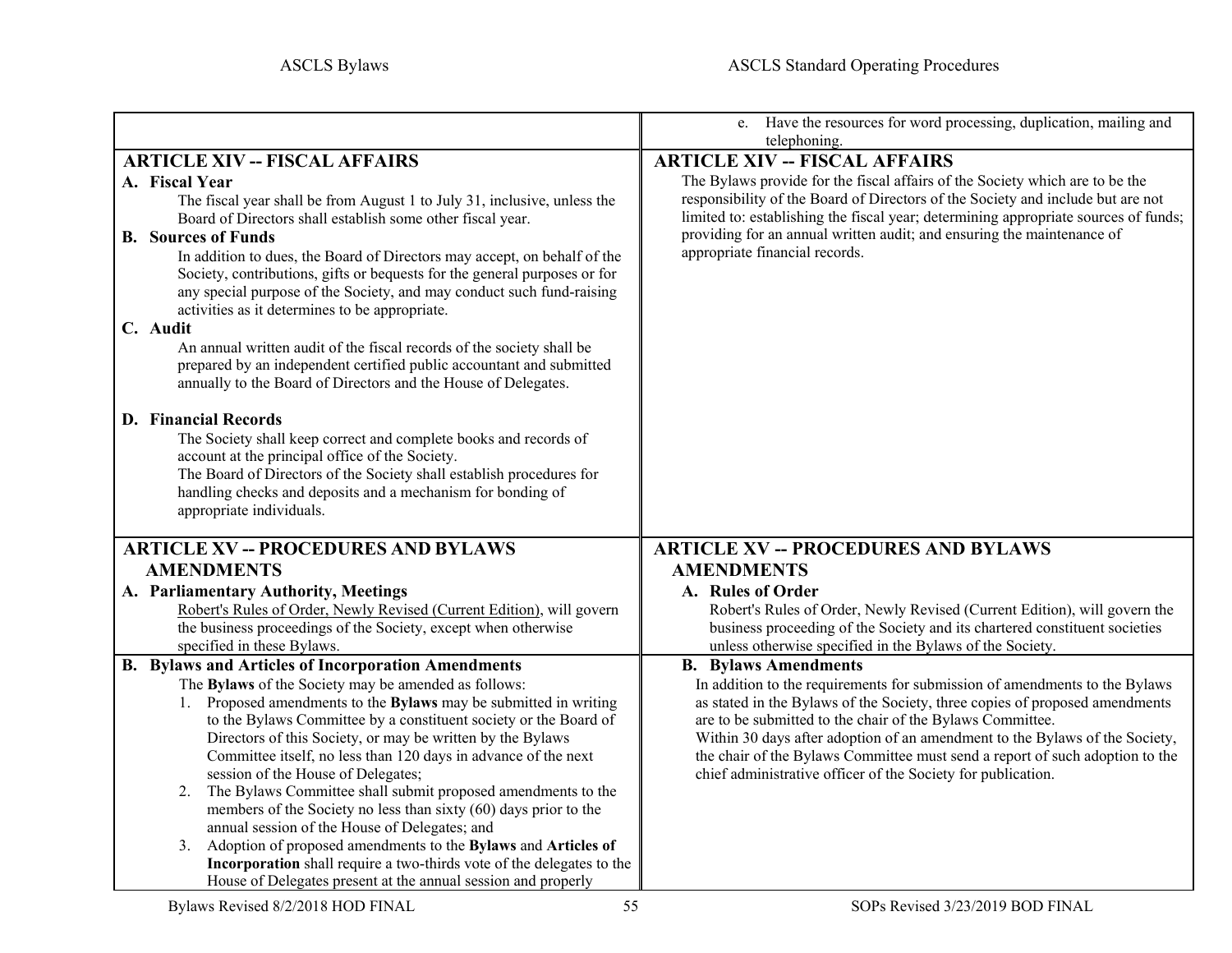<span id="page-55-0"></span>

| certified.                                                                                                                                                                                                    |                                                                                                                                                                                                                                                                                                                                                                                                                                                                                                                                                                                                                                                                                                                                                                                                                                                                                                                                                                                                                                                                                                                                                                                                                                                                                                                                                                                                                                                                                                                                                                                                                                                                                            |
|---------------------------------------------------------------------------------------------------------------------------------------------------------------------------------------------------------------|--------------------------------------------------------------------------------------------------------------------------------------------------------------------------------------------------------------------------------------------------------------------------------------------------------------------------------------------------------------------------------------------------------------------------------------------------------------------------------------------------------------------------------------------------------------------------------------------------------------------------------------------------------------------------------------------------------------------------------------------------------------------------------------------------------------------------------------------------------------------------------------------------------------------------------------------------------------------------------------------------------------------------------------------------------------------------------------------------------------------------------------------------------------------------------------------------------------------------------------------------------------------------------------------------------------------------------------------------------------------------------------------------------------------------------------------------------------------------------------------------------------------------------------------------------------------------------------------------------------------------------------------------------------------------------------------|
| <b>ARTICLE XVI -- INDEMNIFICATION</b>                                                                                                                                                                         | <b>ARTICLE XVI -- INDEMNIFICATION</b>                                                                                                                                                                                                                                                                                                                                                                                                                                                                                                                                                                                                                                                                                                                                                                                                                                                                                                                                                                                                                                                                                                                                                                                                                                                                                                                                                                                                                                                                                                                                                                                                                                                      |
| An indemnification process shall be provided to protect individuals serving<br>as directors, officers, employees or agents of the Society. The Board of<br>Directors of the Society shall define the process. | A. The Society may indemnify any person who was or is a party or is<br>threatened to be made a party to any threatened, pending or completed<br>action, suit or proceeding, whether civil, criminal, administrative or<br>investigative (other than an action by or in the right of the Society) by<br>reason of the fact that the person is or was a director, officer, employee or<br>agent of the Society, or is or was serving at the request of the Society as a<br>director, officer, employee or agent of another society against expenses<br>(including attorneys' fees), judgments, fines and amounts paid in settlement<br>actually and reasonably incurred by the person in connection with such<br>action, suit or proceeding if the person acted in good faith and in a manner<br>he/she reasonably believed to be in or not opposed to the best interests of<br>the Society, and with respect to any criminal action or proceeding, had no<br>reasonable cause to believe his/her conduct was unlawful.<br>The termination of any action, suit or proceeding by judgment, order,<br>settlement, conviction, or upon a plea of nolo contendere or its equivalent,<br>shall not, of itself, create a presumption that the person did not act in good<br>faith and in a manner which he/she reasonably believed to be in or not<br>opposed to the best interest of the Society, and, with respect to any criminal<br>action or proceeding, had reasonable cause to believe that his/her conduct<br>was unlawful.                                                                                                                                                                |
|                                                                                                                                                                                                               | B. The Society may indemnify any person who was or is a party or is<br>threatened to be made a party to any threatened, pending or completed<br>action or suit by or in the right of the Society to procure a judgment in its<br>favor by reason of the fact that the person is or was a director, officer,<br>employee or agent of the Society, or is or was serving at the request of the<br>Society as a director, officer, employee or agent of another society against<br>expenses (including attorneys' fees) actually and reasonably incurred by the<br>person in connection with the defense or settlement of such action or suit if<br>he acted in good faith and in a manner he/she reasonably believed to be in<br>or not opposed to the best interests of the Society and except that no<br>indemnification shall be made in respect of any claim, issue or matter as to<br>which such person shall have been adjudged to be liable for negligence or<br>misconduct in the performance of his duty to the Society unless and only to<br>the extent that the Court of Chancery or the court in which such action or<br>suit was brought shall determine upon application that despite the<br>adjudication of liability but in view of all the circumstances of the case,<br>such person is fairly and reasonably entitled to indemnity for such expenses<br>which the Court of Chancery or such other court shall deem proper.<br>C. To the extent that a director, officer, employee, or agent of the Society has<br>been successful on the merits or otherwise in defense of any action, suit or<br>proceeding referred to in Paragraphs A and B hereof, or in defense of any |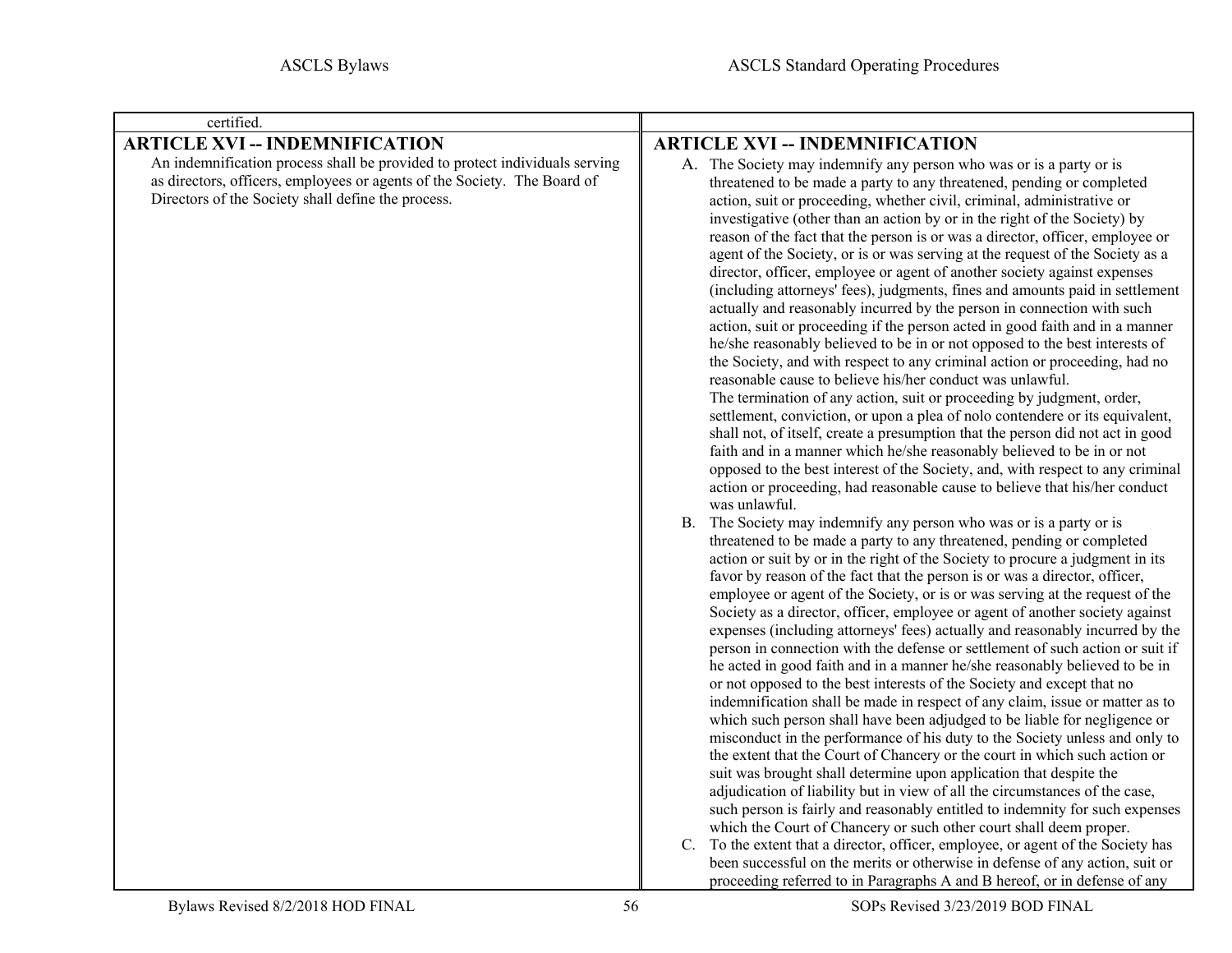|  | claim, issue, or matter therein, he/she shall be indemnified against expenses<br>(including attorneys' fees) actually and reasonably incurred by him/her in<br>connection therewith.                                                                                                                                                                                                                                                                                                                                                                                                                                                                            |
|--|-----------------------------------------------------------------------------------------------------------------------------------------------------------------------------------------------------------------------------------------------------------------------------------------------------------------------------------------------------------------------------------------------------------------------------------------------------------------------------------------------------------------------------------------------------------------------------------------------------------------------------------------------------------------|
|  | D. Any indemnification under Paragraphs A and B hereof (unless ordered by a<br>court) shall be made by the Society only as authorized in the specific case<br>upon a determination that indemnification of the director, officer, employee<br>or agent is proper in the circumstances because he/she has met the<br>applicable standard of conduct set forth in said Paragraphs A and B. Such<br>determination shall be made (1) by a majority vote at a meeting of the<br>Board of Directors when there is a quorum of the Board of Directors (11                                                                                                              |
|  | members) who were not parties to such action, suit or proceeding, or (2) if<br>such quorum is not obtainable, or, even if obtainable a quorum of<br>disinterested directors so directs, by independent legal counsel a written                                                                                                                                                                                                                                                                                                                                                                                                                                  |
|  | opinion, or (3) by the House of Delegates.<br>E. Expenses incurred in defending a civil or criminal action, suit or proceeding<br>may be paid by the Society in advance of the final disposition of such<br>action, suit or proceeding as authorized by the Board of Directors in the<br>specific case upon receipt of an undertaking by or on behalf of the director,<br>officer, employee or agent to repay such amount unless it shall ultimately<br>be determined that he/she is entitled to be indemnified by the Society as<br>authorized in this section.                                                                                                |
|  | F. The indemnification provided by this Article shall not be deemed exclusive<br>of any other rights to which those seeking indemnification may be entitled<br>under any bylaw, agreement, vote of members or disinterested directors or<br>otherwise, both as to action in his/her official capacity and as to action in<br>another capacity while holding such office, and shall continue as to a person<br>who has ceased to be a director, officer, employee or agent and shall inure                                                                                                                                                                       |
|  | to the benefit of the heirs, executors and administrators of such a person.<br>G. The Society shall have power to purchase and maintain insurance on behalf<br>of any person who is or was a director, officer, employee or agent of the<br>Society, or is or was serving at the request of the Society as a director,<br>officer, employee or agent of another society, against any liability asserted<br>against the person and incurred by him/her in any such capacity, or arising<br>out of his status as such, whether or not the Society would have the power<br>to indemnify the person against such liability under the provisions of this<br>section. |
|  | H. For the purpose of this Article, references to "the Society" shall include<br>constituent societies so that any person who is or was a director, officer,<br>employee or agent of such constituent society, or is or was serving at the<br>request of such constituent society as a director, officer, employee or agent<br>of another society shall stand in the same position under the provisions of<br>this Article with respect to the constituent society as he/she would if having<br>served the Society in the same capacity.                                                                                                                        |